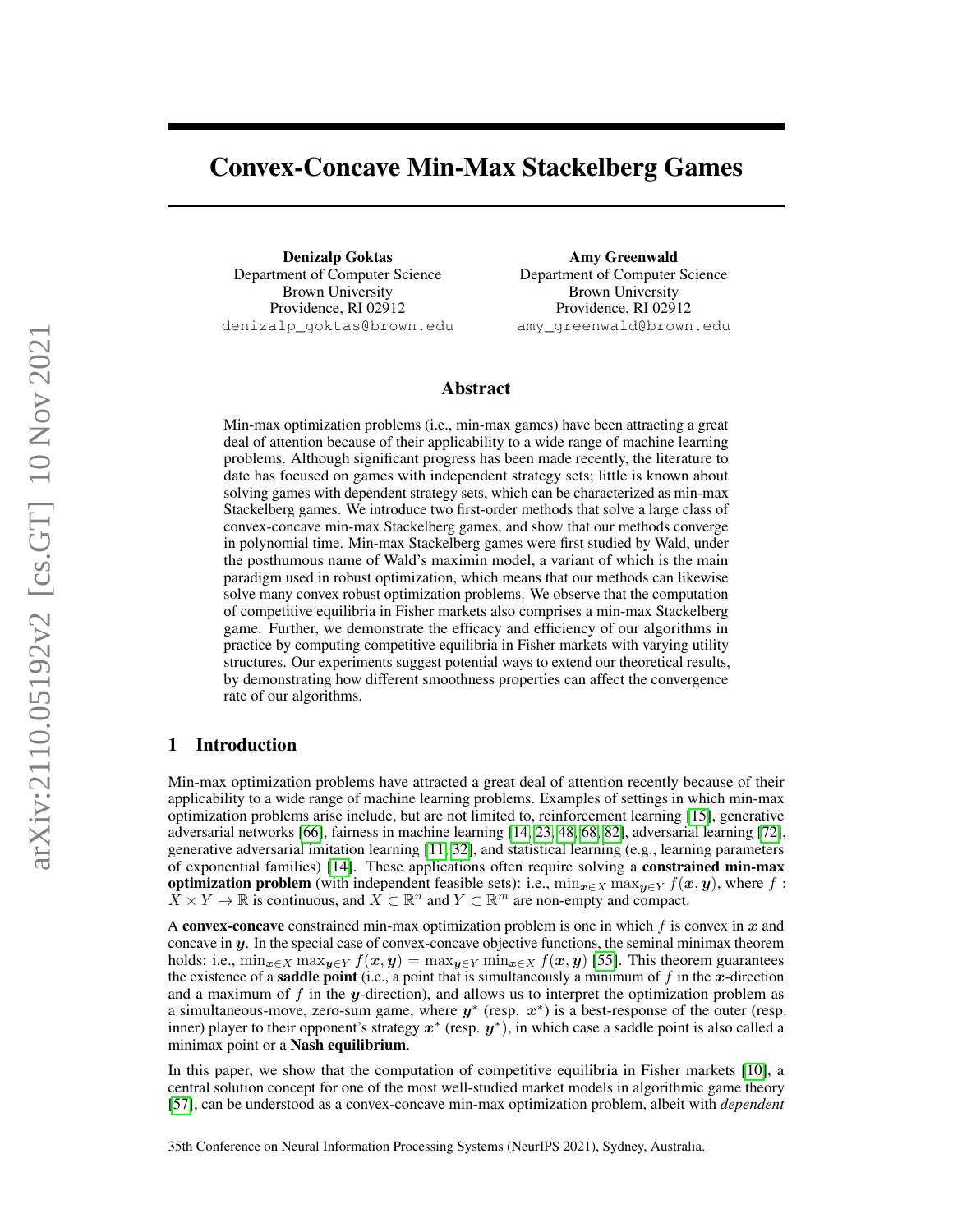feasible sets. We define a constrained min-max optimization problem with dependent feasible sets as an optimization problem of the following form:  $\min_{x \in X} \max_{y \in Y : g(x,y) \ge 0} f(x, y)$ , where  $f: X \times Y \to \mathbb{R}$  is continuous,  $X \subset \mathbb{R}^n$  and  $Y \subset \mathbb{R}^m$  are non-empty and compact, and  $g(x, y) =$  $(g_1(\bm{x},\bm{y}),\ldots,g_K(\bm{x},\bm{y}))^T$  $(g_1(\bm{x},\bm{y}),\ldots,g_K(\bm{x},\bm{y}))^T$  $(g_1(\bm{x},\bm{y}),\ldots,g_K(\bm{x},\bm{y}))^T$  with  $g_k:X\times Y\to\mathbb{R}$ .<sup>1</sup> Unfortunately, certain desirable properties of standard convex-concave min-max optimization problems with independent feasible sets do not carry over to the more general dependent setting. First and foremost, the minimax theorem [\[55\]](#page-11-1) does not hold, which in turn precludes the existence of Nash equilibrium in general:

<span id="page-1-3"></span>Example 1.1. *Consider the following constrained min-max optimization problem with dependent feasible sets:*  $\min_{x \in [-1,1]} \max_{y \in [-1,1]: x+y \leq 0} x^2 + y + 1$ . The optimum is  $x^* = 1/2, y^* = -1/2$ , *with value* <sup>3</sup>/4*. Now, consider the same constrained problem, with the order of the* min *and the* max *reversed:*  $\max_{y \in [-1,1]} \min_{x \in [-1,1]: x+y \leq 0} x^2 + y + 1$ . The optimum is now  $x^* = -1, y^* = 1$ , with *value* 3*.*

Without a minimax theorem, constrained min-max optimization problems with dependent feasible sets are more appropriately viewed as two-player sequential, i.e., Stackelberg, games where the outer player chooses  $x \in X$  before the inner player responds with their choice of  $y(x) \in Y$  s.t.  $g(x,y(x)) \geq 0.$  The relevant equilibrium concept is then a Stackelberg [\[78\]](#page-12-4) equilibrium, $^2$  $^2$  in which the outer player optimizes their choice assuming the inner player will best-respond: i.e., optimize their choice in turn. *We thus refer to constrained min-max optimization problems with dependent feasible sets as min-max Stackelberg games.* In such games, the **value function**<sup>[3](#page-1-2)</sup>  $V: X \to \mathbb{R}$  is defined as  $V(x) = \max_{y \in Y : g(x,y) > 0} f(x, y)$ . This function represents the outer player's loss, assuming the inner player chooses a feasible best-response, so it is the function the outer player seeks to minimize. The inner player seeks only to maximize the objective function. The first-order necessary and sufficient conditions for a tuple  $(x^*, y^*) \in X \times Y$  to be a Stackelberg equilibrium in a convexconcave min-max Stackelberg game are given by the KKT stationarity conditions for the two players' optimization problems, namely  $\min_{x \in X} V(x)$  for the outer player, and  $\max_{y \in Y : g(x,y) > 0} f(x, y)$ for the inner player.

In the independent strategy setting, Danskin's theorem [\[17\]](#page-9-4) states that  $\nabla_x V(x) = \nabla_x f(x, y^*)$ , where  $y^* \in \arg \max_{y \in Y} f(x, y)$ . In other words, when there is no dependence among the players' strategy sets, the gradient of the value function coincides with that of the objective function. The first-order necessary and sufficient conditions for a tuple  $(x^*, y^*)$  to be an (interior) saddle point are for it to be a stationary point of f (i.e.,  $\nabla_x f(x^*, y^*) = \nabla_y f(x^*, y^*) = 0$ ). It is therefore logical for players in the independent/simultaneous-move setting to follow the gradient of the objective function. In the dependent/sequential setting, however, the direction of steepest descent (resp. ascent) for the outer (resp. inner) player is the gradient of their *value* function.

Example 1.2. *Consider, once again, the problem posed in Example [1.1,](#page-1-3) and recall Jin, Netrapalli, and*  $Jordan's gradient descent with max-oracle algorithm [41]: \ \pmb{x}^{(t+1)} = \pmb{x}^{(t)} - \pmb{\eta} \nabla_{\pmb{x}} f\left(\pmb{x}^t, \pmb{y}^*(\pmb{x}^{(t)})\right)\!,$  $Jordan's gradient descent with max-oracle algorithm [41]: \ \pmb{x}^{(t+1)} = \pmb{x}^{(t)} - \pmb{\eta} \nabla_{\pmb{x}} f\left(\pmb{x}^t, \pmb{y}^*(\pmb{x}^{(t)})\right)\!,$  $Jordan's gradient descent with max-oracle algorithm [41]: \ \pmb{x}^{(t+1)} = \pmb{x}^{(t)} - \pmb{\eta} \nabla_{\pmb{x}} f\left(\pmb{x}^t, \pmb{y}^*(\pmb{x}^{(t)})\right)\!,$ where  $y^*(x^{(t)}) \in \arg\max_{y \in Y : g(x^{(t)}, y) \geq 0} f(x^{(t)}, y)$  for  $\eta > 0$ . Applied to this sample problem, with  $\eta = 1$ , this algorithm yields the following update rule:  $x^{(t+1)} = x^{(t)} - 2x^{(t)} = -x^{(t)}$ . Thus, *letting* x (0) *equal any feasible* x*, the output cycles between* x *and* −x*, so that the average of the*  $i$ terates converges to  $x^* = 0$  (with  $y^* = 0$ ), which is not a Stackelberg equilibrium, as the Stackelberg *equilibrium of this game is*  $x^* = 1/2, y^* = -1/2$ *.* 

*Now consider an algorithm that updates based not on gradient of the objective function, but rather of the value function, namely*  $x^{(t+1)} = x^{(t)} - \eta \nabla_x V(x^t)$ *. The value function is*  $V(x) = \max_{y \in [-1,1]: x+y \le 0} x^2 + y + 1 = x^2 - x + 1$ , with gradient  $V'(x) = 2x - 1$ . Thus, when  $\eta = 1$ , this algorithm yields the following update rule:  $x^{(t+1)} = x^{(t)} - V'(x^{(t)}) = x^{(t)} - 2x^{(t)} + 1 = 0$  $-x^{(t)} + 1$ . If we run this algorithm from initial point  $x^{(0)} = 1/8$ , we get  $x^{(1)} = -1/8 + 1 = 7/8$ ,  $x^{(2)} = -7/8 + 1 = 1/8$ , and so on. The average of the iterates  $1/8, 7/8, 1/8, \ldots$  converges to

<span id="page-1-0"></span><sup>1</sup>Although notationally similar, we note that this model is more general than that of Daskalakis, Skoulakis, and Zampetakis [\[18\]](#page-9-5). The authors state that under the assumptions of the minimax theorem [\[55\]](#page-11-1), a Nash equilibrium is guaranteed to exist in their model. When there is dependence among the players' feasible sets, however, this claim does not hold (see Example [1.1\)](#page-1-3).

<span id="page-1-1"></span><sup>&</sup>lt;sup>2</sup>In constrained convex-concave min-max optimization problems with independent feasible sets, the notions of Nash and Stackelberg equilibria coincide. They also coincide in the dependent setting, *when Nash equilibria exist*, but they do not coincide in general, since Nash equilibria need not exist.

<span id="page-1-2"></span><sup>&</sup>lt;sup>3</sup>Note that this use of the term value function in economics is distinct from its use in reinforcement learning.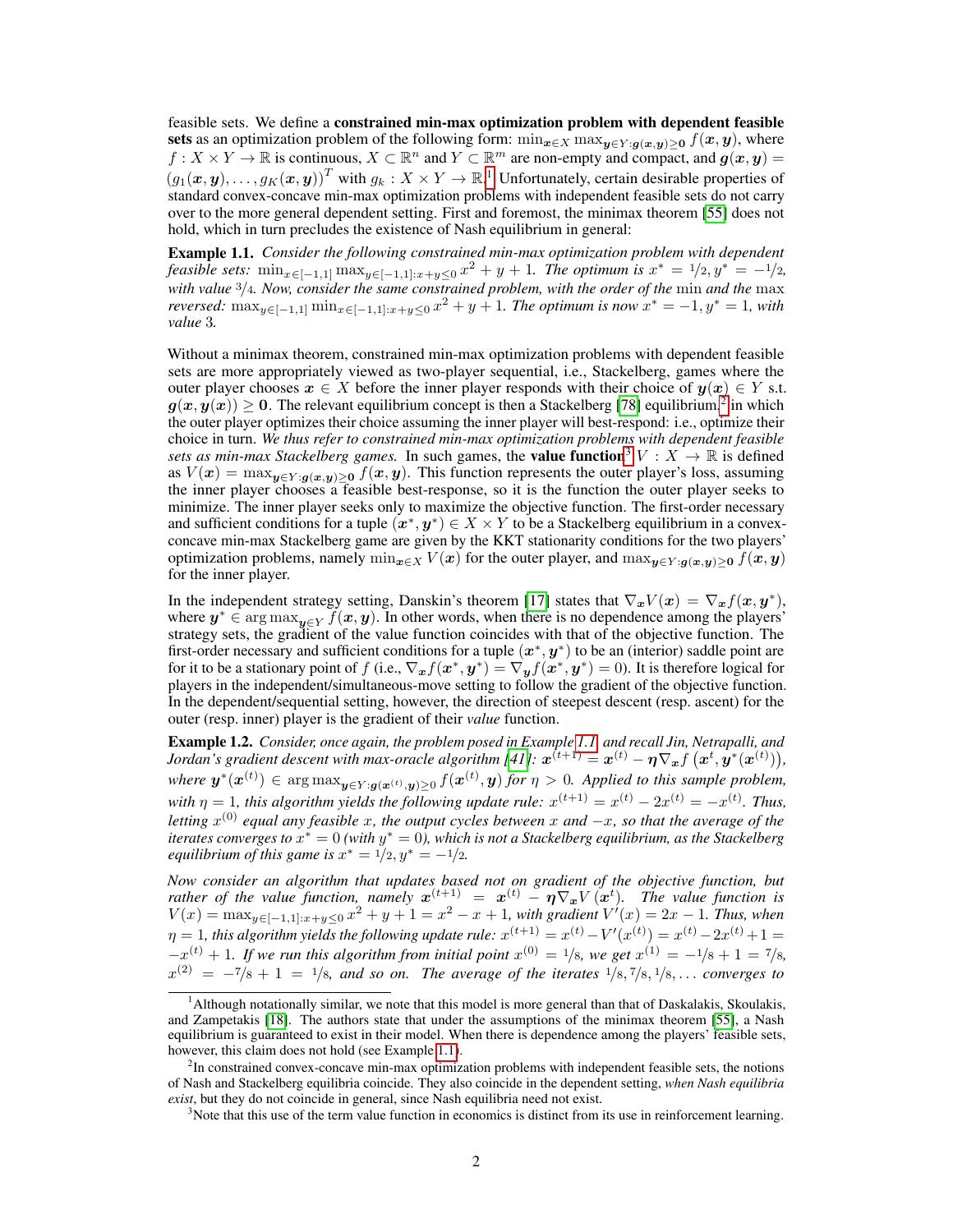$x^* = 1/2(1/8 + 7/8) = 1/2$ , and correspondingly  $y^* = -1/2$ , which is indeed the Stackelberg *equilibrium.*

*In this paper*, we introduce two first-order (subgradient) methods that solve min-max Stackelberg games—to our knowledge the first such methods. Our approach relies on a new generalization of a series of fundamental results in mathematical economics known as envelope theorems [\[1,](#page-9-6) [50\]](#page-11-3). Envelope theorems generalize aspects of Danskin's theorem, by providing explicit formulas for the gradient of the value function in dependent strategy settings, *when a derivative is guaranteed to exist*. To sidestep the differentiability issue, we introduce a generalized envelope theorem that gives an explicit formula for the subdifferential of the value function in dependent strategy settings.

Our first algorithm follows Jin, Netrapalli, and Jordan [\[41\]](#page-10-2), assuming access to a max-oracle that returns  $y^* \in \arg \max_{y \in Y : g(x,y) \ge 0} f(x, y)$ , given  $x \in X$ . Hence, our first algorithm solves only for an optimal  $x^*$ , while our second algorithm explicitly solves for both  $x^*$  and  $y^*$ . We show that both algorithms converge in polynomial time to a Stackelberg equilibrium of any convex-concave min-max Stackelberg game with nonempty, compact and convex dependent strategy sets. In Table [1,](#page-2-0) we summarize the iteration complexities of our algorithms, i.e., the number of iterations required to achieve an  $\varepsilon$ -approximate equilibrium, where  $\varepsilon$  is the desired precision.

| Properties of $f$                                       | <b>Iteration Complexity</b> |                       |
|---------------------------------------------------------|-----------------------------|-----------------------|
|                                                         | Algorithm 1                 | Algorithm 2           |
| $\mu_{x}$ -Strongly-Convex- $\mu_{y}$ -Strongly-Concave | $O(\varepsilon^{-1})$       | $U(\varepsilon^{-1})$ |
| $\mu_{x}$ -Strongly-Convex-Concave                      |                             | $O(\varepsilon^{-2})$ |
| Convex- $\mu_{\boldsymbol{y}}$ -Strongly-Concave        | $O(\varepsilon^{-2})$       |                       |
| Convex-Concave                                          |                             |                       |

<span id="page-2-0"></span>Table [1](#page-5-0): Iteration complexities of Algorithms 1 and [2](#page-16-0) for min-max Stackelberg games. Here,  $\mu_x$  and  $\mu_{\mathbf{y}}$  are strong convexity/concavity parameters.

Finally, we apply our results to the computation of competitive equilibria in Fisher markets. In this context, our method for solving a min-max Stackelberg game reduces to solving the market in a decentralized manner using a natural market dynamic called tâtonnement [\[80\]](#page-12-5). We demonstrate the efficacy and efficiency of our algorithms in practice by running a series of experiments in which we compute competitive equilibria in Fisher markets with varying utility structures—specifically, linear, Cobb-Douglas, and Leontief. Although our theoretical results do not apply to all these Fisher markets—Leontief utilities, in particular, are not differentiable—tâtonnement converges in all our experiments. That said, the rate of convergence does seem to depend on the smoothness characteristics of the utility structures; we observe slower convergence for Leontief utilities, and faster convergence than our theory predicts for Cobb-Douglas utilities, which are not only differentiable, but whose value function is also differentiable.

Related Work Our model of min-max Stackelberg games seems to have first been studied by Wald, under the posthumous name of Wald's maximin model [\[79\]](#page-12-6). A variant of Wald's maximin model is the main paradigm used in robust optimization, a fundamental framework in operations research for which many methods have been proposed [\[6,](#page-9-7) [56,](#page-11-4) [61\]](#page-11-5). Shimizu and Aiyoshi [\[70,](#page-12-7) [71\]](#page-12-8) proposed the first algorithm to solve min-max Stackelberg games via a relaxation to a constrained optimization problem with infinitely many constraints, which nonetheless seems to perform well in practice. More recently, Segundo, Krohling, and Cosme [\[69\]](#page-12-9) proposed an evolutionary algorithm for these games, but they provided no guarantees. As pointed out by Postek and Shtern, all prior methods either require oracles and are stochastic in nature [\[6\]](#page-9-7), or rely on a binary search for the optimal value, which can be computationally complex [\[56\]](#page-11-4). The algorithms we propose in this paper circumvent the aforementioned issues and can be used to solve a large class of convex robust optimization problems in a simple and efficient manner.

Extensive-form games in which players' strategy sets can depend on other players' actions have been studied by Davis, Waugh, and Bowling [\[19\]](#page-10-3) assuming payoffs are bilinear, and by Farina, Kroer, and Sandholm [\[28\]](#page-10-4) for another specific class of convex-concave payoffs. Fabiani et al. [\[25\]](#page-10-5) and Kebriaei and Iannelli [\[43\]](#page-11-6) study more general settings than ours, namely non-zero-sum Stackelberg games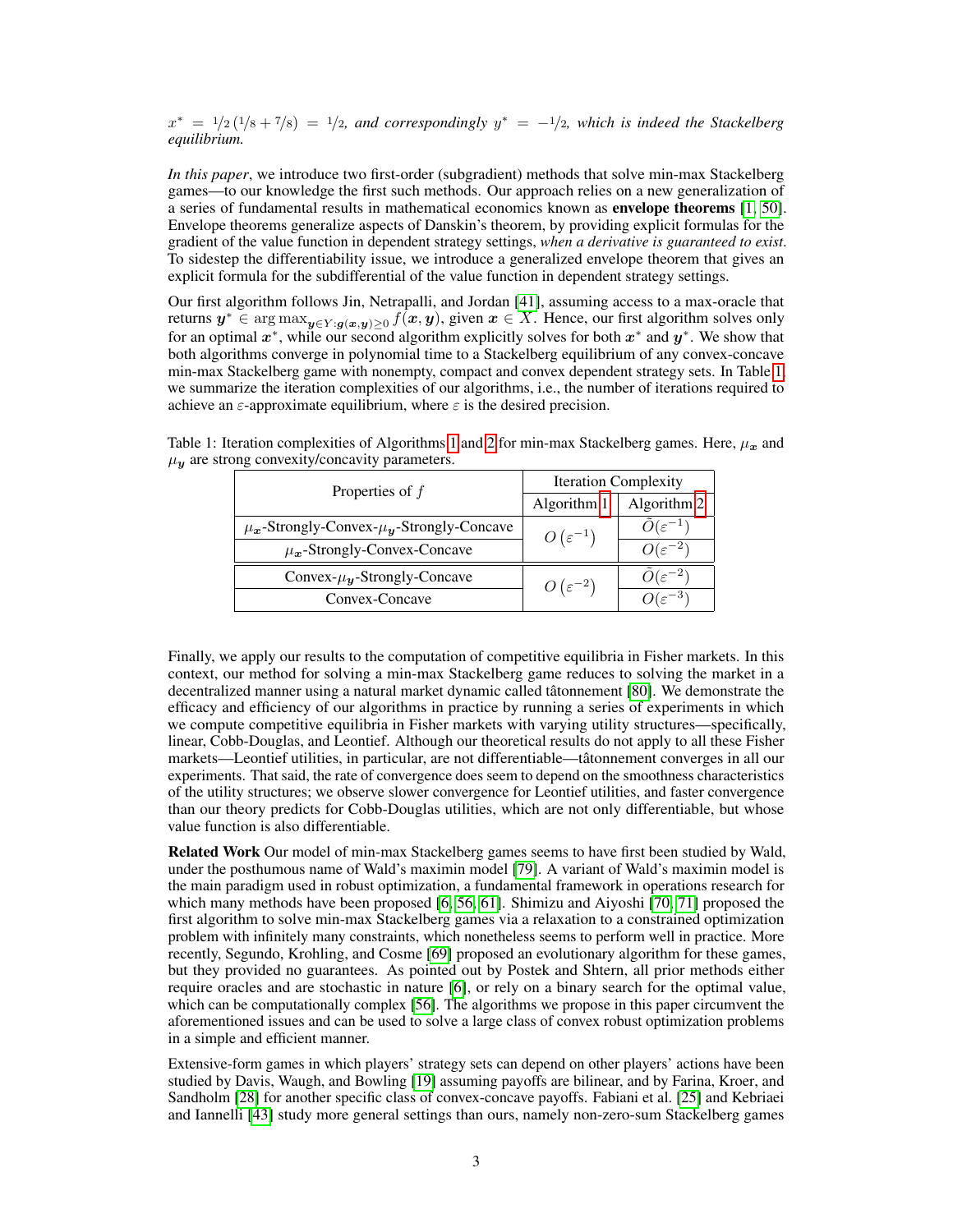with more than two players. Both sets of authors derive convergence guarantees assuming specific payoff structures, but their algorithms do not converge in polynomial time.

Min-max Stackelberg games naturally model various economic settings. They are related to the abstract economies first studied by Arrow and Debreu [\[4\]](#page-9-8); however, the solution concept that has been the focus of this literature is generalized Nash equilibrium [\[26,](#page-10-6) [27\]](#page-10-7), which, like Stackelberg, is a weaker solution concept than Nash, but which makes the arguably unreasonable assumption that the players move simultaneously and nonetheless satisfy the constraint dependencies on their strategies imposed by one another's moves. See Appendix [A](#page-13-0) for a more detailed discussion of generalized Nash equilibria versus Stackelberg equilibria.

Without using our precise language, Duetting et al. [\[22\]](#page-10-8) study optimal auction design problems which can be seen as min-max Stackelberg games. These authors propose a neural network architecture that represents optimal auction designs, and train their networks using one of the algorithms we analyze in this paper. As the optimal auction design problem is non-convex-concave, our guarantees do not apply.

In this paper, we observe that solving for the competitive equilibrium of a Fisher market can also be seen as solving a (convex-concave) min-max Stackelberg game. The study of the computation of competitive equilibria in Fisher markets was initiated by Devanur et al. [\[20\]](#page-10-9), who provided a polynomial-time method for the case of linear utilities. Jain, Vazirani, and Ye [\[40\]](#page-10-10) subsequently showed that a large class of Fisher markets could be solved in polynomial-time using interior point methods. Recently, Gao and Kroer [\[29\]](#page-10-11) studied an alternative family of first-order methods for solving Fisher markets (only; not min-max Stackelberg games more generally), assuming linear, quasilinear, and Leontief utilities, as such methods can be more efficient when markets are large.

See Appendix [G](#page-22-0) for a detailed discussion of recent progress on solving min-max Stackelberg games, both in the convex-concave case and the non-convex-concave case.

# <span id="page-3-0"></span>2 Preliminaries

**Notation** We use Roman uppercase letters to denote sets  $(e.g., X)$ , bold uppercase letters to denote matrices (e.g.,  $X$ ), bold lowercase letters to denote vectors (e.g.,  $p$ ), and Roman lowercase letters to denote scalar quantities, (e.g., c). We denote the *i*th row vector of a matrix (e.g.,  $X$ ) by the corresponding bold lowercase letter with subscript i (e.g.,  $x_i$ ). Similarly, we denote the jth entry of a vector (e.g., p or  $x_i$ ) by the corresponding Roman lowercase letter with subscript j (e.g.,  $p_i$ ) or  $x_{ij}$ ). We denote the set of integers  $\{1, \ldots, n\}$  by [n], the set of natural numbers by N, the set of real numbers by  $\mathbb R$ , the set of non-negative real numbers by  $\mathbb R_+$ . We denote by  $\Pi_Y$  the Euclidean projection operator onto the set  $Y \subset \mathbb{R}^m$ : i.e.,  $\Pi_Y(y) = \arg \min_{\mathbf{z} \in Y} ||y - z||_2$ .

A min-max Stackelberg game, denoted  $(X, Y, f, g)$ , is a two-player, zero-sum game, where one player, who we call the  $x$ -player (resp. the  $y$ -player), is trying to minimize their loss (resp. maximize their gain), defined by a continuous **objective function**  $f : X \times Y \to \mathbb{R}$ , by choosing a strategy from a compact strategy set  $X \subset \mathbb{R}^n$  (resp.  $Y \subset \mathbb{R}^m$ ), and s.t.  $g(x, y) \geq 0$  where  $g(x, y) =$  $(g_1(\bm{x}, \bm{y}), \ldots, g_K(\bm{x}, \bm{y}))^T$  with  $g_k : X \times Y \to \mathbb{R}$ . A strategy profile  $(\bm{x}, \bm{y}) \in X \times Y$  is said to be **feasible** iff for all  $k \in [K]$ ,  $g_k(x, y) \ge 0$ . The function f maps a pair of feasible strategies taken by the players  $(x, y) \in X \times Y$  to a real value (i.e., a payoff), which represents the loss (resp. the gain) of the x-player (resp. y-player). A min-max game is said to be convex-concave if the objective function  $f$  is convex-concave.

The relevant solution concept for Stackelberg games is the Stackelberg equilibrium:

Definition 2.1 (Stackelberg Equilibrium). *Consider the min-max Stackelberg game* (X, Y, f, g)*. A strategy profile*  $(x^*, y^*) \in X \times Y$  *such that*  $g(x^*, y^*) \geq 0$  *is a*  $(\varepsilon, \delta)$ -Stackelberg equilibrium if  $\max_{\bm{y} \in Y: \bm{g}(\bm{x}^*,\bm{y}) \geq 0} f\left(\bm{x}^*,\bm{y}\right) - \delta \leq f\left(\bm{x}^*,\bm{y}^*\right) \leq \min_{\bm{x} \in X} \max_{\bm{y} \in Y: \bm{g}(\bm{x},\bm{y}) \geq 0} f\left(\bm{x},\bm{y}\right) + \varepsilon.$ 

Intuitively, a  $(\varepsilon, \delta)$ -Stackelberg equilibrium is a point at which the x-player's (resp. y-player's) payoff is no more than  $\varepsilon$  (resp.  $\delta$ ) away from its optimum. By Proposition [B.2,](#page-14-0) a  $(0, 0)$ -Stackelberg equilibrium is guaranteed to exist in min-max Stackelberg games.

Finally, we define several concepts that are needed in our convergence proofs. Given  $A \subset \mathbb{R}^n$ , the function  $f : A \to \mathbb{R}$  is said to be  $\ell_f$ -Lipschitz-continuous iff  $\forall x_1, x_2 \in X, ||f(x_1) - f(x_2)|| \le$  $\ell_f ||x_1 - x_2||$ . If the gradient of f,  $\nabla f$ , is  $\ell_{\nabla f}$ -Lipschitz-continuous, we then refer to f as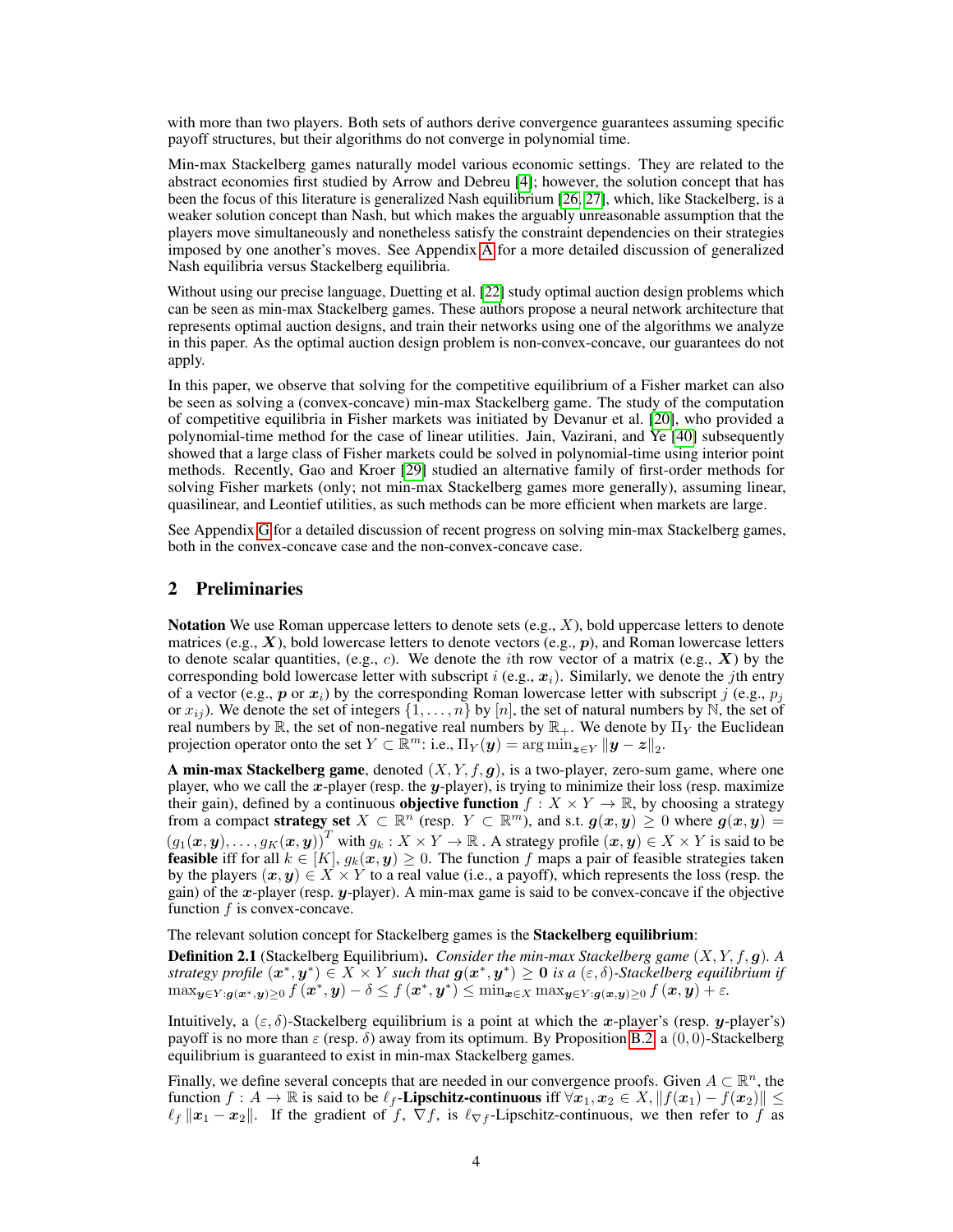$\ell_{\nabla f}$ -Lipschitz-smooth. A function  $f : A \to \mathbb{R}$  is  $\mu$ -strongly convex if  $f(x_1) \ge f(x_2) +$  $\langle \nabla_{\bm{x}} f(\bm{x}_2), \bm{x}_1 - \bm{x}_2 \rangle + \mu/2 \|\bm{x}_1 - \bm{x}_1\|^2$ , and  $\mu$ -strongly concave if  $-f$  is  $\mu$ -strongly convex.

#### <span id="page-4-2"></span>3 First-Order Methods via an Envelope Theorem

The envelope theorems, popular tools in mathematical economics, allow for explicit formulas for the gradient of the value function in min-max games, even when the strategy sets are dependent. Afriat [\[1\]](#page-9-6) appears to have been the first make use of the Lagrangian to differentiate the value function, though his conclusion was later obtained under weaker assumptions by Milgrom and Segal [\[50\]](#page-11-3). Our envelope theorem relies on the following assumptions:

<span id="page-4-0"></span>**Assumption 3.1.** *1.*  $f, g_1, \ldots, g_K$  are continuous and convex-concave; 2.  $\nabla_{\bm{x}} f, \nabla_{\bm{x}} g_1, \ldots, \nabla_{\bm{x}} g_K$ *are continuous; and 3. (Slater's condition)*  $\forall x \in X, \exists \hat{y} \in Y \text{ s.t. } g_k(x, \hat{y}) > 0$ , for all  $k = 1, \ldots, K$ .

Milgrom and Segal's [\[50\]](#page-11-3) envelope theorem provides an explicit formula for the gradient of the value function. When strategy sets are independent, under mild assumptions, this function is guaranteed to be differentiable [\[58\]](#page-11-7). When strategy sets are dependent, however, it is not necessarily differentiable, as seen in Example [C.2.](#page-14-1) As a remedy, we present a subdifferential envelope theorem for nondifferentiable value functions:

<span id="page-4-1"></span>**Theorem 3.2** (Subdifferential Envelope Theorem). *Consider the value function*  $V(x)$  =  $\max_{\bm y \in Y: \bm g(\bm x,\bm y)\ge 0} f(\bm x,\bm y)$ . Let  $Y^*(\bm x) = \arg\max_{\bm y \in Y: \bm g(\bm x,\bm y)\ge 0} f(\bm x,\bm y)$  and suppose Assumption [3.1](#page-4-0) *holds. Then, at any point*  $\hat{x} \in X$ *,*  $\partial_x V(\hat{x}) =$ 

$$
\operatorname{conv}\left(\bigcup_{\boldsymbol{y}^{*}(\widehat{\boldsymbol{x}})\in Y^{*}(\widehat{\boldsymbol{x}})\lambda_{k}^{*}(\widehat{\boldsymbol{x}},\boldsymbol{y}^{*}(\widehat{\boldsymbol{x}}))\in\Lambda^{*}(\widehat{\boldsymbol{x}},\boldsymbol{y}^{*}(\widehat{\boldsymbol{x}}))}\left\{\nabla_{\boldsymbol{x}}f\left(\widehat{\boldsymbol{x}},\boldsymbol{y}^{*}(\widehat{\boldsymbol{x}})\right)+\sum_{k=1}^{K}\lambda_{k}^{*}(\widehat{\boldsymbol{x}},\boldsymbol{y}^{*}(\widehat{\boldsymbol{x}}))\nabla_{\boldsymbol{x}}g_{k}\left(\widehat{\boldsymbol{x}},\boldsymbol{y}^{*}(\widehat{\boldsymbol{x}})\right)\right\}\right) ,
$$
\n(1)

*where* conv *is the convex hull operator and*  $\boldsymbol{\lambda}^*(\hat{\boldsymbol{x}}, \boldsymbol{y}^*(\hat{\boldsymbol{x}})) = (\lambda_1^*(\hat{\boldsymbol{x}}, \boldsymbol{y}^*(\hat{\boldsymbol{x}})), \dots, \lambda_K^*(\hat{\boldsymbol{x}}, \boldsymbol{y}^*(\hat{\boldsymbol{x}})))^T \in \Lambda^*(\hat{\boldsymbol{x}}, \boldsymbol{y}^*(\hat{\boldsymbol{x}}))$  are the optimal KKT multipliers associated with  $\Lambda^*(\widehat{x}, y^*(\widehat{x}))$  are the optimal KKT multipliers associated with  $y^*(\tilde{x}) \in Y^*(\widehat{x})$ .

The envelope theorem states that the gradient of a differentiable value function is the gradient of the Lagrangian evaluated at the optimal solution. Generalizing this fact, our subdifferential envelope theorem states that every subgradient of the value function,  $V(x) = \max_{y \in Y : g(x,y) \ge 0} f(x, y)$  is a convex combination of the values of the gradient of the Lagrangian evaluated at the optimal solutions  $(y^*(x), \lambda^*(x, y^*(x))) \in Y^*(x) \times \Lambda^*(x, y^*(x)).$ 

With our envelope theorem in hand, we are now ready to present two gradient-descent/ascent-type algorithms for min-max Stackelberg games, which follow the gradient of the value function.

Our first algorithm, max-oracle gradient-descent, following Jin, Netrapalli, and Jordan [\[41\]](#page-10-2), assumes access to a max-oracle, which given  $x \in X$ , returns a  $\delta$ -maximum of the inner player's value function. That is, for all  $x \in X$ , the max-oracle returns  $\hat{y} \in Y$  s.t.  $g(x, \hat{y}) \ge 0$  and  $f(x, \hat{y}) \ge \max_{y \in Y : g(\underline{x}, y) \ge 0} f(x, y) - \delta$ . It then runs (sub)gradient descent on the outer player's value function, using Theorem [3.2](#page-4-1) to compute the requisite subgradients. Inspired by the multi-step gradient-descent algorithm of Nouiehed et al. [\[58\]](#page-11-7), our second algorithm, nested gradient-descent/ascent (see Appendix [E\)](#page-16-1), computes both  $x^*$  and  $y^*$  explicitly, without oracle access. We simply replace the max-oracle in our max-oracle gradient-descent algorithm by a projected gradientascent procedure, which again computes a  $\delta$ -maximum of the inner player's value function.

Once  $\hat{y}$  is found at iteration t, one can compute optimal KKT multipliers  $\lambda_1^*(x^{(t)}, \hat{y}(x^{(t)}))$ , ...,  $\lambda_K^*(x^{(t)}, \hat{y}(x^{(t)}))$  for the outer player's value function, either via a system of linear equations<br>using the complementary slackness conditions and the value of the objective function at the optiusing the complementary slackness conditions and the value of the objective function at the optimal, namely  $(x^{(t)}, \hat{y}(x^{(t)}))$ , or by running gradient descent on the Lagrangian for the dual vari-<br>oblace Additionally, most also ithms solving sonyay programs will rature  $\lambda^*(x^{(t)}, \hat{y}(x^{(t)}))$ ables. Additionally, most algorithms solving convex programs will return  $\lambda^*(x^{(t)}, \hat{y}(x^{(t)})) =$ <br>  $\lambda^*(x^{(t)}, \hat{y}(x^{(t)}))$   $\lambda^*(x^{(t)}, \hat{y}(x^{(t)})))$  together with the optimal  $\hat{y}(x^{(t)}))$  without inquaring  $(\lambda_1^*(x^{(t)}, \hat{y}(x^{(t)})), \dots, \lambda_K^*(x^{(t)}, \hat{y}(x^{(t)})))$  together with the optimal  $\hat{y}(x^{(t)}))$  without incurring<br>any additional computational expense. As a result, we assume that the optimal KKT multipliers any additional computational expense. As a result, we assume that the optimal KKT multipliers  $\lambda^*(x^{(t)}, \hat{y}(x^{(t)}))$  associated with a solution  $\hat{y}(x^{(t)})$  can be computed in constant time.

Having explained our two procedures, our next task is to derive their convergence rates. In this vein, an important question that remains to be answered is what assumptions are needed on the objective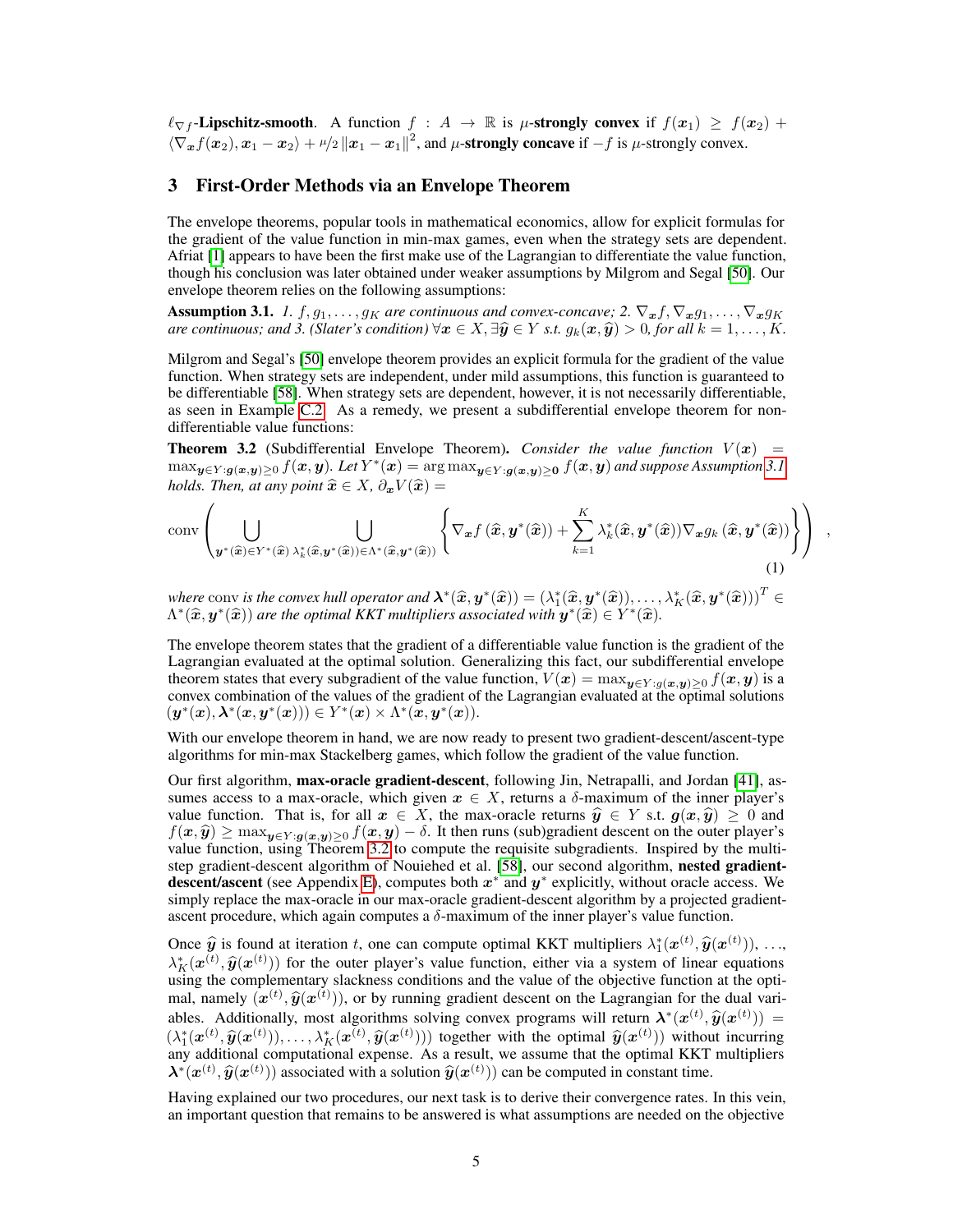<span id="page-5-0"></span>Algorithm 1 Max-Oracle Gradient Descent

Inputs:  $X,Y,f,\boldsymbol{g},\boldsymbol{\eta},T,\boldsymbol{x}^{(0)}$ Output:  $(x^*, y^*)$ 1: for  $t = 1, \ldots, T$  do 2: Find  $y^{(t-1)} \in Y$  s.t.  $f(x^{(t-1)}, y^{(t-1)}) \ge V(x^{(t-1)}) - \delta \& g(x^{(t-1)}, y^{(t-1)}) \ge 0$ 3: Set  $\lambda^{(t-1)} = \lambda^*(x^{(t-1)}, y^{(t-1)})$ 4: Set  $\mathbf{x}^{(t)} = \Pi_X \left( \mathbf{x}^{(t-1)} - \eta_t \left[ \nabla_{\mathbf{x}} f(\mathbf{x}^{(t-1)}, \mathbf{y}^{(t-1)}) + \sum_{k=1}^K \lambda_k^{(t-1)} \nabla_{\mathbf{x}} g_k(\mathbf{x}^{(t-1)}, \mathbf{y}^{(t-1)}) \right] \right)$ 5: end for 6: Find  $\boldsymbol{y}^{(T)} \in Y$  s.t.  $f(\boldsymbol{x}^{(T)}, \boldsymbol{y}^{(T)}) \geq V(\boldsymbol{x}^{(T)}) - \delta$  &  $\boldsymbol{g}(\boldsymbol{x}^{(T)}, \boldsymbol{y}^{(T)}) \geq \boldsymbol{0}$ 7: **return**  $(\boldsymbol{x}^{(T)}, \boldsymbol{y}^{(T)})$ 

function and constraints, and how convergence rates vary with these assumptions. It turns out that under very mild assumptions, i.e., when Assumption [3.1](#page-4-0) holds, the outer player's value function is Lipschitz continuous in x. More precisely, the objective function f is  $\ell_f$ -Lipschitz in x, where  $\ell_f = \max_{(\widehat{x}, \widehat{y}) \in X \times Y} \|\nabla_x f(\widehat{x}, \widehat{y})\|^{4}$  $\ell_f = \max_{(\widehat{x}, \widehat{y}) \in X \times Y} \|\nabla_x f(\widehat{x}, \widehat{y})\|^{4}$  $\ell_f = \max_{(\widehat{x}, \widehat{y}) \in X \times Y} \|\nabla_x f(\widehat{x}, \widehat{y})\|^{4}$ . As f is  $\ell_f$ -Lipschitz continuous in x, the value function is also  $\ell$ . Lipschitz 5 This feat successts that an  $(a, a)$  Steakalbara assilibrium should be computable in also  $\ell_f$ -Lipschitz.<sup>[5](#page-5-2)</sup> This fact suggests that an  $(\varepsilon, \varepsilon)$ -Stackelberg equilibrium should be computable in  $O(\varepsilon^{-2})$  iterations by our max-oracle gradient descent algorithm (Algorithm [1\)](#page-5-0), since our method is a subgradient method.

<span id="page-5-3"></span>Theorem 3.3. *Consider a convex-concave min-max Stackelberg game,* (X, Y, f, g)*, where* X *is*  $convex, and (x^*, y^*)$  *is a*  $(0, \delta)$ -Stackelberg equilibrium, and suppose Assumption [3.1](#page-4-0) holds. If *Algorithm [1](#page-5-0) is run for* T *iterations, with step sizes*  $\eta_t$  *s.t.*  $\sum_{k=1}^T \eta_k^2 \leq \infty$ ,  $\sum_{k=1}^T \eta_k = \infty$ , and  $if(\pmb{x}_{\text{best}}^{(t)},\pmb{y}_{\text{best}}^{(t)}) \in \arg\min_{(\pmb{x}^{(k)},\pmb{y}^{(k)}):k\in[t]}f(\pmb{x}^{(k)},\pmb{y}^{(k)}),$  it holds that  $\lim_{T\to\infty}f(\pmb{x}^{(T)}_{\text{best}},\pmb{x}^{(T)}_{\text{best}}) =$  $f(\bm{x}^*,\bm{y}^*)$ . Furthermore, for  $\varepsilon\in(0,1)$ , if we choose  $T\geq N_T(\varepsilon)\in O(\varepsilon^{-2})$ , then there exists an *iteration*  $T^* \leq T$  *s.t.*  $(\mathbf{x}_{\text{best}}^{(T^*)}, \mathbf{y}_{\text{best}}^{(T^*)})$  *is an*  $(\varepsilon, \delta)$ -*Stackelberg equilibrium.* 

As is expected, the  $O(\varepsilon^{-2})$  iteration complexity can be improved to  $O(\varepsilon^{-1})$ , if additionally, f is strongly convex in x. (See Appendix [E,](#page-16-1) Theorem [E.2\)](#page-18-0). Combining the convergence results for our max-oracle gradient descent algorithm with convergence results for gradient descent [\[8\]](#page-9-9), we obtain the following convergence rates for the nested gradient descent-ascent algorithm (Algorithm [2,](#page-16-0) Appendix [E\)](#page-16-1). We include the formal proof and statement for the case when Assumption [3.1](#page-4-0) holds and  $f$  is Lipschitz-smooth in Appendix [E](#page-16-1) (Theorem [E.3\)](#page-20-0). The other results follow similarly.

<span id="page-5-4"></span>Theorem 3.4. *Consider a convex-concave min-max Stackelberg game,* (X, Y, f, g)*, with* X *and* Y *convex. Suppose further that Assumption [3.1](#page-4-0) holds. Then, under standard assumptions on the step sizes, the iteration complexities given below hold for the computation of a*  $(\epsilon, \epsilon)$ -*Stackelberg equilibrium:*

|                                           | <i>f</i> is $\ell_{\nabla f}$ -smooth <i>f</i> is $\ell_{\nabla f}$ -smooth |                                              |
|-------------------------------------------|-----------------------------------------------------------------------------|----------------------------------------------|
|                                           |                                                                             | $+ f$ Strongly Concave in $y$                |
| Assumption 3.1                            | $O(\varepsilon^{-3})$                                                       | $O(\varepsilon^{-2} \log(\varepsilon^{-1}))$ |
| Assumption 3.1 + f Strongly Convex in $x$ | $O(\varepsilon^{-2})$                                                       | $O(\varepsilon^{-1} \log(\varepsilon^{-1}))$ |

Since the value function in the convex-concave dependent setting is not guaranteed to be differentiable (see Example [C.2\)](#page-14-1), we cannot ensure that the objective function is Lipschitz-smooth in general. Thus, unlike previous results for the independent setting that required this latter assumption to achieve faster convergence (e.g., [\[58\]](#page-11-7)), in our analysis of Algorithm [1,](#page-5-0) we assume only that the objective function is continuously differentiable, which leads to a more widely applicable, albeit slower, convergence rate. Note, however, that we assume Lipschitz-smoothness in our analysis of Algorithm [2,](#page-16-0) as it allows for faster convergence to the inner player's optimal strategy, but this assumption could also be done away with again, at the cost of a slower convergence rate.

<span id="page-5-1"></span><sup>&</sup>lt;sup>4</sup>This max norm is well-defined since  $\nabla_{x} f$  is continuous and the constraint set is non-empty and compact.

<span id="page-5-2"></span><sup>5</sup>A formal statement of this claim can be found in Appendix [E](#page-16-1) (Lemma [E.1\)](#page-16-2).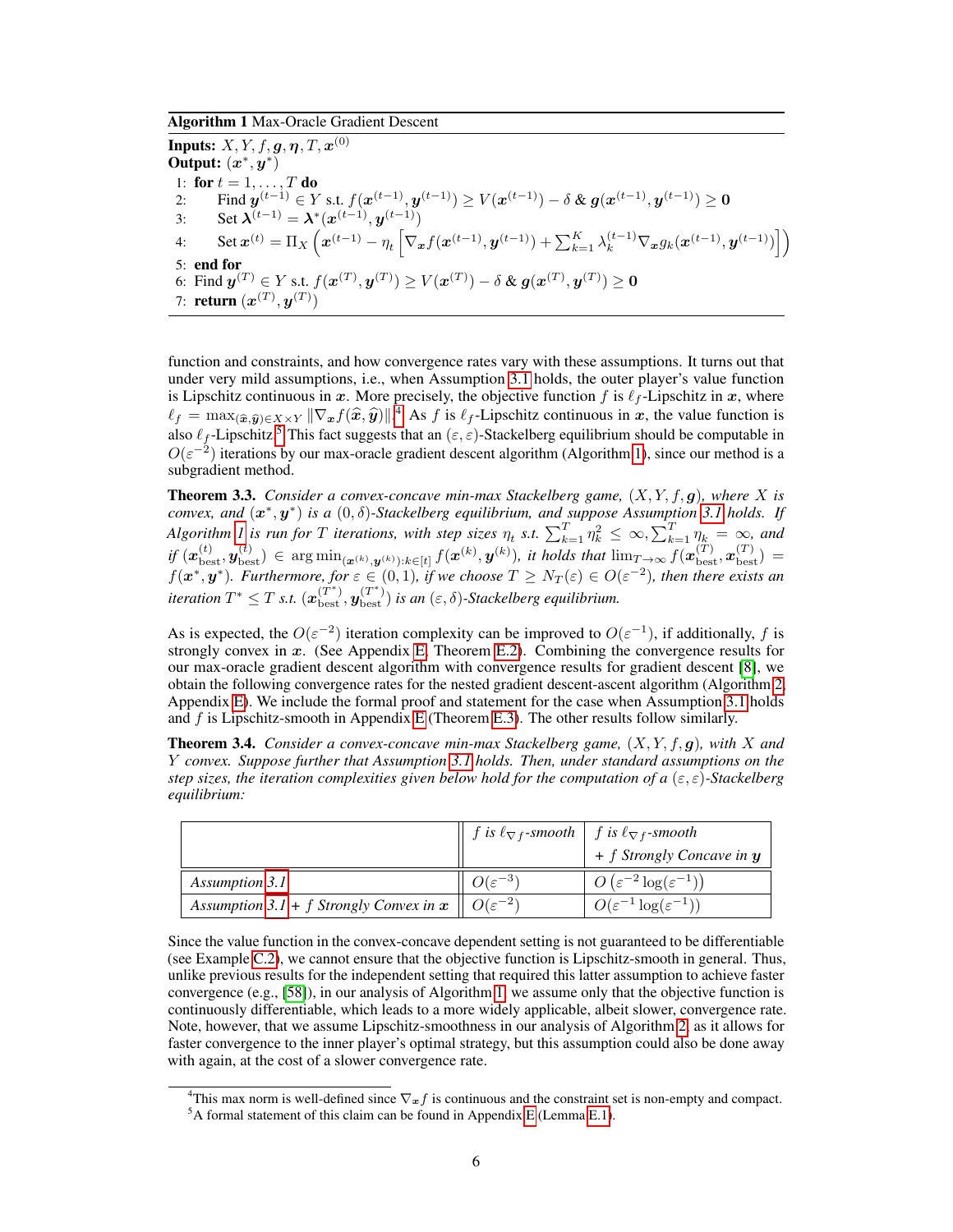### 4 An Economic Application: Fisher Markets

The Fisher market model, attributed to Irving Fisher [\[10\]](#page-9-3), has received a great deal of attention recently, in particular by computer scientists, as its applications to fair division and mechanism design have proven useful for the design of automated markets in many online marketplaces. In this section, we argue that a competitive equilibrium in Fisher markets can be understood a Stackelberg equilibrium of a convex-concave min-max Stackelberg game. We then apply our first-order methods to compute these equilibria in various Fisher markets.

A Fisher market consists of n buyers and m divisible goods [\[10\]](#page-9-3). Each buyer  $i \in [n]$  has a budget  $b_i \in \mathbb{R}_{++}$  and a utility function  $u_i : \mathbb{R}^m_+ \to \mathbb{R}$ . As is standard in the literature, we assume that there is one divisible unit of each good in the market [\[57\]](#page-11-2). An instance of a Fisher market is given by a tuple  $(n, m, U, \mathbf{b})$ , where  $U = \{u_1, \dots, u_n\}$  is a set of utility functions, one per buyer, and  $\mathbf{b} \in \mathbb{R}^n_+$ is the vector of buyer budgets. We abbreviate as  $(U, b)$  when n and m are clear from context.

An allocation  $X = (x_1, \dots, x_n)^T \in \mathbb{R}^{n \times m}_+$  is a map from goods to buyers, represented as a matrix, s.t.  $x_{ij} \ge 0$  denotes the amount of good  $j \in [m]$  allocated to buyer  $i \in [n]$ . Goods are assigned prices  $p = (p_1, \ldots, p_m)^T \in \mathbb{R}^m_+$ . A tuple  $(p^*, X^*)$  is said to be a competitive (or Walrasian) equilibrium of Fisher market  $(U, b)$  if 1. buyers are utility maximizing, constrained by their budget, i.e.,  $\forall i \in [n], \mathbf{x}_i^* \in \arg \max_{\mathbf{x} : \mathbf{x} \cdot \mathbf{p}^* \le b_i} u_i(\mathbf{x})$ ; and 2. the market clears, i.e.,  $\forall j \in [m], p_j^*$ P  $j^* > 0 \Rightarrow$  $\sum_{i \in [n]} x_{ij}^* = 1$  and  $p_j^* = 0 \Rightarrow \sum_{i \in [n]} \overline{z}_{ij}^* \leq 1$ .

We now formulate the problem of computing a competitive equilibrium  $(p^*, X^*)$  of a Fisher market  $(U, b)$ , where U is a set of continuous, concave, and homogeneous<sup>[6](#page-6-0)</sup> utility functions, as a convexconcave min-max Stackelberg game, a perspective which has not been taken before. Fisher markets can by solved via the Eisenberg-Gale convex program [\[24\]](#page-10-12). Recently, Cole and Tao [\[13\]](#page-9-10) derived a convex program, which is intimately related to the dual of the Eisenberg-Gale program [\[31\]](#page-10-13), namely

<span id="page-6-3"></span>
$$
\min_{\boldsymbol{p}\geq\boldsymbol{0}}\sum_{j\in[m]}p_j+\sum_{i\in[n]}b_i\log\left(\max_{\boldsymbol{x}_i\geq\boldsymbol{0}:\boldsymbol{x}_i\cdot\boldsymbol{p}\leq b_i}u_i(\boldsymbol{x}_i)\right) . \tag{2}
$$

Rearranging, we obtain the following convex-concave min-max Stackelberg game:

<span id="page-6-1"></span>
$$
\min_{\boldsymbol{p} \geq \boldsymbol{0}} \max_{\boldsymbol{X} \geq \boldsymbol{0}: \boldsymbol{X}\boldsymbol{p} \leq \boldsymbol{b}} \sum_{j \in [m]} p_j + \sum_{i \in [n]} b_i \log \left( u_i(\boldsymbol{x}_i) \right) . \tag{3}
$$

This min-max game is played by a fictitious (Walrasian) auctioneer and a set of buyers, who effectively play as a team. The objective function in this game is then the sum of the auctioneer's welfare (i.e., the sum of the prices) and the Nash social welfare of buyers (i.e., the second summation). As the buyer's strategy set is dependent on the price vector  $p$  selected by the auctioneer, we cannot use existing first-order methods to solve this problem. However, we can use Algorithms [1](#page-5-0) and [2.](#page-16-0)

Starting from Equation [\(3\)](#page-6-1), define the auctioneer's value function  $V(p)$  =  $\max_{\mathbf{X} \geq \mathbf{0}: \mathbf{X}\mathbf{p} \leq \mathbf{b}} \sum_{j \in [m]} p_j + \sum_{i \in [n]} b_i \log(u_i(\mathbf{x}_i)),$  and buyer i's demand set  $X_i^*(\mathbf{p}, \mathbf{b}) =$ arg max $x_{x_i\geq 0: x_i p \leq b} u_i(x_i)$ . Theorem [3.2](#page-4-1) then provides the relevant subgradients so that we can run Algorithms [1](#page-5-0) and [2,](#page-16-0) namely  $\partial_p V(p) = 1_m - \sum_{i \in [n]} X_i^*(p, b)$  and  $\nabla_{\bm{x}_i}\left(\sum_{j\in [m]}p_j + \sum_{i\in [n]}b_i\log\left(u_i(\bm{x}_i)\right)\right) = \frac{b_i}{u_i(\bm{x}_i)}\nabla_{\bm{x}_i}u_i(\bm{x}_i),$  using the Minkowski sum to add set-valued quantities, where  $1_m$  is the vector of ones of size  $m$ .<sup>[7](#page-6-2)</sup>

Cheung, Cole, and Devanur [\[12\]](#page-9-11) observed that solving the dual of the Eisenberg-Gale program (Equation [2\)](#page-6-3) via (sub)gradient descent [\[20\]](#page-10-9) is equivalent to solving for a competitive equilibrium in a Fisher market using an auction-like economic price adjustment process named tâtonnement that was first proposed by Léon Walras in the 1870s [\[80\]](#page-12-5). The tâtonnement process increases the prices of goods that are overdemanded and decreases the prices of goods that are underdemanded. Mathematically, the (vanilla) tâtonnement process [\[5,](#page-9-12) [80\]](#page-12-5) is defined as

<span id="page-6-0"></span><sup>&</sup>lt;sup>6</sup>A function  $f : \mathbb{R}^m \to \mathbb{R}$  is said to be **homogeneous of degree** k if  $\forall x \in \mathbb{R}^m$ ,  $\lambda > 0$ ,  $f(\lambda x) = \lambda^k f(x)$ . Unless otherwise indicated, a homogeneous function is assumed to be homogeneous of degree 1.

<span id="page-6-2"></span><sup>&</sup>lt;sup>7</sup>We include detailed descriptions of the algorithms applied to Fisher markets in Appendix [F.](#page-21-0)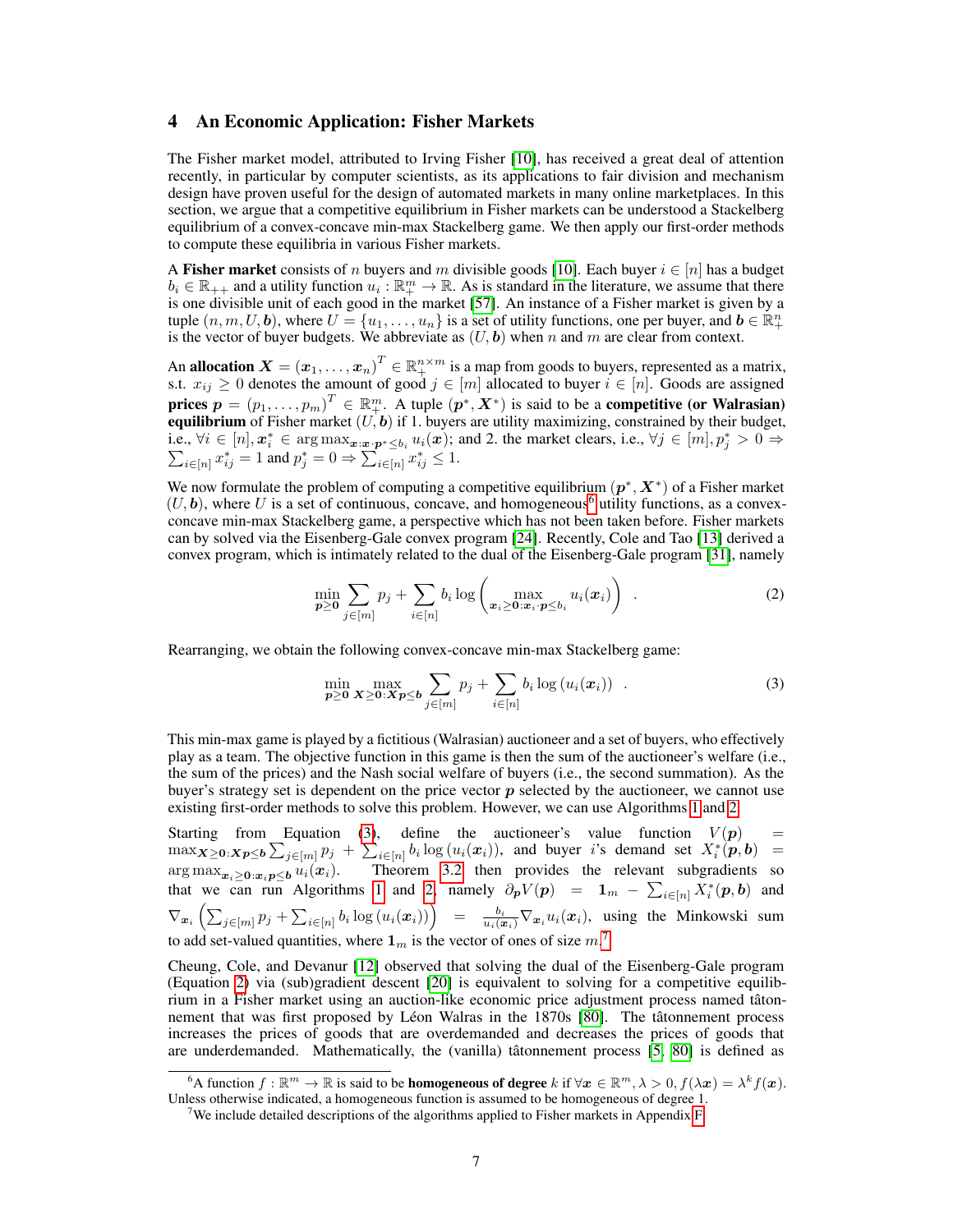$\bm{p}(t) = \max\left\{\bm{p}(t-1) + \eta_t\left(\sum_{i\in[n]}\bm{x}_i^*(\bm{p}(t),\bm{b})-1\right), 0\right\}$  for  $\bm{p}(0)\in\mathbb{R}_+^m,$  where  $\bm{x}_i^*(\bm{p}(t),b_i)\in\mathbb{R}$  $X_i^*(p(t), b_i) = \arg \max_{\mathbf{x}_i \geq 0: \mathbf{x}_i p(t) \leq b_i} u_i(\mathbf{x}_i)$  is the demand set of buyer i. The max-oracle algorithm applied to Equation  $(3)$  is then equivalent to a tâtonnemement process where the buyers report a  $\delta$ -utility maximizing demand. Further, we have the following corollary of Theorem [3.3.](#page-5-3)

**Corollary 4.1.** Let  $(U, b)$  be a Fisher market with equilibrium price vector  $p^*$ , where U is a set of *continuous, concave, homogeneous, and continuously differentiable utility functions. Consider the* vanilla tâtonnement process. Assume that the step sizes  $\eta_t$  satisfy the usual conditions:  $\sum_{k=1}^T \eta_k^2 \leq$  $\infty$  and  $\sum_{k=1}^T \eta_k = \infty$ . If  $p_{\text{best}}^{(t)} \in \arg \min_{\mathbf{p}^{(k)} : k \in [t]} V(\mathbf{p}^{(k)})$ , then  $\lim_{k \to \infty} V(\mathbf{p}_{\text{best}}^{(k)}) = V(\mathbf{p}^*)$ . Additionally, tâtonnement converges to an  $\varepsilon$ -competitive equilibrium in  $O(\varepsilon^{-2})$  iterations.

If we also apply the nested gradient-descent-ascent algorithm to Equation [\(3\)](#page-6-1), we arrive at an algorithm that is arguably more descriptive of market dynamics than tâtonnement itself, as it also includes the demand-side market dynamics of buyers optimizing their demands, potentially in a decentralized manner. The nested tâtonnement algorithm essentially describes a two-step trial-anderror (i.e., tâtonnement) process, where first the buyers try to discover their optimal demand by increasing their demand for goods in proportion to the marginal utility the goods provide, and then the seller/auctioneer adjusts market prices by decreasing the prices of goods that are underdemanded and increasing the prices of goods that are overdemanded. As buyers can calculate their demands in a decentralized fashion, the nested tâtonnement algorithm offers a more complete picture of market dynamics then the classic tâtonnement process.

Experiments In order to better understand, the iteration complexity of Algorithms [1](#page-5-0) and [2](#page-16-0) (Appendix [E\)](#page-16-1), we ran a series of experiments on Fisher markets with three different classes of utility functions.[8](#page-7-0) Each utility structure endows Equation [\(3\)](#page-6-1) with different smoothness properties, which allows us to compare the efficiency of the algorithms under varying conditions.

Let  $v_i \in \mathbb{R}^m$  be a vector of parameters for the utility function of buyer  $i \in [n]$ . We have the following utility function classes: Linear:  $u_i(x_i) = \sum_{j \in [m]} v_{ij} x_{ij}$ , Cobb-Douglas:  $u_i(x_i) = \prod_{j \in [m]} x_{ij}^{v_i}$ ; Leontief:  $u_i(\bm{x}_i) = \min_{j \in [m]} \left\{ \frac{x_{ij}}{v_{ij}} \right\}$ . Equation [\(3\)](#page-6-1) satisfies the smoothness properties listed in Table [2](#page-7-1) when  $U$  is one of these three classes. Our goals are two-fold. First, we want to understand how the empirical convergence rates of Algorithms [1](#page-5-0) and [2](#page-16-0) (which, when applied to Equation [\(3\)](#page-6-1) give rise to Algorithms [3](#page-22-1) and [4](#page-22-2) in Appendix [F,](#page-21-0) respectively) compare to their theoretical guarantees under different utility structures. Second, we want to understand the extent to which the convergence rates of these two algorithms differ in practice. We include a more detailed description of our experimental setup in Appendix [F.](#page-21-0)

|        | that Assumption 3.1 does not hold for Leontief utilities, because they are not differentiable. |  |
|--------|------------------------------------------------------------------------------------------------|--|
|        | V is differentiable $ $ Assumption 3.1 holds $ $                                               |  |
| Linear |                                                                                                |  |

<span id="page-7-1"></span>Table 2: Smoothness properties satisfied by Equation [\(3\)](#page-6-1) assuming different utility functions. Note

|              | V is differentiable | Assumption 3.1 holds |
|--------------|---------------------|----------------------|
| Linear       |                     |                      |
| Cobb-Douglas |                     |                      |
| Leontief     |                     |                      |
|              |                     |                      |

Figure [1](#page-8-0) describes the empirical convergence rates of Algorithms [1](#page-5-0) and [2](#page-16-0) for linear, Cobb-Douglas, and Leontief utilities. We observe that convergence is fastest in Fisher markets with Cobb-Douglas utilities, followed by linear, and then Leontief. We seem to obtain a tight convergence rate of  $O(1/\sqrt{T})$ for linear utilities, which seems plausible, as the value function is not differentiable assuming linear utilities, and hence we are unlikely to achieve a better convergence rate. On the other hand, for Cobb-Douglas utilities, both the value and the objective function are differentiable; in fact, they are both twice continuously differentiable, making them both Lipschitz-smooth. These factors combined seem to provide a much faster convergence rate than  $O(1/\sqrt{T})$ .

Fisher markets with Leontief utilities, in which the objective function is not differentiable, are the hardest markets of the three for our algorithms to solve. Indeed, our theory does not even predict

<span id="page-7-0"></span> $8$ Our code can be found at <https://github.com/denizalp/min-max-fisher.git>.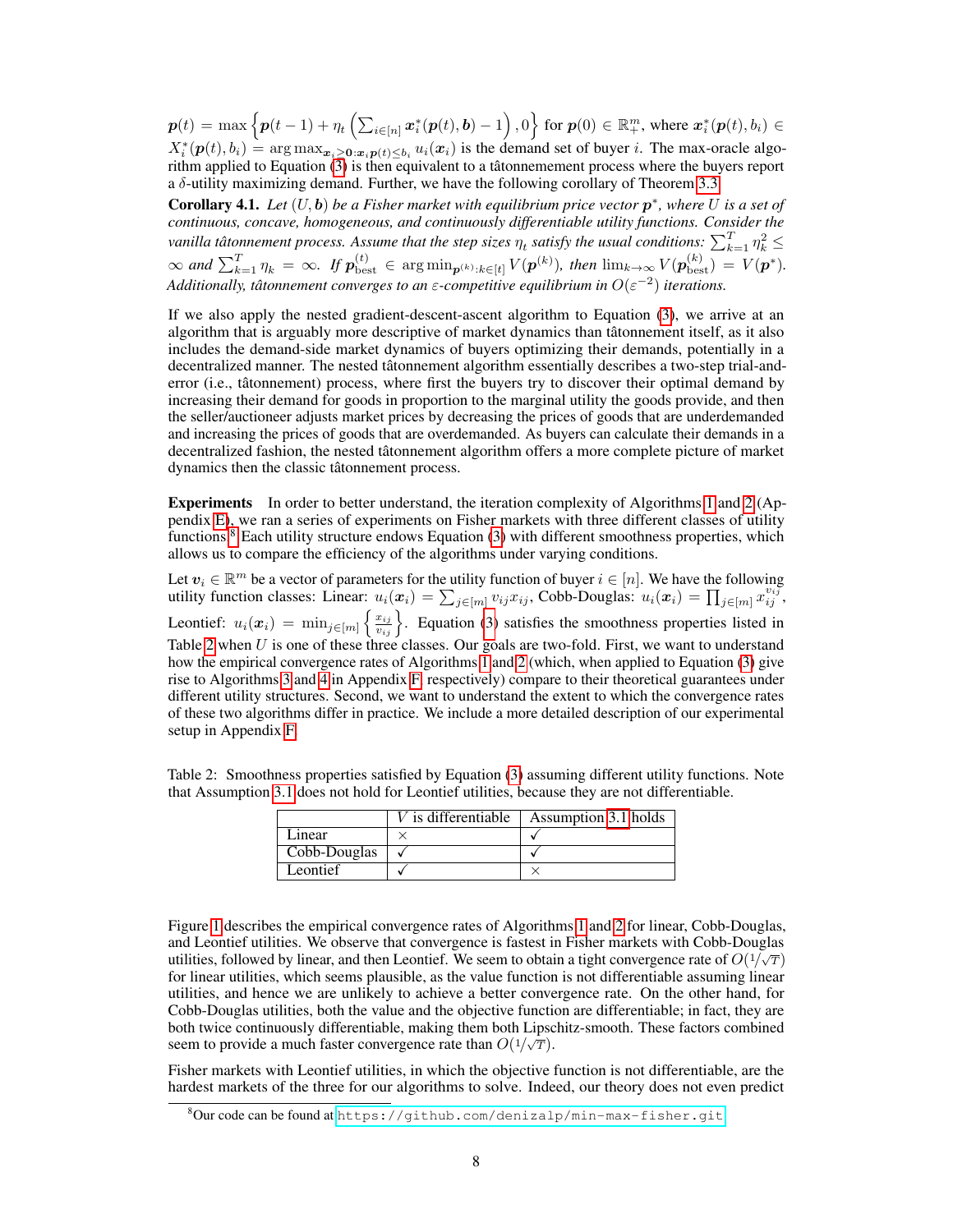<span id="page-8-0"></span>

Figure 1: The first row describes the average trajectory of the value of the objective function for a randomly initialized market on each iteration of both Algorithm [3](#page-22-1) (in blue) and Algorithm [4](#page-22-2) (in orange) when the starting prices are high, while the second row describes the average trajectory of the objective function when starting prices are low for linear, Cobb-Douglas, and Leontief Fisher markets respectively. The dashed red line represents a convergence rate of  $O(1/\sqrt{T})$ , which corresponds to an iteration complexity of  $O(1/\epsilon^2)$ .

convergence. Still, convergence is not entirely surprising, as Cheung, Cole, and Devanur [\[12\]](#page-9-11) have shown that buyer demand throughout tâtonnement is bounded for Leontief utilities, which means that the objective function of Equation [\(3\)](#page-6-1) is locally Lipschitz: i.e., any subgradient computed by the algorithm will be bounded. Overall, our theory suggests that differentiability of the value function is not essential to guarantee convergence of first-order methods in convex-concave games, while our experiments seem to suggest that differentiability of the objective function is more important than differentiability of the value function in regards to the convergence rate.

In order to investigate whether the outputs of Algorithm [1,](#page-5-0) which uses an exact max-oracle (i.e., 0-max-oracle) are more precise than those of Algorithm [2,](#page-16-0) we solved 500 randomly initialized markets with both algorithms. We then ran a James' first-order test [\[2\]](#page-9-13) on the mean output of both algorithms to see if the difference in the average prices were statistically significant [\[36\]](#page-10-14). Our calculations produced p-values of 0.69, 0, and  $1.06 \times 10^{-18}$ , for Fisher markets with linear, Cobb-Douglas, and Leontief utilities, respectively. At a significance level of 0.05, these results are *not* statistically significant for linear utilities only. This result can be attributed to the fact that the value function is not differentiable in the linear case, which makes the nested gradient descent/ascent algorithm less precise.

# 5 Conclusion

In this paper, we proposed two first-order methods to solve a class of constrained convex-concave min-max optimization problems, which we call min-max Stackelberg games. As such games do not afford Nash equilibria in general, we focused on the computation of their Stackelberg equilibria. To solve for Stackelberg equilibria, we introduced a novel subdifferential envelope theorem, which formed the heart of two subgradient methods with polynomial-time iteration complexity that converge to Stackelberg equilibria. Finally, we applied our theory to the computation of competitive equilibria in Fisher markets. This application yielded a new variant of the classic tâtonnement process, where, in addition to the auctioneer iteratively adjusting prices, the buyers iteratively compute their demands. A further question of interest both for Fisher market dynamics and convex-concave min-max Stackelberg games more generally is whether gradient-descent-ascent (GDA) converges in the dependent strategy set setting as it does in the independent strategy setting [\[45\]](#page-11-8). GDA dynamics for Fisher markets correspond to myopic best-response dynamics (see, for example, [\[52\]](#page-11-9)). We would expect such a result to be of computational as well as economic interest.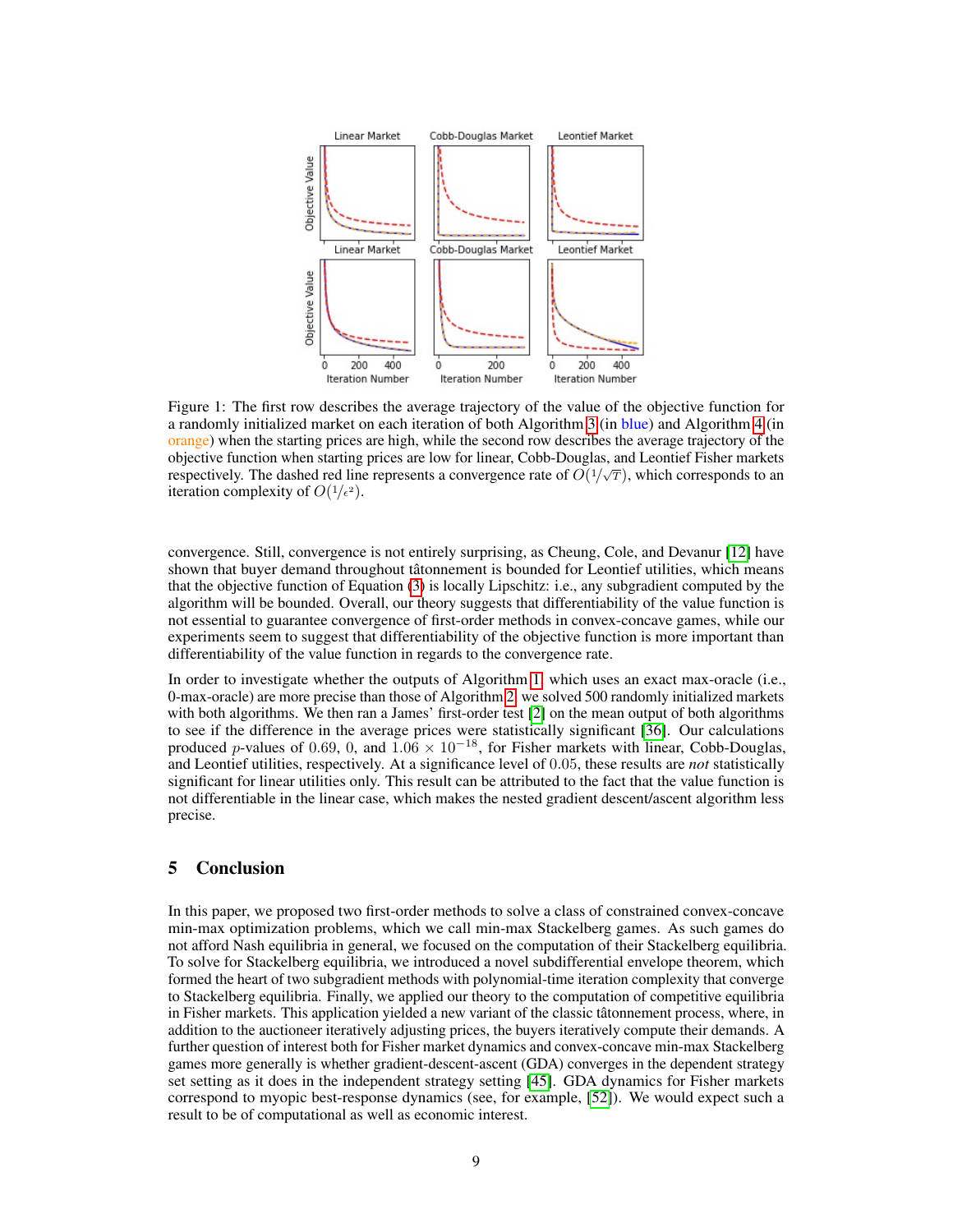### Acknowledgments and Disclosure of Funding

We would like to thank Dustin Morrill for his feedback on an early draft of this paper. This work was partially supported by NSF Grant CMMI-1761546.

#### References

- <span id="page-9-6"></span>[1] S. N. Afriat. "Theory of Maxima and the Method of Lagrange". In: *SIAM Journal on Applied Mathematics* 20.3 (1971), pp. 343–357. ISSN: 00361399. URL: [http://www.jstor.org/](http://www.jstor.org/stable/2099955) [stable/2099955](http://www.jstor.org/stable/2099955).
- <span id="page-9-13"></span>[2] James Algina, T. C. Oshima, and Wen-Ying Lin. "Type I Error Rates for Welch's Test and James's Second-Order Test under Nonnormality and Inequality of Variance When There are Two Groups". In: *Journal of Educational and Behavioral Statistics* 19.3 (1994), pp. 275–291. ISSN: 10769986, 19351054. URL: <http://www.jstor.org/stable/1165297>.
- <span id="page-9-16"></span>[3] Mohammad Alkousa et al. *Accelerated methods for composite non-bilinear saddle point problem*. 2020. arXiv: [1906.03620 \[math.OC\]](https://arxiv.org/abs/1906.03620).
- <span id="page-9-8"></span>[4] Kenneth Arrow and Gerard Debreu. "Existence of an equilibrium for a competitive economy". In: *Econometrica: Journal of the Econometric Society* (1954), pp. 265–290.
- <span id="page-9-12"></span>[5] Kenneth J. Arrow and Leonid Hurwicz. "On the Stability of the Competitive Equilibrium, I". In: *Econometrica* 26.4 (1958), pp. 522–552. ISSN: 00129682, 14680262. URL: [http:](http://www.jstor.org/stable/1907515) [//www.jstor.org/stable/1907515](http://www.jstor.org/stable/1907515).
- <span id="page-9-7"></span>[6] Aharon Ben-Tal et al. "Oracle-based robust optimization via online learning". In: *Operations Research* 63.3 (2015), pp. 628–638.
- <span id="page-9-14"></span>[7] Claude Berge. *Topological Spaces: including a treatment of multi-valued functions, vector spaces, and convexity*. Courier Corporation, 1997.
- <span id="page-9-9"></span>[8] Stephen Boyd, Stephen P Boyd, and Lieven Vandenberghe. *Convex optimization*. Cambridge university press, 2004.
- <span id="page-9-15"></span>[9] Stephen Boyd and Lieven Vandenberghe. *Subgradients*. Apr. 2018.
- <span id="page-9-3"></span>[10] William C Brainard, Herbert E Scarf, et al. *How to compute equilibrium prices in 1891*. Citeseer, 2000.
- <span id="page-9-2"></span>[11] Qi Cai et al. *On the Global Convergence of Imitation Learning: A Case for Linear Quadratic Regulator*. 2019. arXiv: [1901.03674 \[cs.LG\]](https://arxiv.org/abs/1901.03674).
- <span id="page-9-11"></span>[12] Yun Kuen Cheung, Richard Cole, and Nikhil Devanur. "Tatonnement beyond Gross Substitutes? Gradient Descent to the Rescue". In: *Proceedings of the Forty-Fifth Annual ACM Symposium on Theory of Computing*. STOC '13. Palo Alto, California, USA: Association for Computing Machinery, 2013, pp. 191–200. ISBN: 9781450320290. DOI: [10.1145/](https://doi.org/10.1145/2488608.2488633) [2488608.2488633](https://doi.org/10.1145/2488608.2488633). URL: <https://doi.org/10.1145/2488608.2488633>.
- <span id="page-9-10"></span>[13] Richard Cole and Yixin Tao. *Balancing the Robustness and Convergence of Tatonnement*. 2019. arXiv: [1908.00844 \[cs.GT\]](https://arxiv.org/abs/1908.00844).
- <span id="page-9-1"></span>[14] Bo Dai et al. "Kernel Exponential Family Estimation via Doubly Dual Embedding". In: *Proceedings of the Twenty-Second International Conference on Artificial Intelligence and Statistics*. Ed. by Kamalika Chaudhuri and Masashi Sugiyama. Vol. 89. Proceedings of Machine Learning Research. PMLR, Apr. 2019, pp. 2321–2330. URL: [http://proceedings.mlr.](http://proceedings.mlr.press/v89/dai19a.html) [press/v89/dai19a.html](http://proceedings.mlr.press/v89/dai19a.html).
- <span id="page-9-0"></span>[15] Bo Dai et al. "SBEED: Convergent Reinforcement Learning with Nonlinear Function Approximation". In: *Proceedings of the 35th International Conference on Machine Learning*. Ed. by Jennifer Dy and Andreas Krause. Vol. 80. Proceedings of Machine Learning Research. PMLR, July 2018, pp. 1125–1134. URL: [http://proceedings.mlr.press/v80/dai18c.](http://proceedings.mlr.press/v80/dai18c.html) [html](http://proceedings.mlr.press/v80/dai18c.html).
- <span id="page-9-17"></span>[16] Yu-Hong Dai and Liwei Zhang. *Optimality Conditions for Constrained Minimax Optimization*. 2020. arXiv: [2004.09730 \[math.OC\]](https://arxiv.org/abs/2004.09730).
- <span id="page-9-4"></span>[17] John M. Danskin. "The Theory of Max-Min, with Applications". In: *SIAM Journal on Applied Mathematics* 14.4 (1966), pp. 641–664. ISSN: 00361399. URL: [http://www.jstor.org/](http://www.jstor.org/stable/2946123) [stable/2946123](http://www.jstor.org/stable/2946123).
- <span id="page-9-5"></span>[18] Constantinos Daskalakis, Stratis Skoulakis, and Manolis Zampetakis. *The Complexity of Constrained Min-Max Optimization*. 2020. arXiv: [2009.09623 \[cs.CC\]](https://arxiv.org/abs/2009.09623).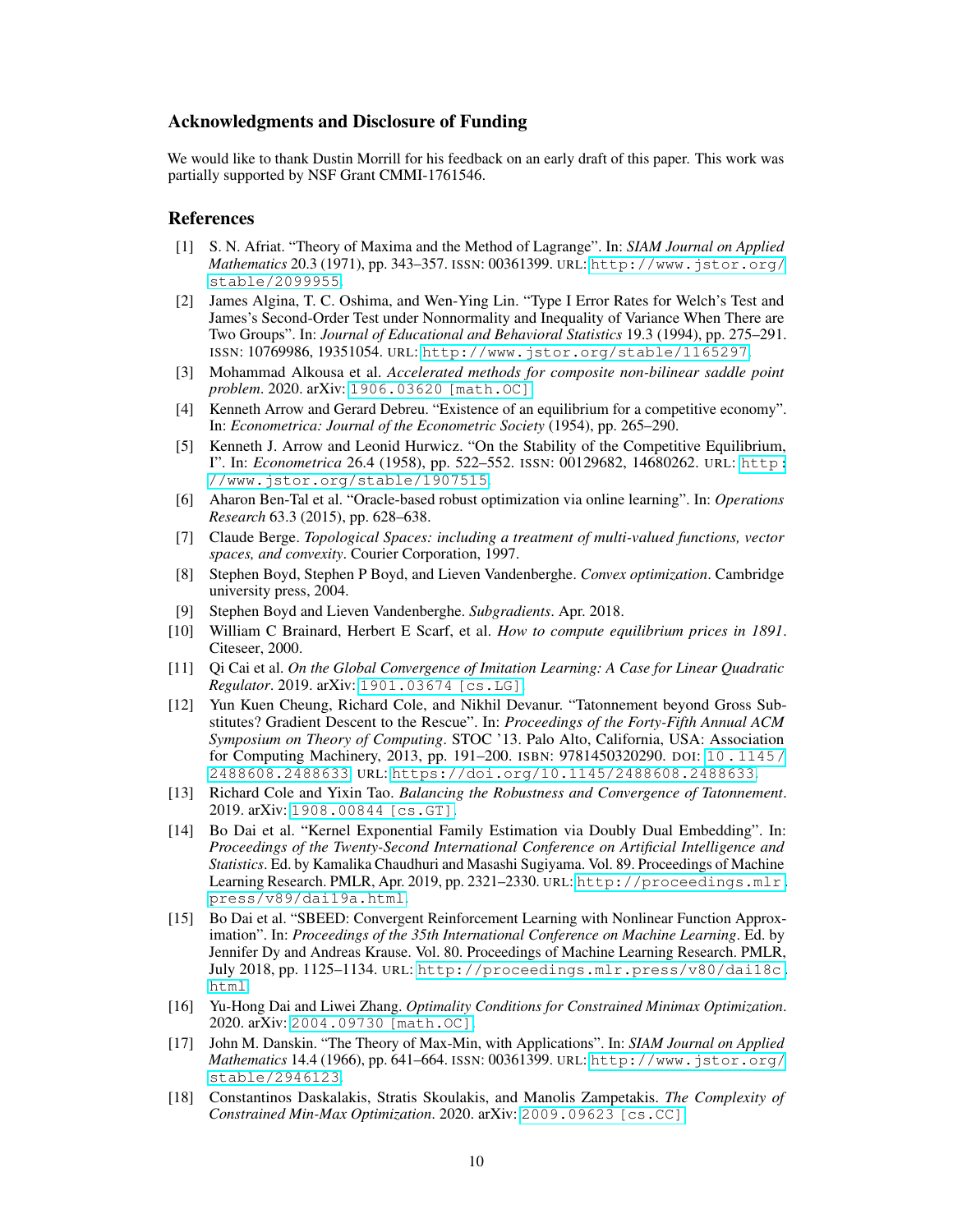- <span id="page-10-3"></span>[19] Trevor Davis, Kevin Waugh, and Michael Bowling. *Solving Large Extensive-Form Games with Strategy Constraints*. 2019. arXiv: [1809.07893 \[cs.GT\]](https://arxiv.org/abs/1809.07893).
- <span id="page-10-9"></span>[20] N. R. Devanur et al. "Market equilibrium via a primal-dual-type algorithm". In: *The 43rd Annual IEEE Symposium on Foundations of Computer Science, 2002. Proceedings.* 2002, pp. 389–395. DOI: [10.1109/SFCS.2002.1181963](https://doi.org/10.1109/SFCS.2002.1181963).
- <span id="page-10-17"></span>[21] Steven Diamond and Stephen Boyd. "CVXPY: A Python-embedded modeling language for convex optimization". In: *Journal of Machine Learning Research* 17.83 (2016), pp. 1–5.
- <span id="page-10-8"></span>[22] Paul Duetting et al. "Optimal auctions through deep learning". In: *International Conference on Machine Learning*. PMLR. 2019, pp. 1706–1715.
- <span id="page-10-0"></span>[23] Harrison Edwards and Amos Storkey. *Censoring Representations with an Adversary*. 2016. arXiv: [1511.05897 \[cs.LG\]](https://arxiv.org/abs/1511.05897).
- <span id="page-10-12"></span>[24] Edmund Eisenberg and David Gale. "Consensus of subjective probabilities: The pari-mutuel method". In: *The Annals of Mathematical Statistics* 30.1 (1959), pp. 165–168.
- <span id="page-10-5"></span>[25] Filippo Fabiani et al. "Local Stackelberg equilibrium seeking in generalized aggregative games". In: *IEEE Transactions on Automatic Control* (2021).
- <span id="page-10-6"></span>[26] Francisco Facchinei and Christian Kanzow. "Generalized Nash equilibrium problems". In: *4or* 5.3 (2007), pp. 173–210.
- <span id="page-10-7"></span>[27] Francisco Facchinei and Christian Kanzow. "Generalized Nash equilibrium problems". In: *Annals of Operations Research* 175.1 (2010), pp. 177–211.
- <span id="page-10-4"></span>[28] Gabriele Farina, Christian Kroer, and Tuomas Sandholm. *Regret Circuits: Composability of Regret Minimizers*. 2019. arXiv: [1811.02540 \[cs.LG\]](https://arxiv.org/abs/1811.02540).
- <span id="page-10-11"></span>[29] Yuan Gao and Christian Kroer. "First-Order Methods for Large-Scale Market Equilibrium Computation". In: *Advances in Neural Information Processing Systems 33: Annual Conference on Neural Information Processing Systems 2020, NeurIPS 2020, December 6-12, 2020, virtual*. Ed. by Hugo Larochelle et al. 2020. URL: [https://proceedings.neurips.cc/paper/](https://proceedings.neurips.cc/paper/2020/hash/f75526659f31040afeb61cb7133e4e6d-Abstract.html) [2020/hash/f75526659f31040afeb61cb7133e4e6d-Abstract.html](https://proceedings.neurips.cc/paper/2020/hash/f75526659f31040afeb61cb7133e4e6d-Abstract.html).
- <span id="page-10-19"></span>[30] Gauthier Gidel et al. *A Variational Inequality Perspective on Generative Adversarial Networks*. 2020. arXiv: [1802.10551 \[cs.LG\]](https://arxiv.org/abs/1802.10551).
- <span id="page-10-13"></span>[31] Denizalp Goktas, Enrique Areyan Viqueira, and Amy Greenwald. "Tâtonnement Beyond Constant Elasticity of Substitution". In: *Forthcoming in Conference on Web and Internet Economics, WINE'21* (2021).
- <span id="page-10-1"></span>[32] E. Yazdandoost Hamedani et al. *Iteration Complexity of Randomized Primal-Dual Methods for Convex-Concave Saddle Point Problems*. 2018. arXiv: [1806.04118 \[math.OC\]](https://arxiv.org/abs/1806.04118).
- <span id="page-10-21"></span>[33] Erfan Yazdandoost Hamedani and Necdet Serhat Aybat. "A primal-dual algorithm for general convex-concave saddle point problems". In: *arXiv preprint arXiv:1803.01401* 2 (2018).
- <span id="page-10-16"></span>[34] Charles R. Harris et al. "Array programming with NumPy". In: *Nature* 585 (2020), pp. 357– 362. DOI: [10.1038/s41586-020-2649-2](https://doi.org/10.1038/s41586-020-2649-2).
- <span id="page-10-22"></span>[35] R Henrion. "On constraint qualifications". In: *Journal of optimization theory and applications* 72.1 (1992), pp. 187–197.
- <span id="page-10-14"></span>[36] Freddy Hernandez et al. *stests: Package with useful statistical tests*. R package version 0.1.0. 2021. URL: <https://fhernanb.github.io/stests>.
- <span id="page-10-18"></span>[37] J. D. Hunter. "Matplotlib: A 2D graphics environment". In: *Computing in Science & Engineering* 9.3 (2007), pp. 90–95. DOI: [10.1109/MCSE.2007.55](https://doi.org/10.1109/MCSE.2007.55).
- <span id="page-10-20"></span>[38] Adam Ibrahim et al. "Lower bounds and conditioning of differentiable games". In: *arXiv preprint arXiv:1906.07300* (2019).
- <span id="page-10-15"></span>[39] Tatsuro Ichiishi. "4 - Noncooperative Behavior and Equilibrium". In: *Game Theory for Economic Analysis*. Ed. by Tatsuro Ichiishi. Economic Theory, Econometrics, and Mathematical Economics. San Diego: Academic Press, 1983, pp. 55–76. ISBN: 978-0-12-370180- 0. DOI: https://doi.org/10.1016/B978-0-12-370180-0.50009-[3](https://doi.org/https://doi.org/10.1016/B978-0-12-370180-0.50009-3). URL: [https : / / www . sciencedirect . com / science / article / pii /](https://www.sciencedirect.com/science/article/pii/B9780123701800500093) [B9780123701800500093](https://www.sciencedirect.com/science/article/pii/B9780123701800500093).
- <span id="page-10-10"></span>[40] Kamal Jain, Vijay V Vazirani, and Yinyu Ye. "Market equilibria for homothetic, quasi-concave utilities and economies of scale in production". In: *SODA*. Vol. 5. 2005, pp. 63–71.
- <span id="page-10-2"></span>[41] Chi Jin, Praneeth Netrapalli, and Michael I. Jordan. *What is Local Optimality in Nonconvex-Nonconcave Minimax Optimization?* 2020. arXiv: [1902.00618 \[cs.LG\]](https://arxiv.org/abs/1902.00618).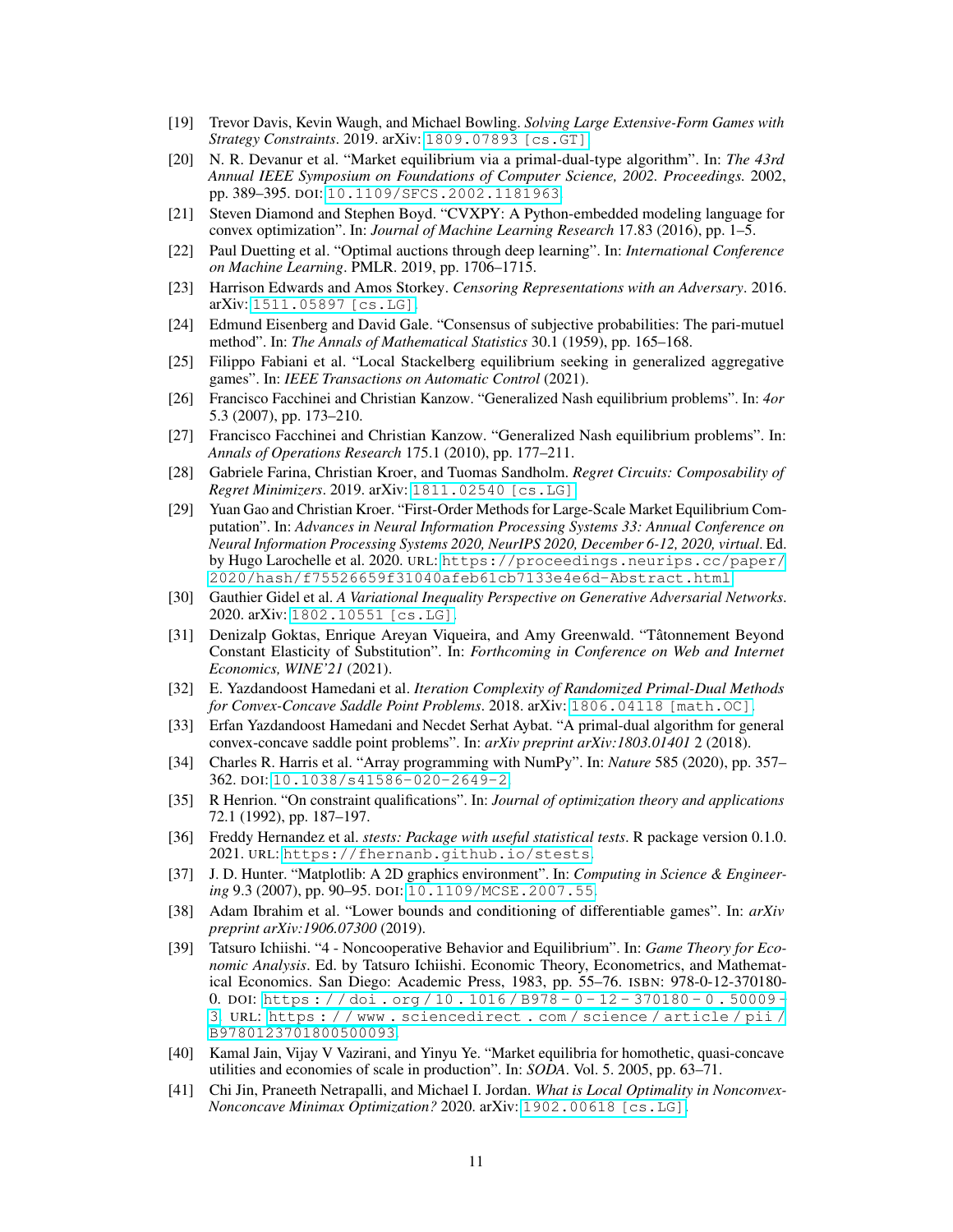- <span id="page-11-17"></span>[42] Anatoli Juditsky, Arkadi Nemirovski, et al. "First order methods for nonsmooth convex largescale optimization, ii: utilizing problems structure". In: *Optimization for Machine Learning* 30.9 (2011), pp. 149–183.
- <span id="page-11-6"></span>[43] Hamed Kebriaei and Luigi Iannelli. "Discrete-time robust hierarchical linear-quadratic dynamic games". In: *IEEE Transactions on Automatic Control* 63.3 (2017), pp. 902–909.
- <span id="page-11-10"></span>[44] HW Kuhn and AW Tucker. *Proceedings of 2nd berkeley symposium*. 1951.
- <span id="page-11-8"></span>[45] Tianyi Lin, Chi Jin, and Michael Jordan. "On gradient descent ascent for nonconvex-concave minimax problems". In: *International Conference on Machine Learning*. PMLR. 2020, pp. 6083–6093.
- <span id="page-11-16"></span>[46] Tianyi Lin, Chi Jin, and Michael I Jordan. "Near-optimal algorithms for minimax optimization". In: *Conference on Learning Theory*. PMLR. 2020, pp. 2738–2779.
- <span id="page-11-22"></span>[47] Songtao Lu, Ioannis Tsaknakis, and Mingyi Hong. "Block alternating optimization for nonconvex min-max problems: algorithms and applications in signal processing and communications". In: *ICASSP 2019-2019 IEEE International Conference on Acoustics, Speech and Signal Processing (ICASSP)*. IEEE. 2019, pp. 4754–4758.
- <span id="page-11-0"></span>[48] David Madras et al. *Learning Adversarially Fair and Transferable Representations*. 2018. arXiv: [1802.06309 \[cs.LG\]](https://arxiv.org/abs/1802.06309).
- <span id="page-11-14"></span>[49] Andreu Mas-Colell, Michael D. Whinston, and Jerry R. Green. *Microeconomic Theory*. OUP Catalogue 9780195102680. Oxford University Press, 1995. ISBN: ARRAY(0x4cf9c5c0). URL: <https://ideas.repec.org/b/oxp/obooks/9780195102680.html>.
- <span id="page-11-3"></span>[50] Paul Milgrom and Ilya Segal. "Envelope theorems for arbitrary choice sets". In: *Econometrica* 70.2 (2002), pp. 583–601.
- <span id="page-11-15"></span>[51] Aryan Mokhtari, Asuman Ozdaglar, and Sarath Pattathil. *Convergence Rate of* O(1/k) *for Optimistic Gradient and Extra-gradient Methods in Smooth Convex-Concave Saddle Point Problems*. 2020. arXiv: [1906.01115 \[math.OC\]](https://arxiv.org/abs/1906.01115).
- <span id="page-11-9"></span>[52] Dov Monderer and Lloyd S Shapley. "Potential games". In: *Games and economic behavior* 14.1 (1996), pp. 124–143.
- <span id="page-11-19"></span>[53] Arkadi Nemirovski. "Prox-method with rate of convergence O (1/t) for variational inequalities with Lipschitz continuous monotone operators and smooth convex-concave saddle point problems". In: *SIAM Journal on Optimization* 15.1 (2004), pp. 229–251.
- <span id="page-11-20"></span>[54] Yurii Nesterov. "Dual extrapolation and its applications to solving variational inequalities and related problems". In: *Mathematical Programming* 109.2 (2007), pp. 319–344.
- <span id="page-11-1"></span>[55] J v Neumann. "Zur theorie der gesellschaftsspiele". In: *Mathematische annalen* 100.1 (1928), pp. 295–320.
- <span id="page-11-4"></span>[56] Nam Ho-Nguyen and Fatma Kilinc-Karzan. "Online first-order framework for robust convex optimization". In: *Operations Research* 66.6 (2018), pp. 1670–1692.
- <span id="page-11-2"></span>[57] Noam Nissan and Tim Roughgarden. *Algorithmic Game Theory*. Cambridge University Press, 2007. DOI: [10.1017/CBO9780511800481](https://doi.org/10.1017/CBO9780511800481).
- <span id="page-11-7"></span>[58] Maher Nouiehed et al. "Solving a class of non-convex min-max games using iterative first order methods". In: *arXiv preprint arXiv:1902.08297* (2019).
- <span id="page-11-23"></span>[59] Dmitrii M Ostrovskii, Andrew Lowy, and Meisam Razaviyayn. "Efficient search of firstorder nash equilibria in nonconvex-concave smooth min-max problems". In: *arXiv preprint arXiv:2002.07919* (2020).
- <span id="page-11-18"></span>[60] Yuyuan Ouyang and Yangyang Xu. *Lower complexity bounds of first-order methods for convex-concave bilinear saddle-point problems*. 2018. arXiv: [1808.02901 \[math.OC\]](https://arxiv.org/abs/1808.02901).
- <span id="page-11-5"></span>[61] Krzysztof Postek and Shimrit Shtern. *First-order algorithms for robust optimization problems via convex-concave saddle-point Lagrangian reformulation*. 2021. arXiv: [2101.02669](https://arxiv.org/abs/2101.02669) [\[math.OC\]](https://arxiv.org/abs/2101.02669).
- <span id="page-11-12"></span>[62] Murray H Protter, B Charles Jr, et al. *A first course in real analysis*. Springer Science & Business Media, 2012.
- <span id="page-11-13"></span>[63] R Core Team. *R: A Language and Environment for Statistical Computing*. R Foundation for Statistical Computing. Vienna, Austria, 2013. URL: <http://www.R-project.org/>.
- <span id="page-11-21"></span>[64] Hassan Rafique et al. *Non-Convex Min-Max Optimization: Provable Algorithms and Applications in Machine Learning*. 2019. arXiv: [1810.02060 \[math.OC\]](https://arxiv.org/abs/1810.02060).
- <span id="page-11-11"></span>[65] R Tyrrell Rockafellar and Roger J-B Wets. *Variational analysis*. Vol. 317. Springer Science & Business Media, 2009.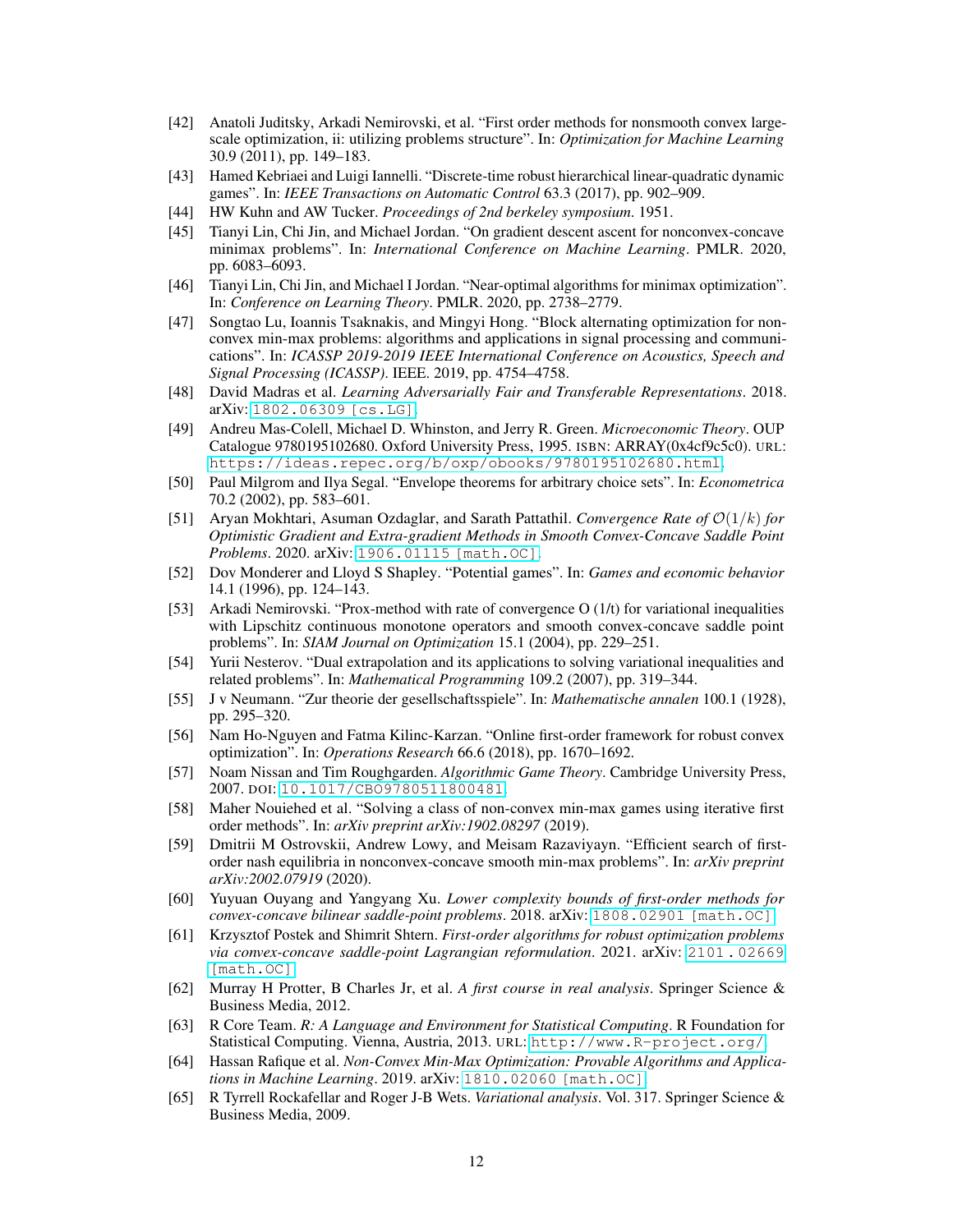- <span id="page-12-0"></span>[66] Maziar Sanjabi et al. *On the Convergence and Robustness of Training GANs with Regularized Optimal Transport*. 2018. arXiv: [1802.08249 \[cs.LG\]](https://arxiv.org/abs/1802.08249).
- <span id="page-12-19"></span>[67] Maziar Sanjabi et al. "On the Convergence and Robustness of Training GANs with Regularized Optimal Transport". In: *Proceedings of the 32nd International Conference on Neural Information Processing Systems*. NIPS'18. Montréal, Canada: Curran Associates Inc., 2018, pp. 7091–7101.
- <span id="page-12-1"></span>[68] Prasanna Sattigeri et al. *Fairness GAN*. 2018. arXiv: [1805.09910 \[stat.ML\]](https://arxiv.org/abs/1805.09910).
- <span id="page-12-9"></span>[69] Gilberto A.S. Segundo, Renato A. Krohling, and Rodrigo C. Cosme. "A differential evolution approach for solving constrained min–max optimization problems". In: *Expert Systems with Applications* 39.18 (2012), pp. 13440–13450. ISSN: 0957-4174. DOI: [https://doi.org/](https://doi.org/https://doi.org/10.1016/j.eswa.2012.05.059) [10.1016/j.eswa.2012.05.059](https://doi.org/https://doi.org/10.1016/j.eswa.2012.05.059). URL: [https://www.sciencedirect.com/](https://www.sciencedirect.com/science/article/pii/S0957417412007750) [science/article/pii/S0957417412007750](https://www.sciencedirect.com/science/article/pii/S0957417412007750).
- <span id="page-12-7"></span>[70] K. Shimizu and E. Aiyoshi. "A new computational method for Stackelberg and min-max problems by use of a penalty method". In: *IEEE Transactions on Automatic Control* 26.2 (1981), pp. 460–466. DOI: [10.1109/TAC.1981.1102607](https://doi.org/10.1109/TAC.1981.1102607).
- <span id="page-12-8"></span>[71] K. Shimizu and E. Aiyoshi. "Necessary conditions for min-max problems and algorithms by a relaxation procedure". In: *IEEE Transactions on Automatic Control* 25.1 (1980), pp. 62–66. DOI: [10.1109/TAC.1980.1102226](https://doi.org/10.1109/TAC.1980.1102226).
- <span id="page-12-3"></span>[72] Aman Sinha et al. *Certifying Some Distributional Robustness with Principled Adversarial Training*. 2020. arXiv: [1710.10571 \[stat.ML\]](https://arxiv.org/abs/1710.10571).
- <span id="page-12-11"></span>[73] The pandas development team. *pandas-dev/pandas: Pandas*. Version latest. Feb. 2020. DOI: [10 . 5281 / zenodo . 3509134](https://doi.org/10.5281/zenodo.3509134). URL: [https : / / doi . org / 10 . 5281 / zenodo .](https://doi.org/10.5281/zenodo.3509134) [3509134](https://doi.org/10.5281/zenodo.3509134).
- <span id="page-12-17"></span>[74] Kiran Koshy Thekumparampil et al. *Efficient Algorithms for Smooth Minimax Optimization*. 2019. arXiv: [1907.01543 \[math.OC\]](https://arxiv.org/abs/1907.01543).
- <span id="page-12-18"></span>[75] Paul Tseng. "On accelerated proximal gradient methods for convex-concave optimization". In: *submitted to SIAM Journal on Optimization* 1 (2008).
- <span id="page-12-13"></span>[76] Paul Tseng. "On linear convergence of iterative methods for the variational inequality problem". In: *Journal of Computational and Applied Mathematics* 60.1 (1995). Proceedings of the International Meeting on Linear/Nonlinear Iterative Methods and Verification of Solution, pp. 237–252. ISSN: 0377-0427. DOI: [https://doi.org/10.1016/0377-0427\(94\)](https://doi.org/https://doi.org/10.1016/0377-0427(94)00094-H) [00094-H](https://doi.org/https://doi.org/10.1016/0377-0427(94)00094-H). URL: [https://www.sciencedirect.com/science/article/pii/](https://www.sciencedirect.com/science/article/pii/037704279400094H) [037704279400094H](https://www.sciencedirect.com/science/article/pii/037704279400094H).
- <span id="page-12-10"></span>[77] Guido Van Rossum and Fred L Drake Jr. *Python tutorial*. Centrum voor Wiskunde en Informatica Amsterdam, The Netherlands, 1995.
- <span id="page-12-4"></span>[78] Heinrich Von Stackelberg. *Marktform und gleichgewicht*. J. springer, 1934.
- <span id="page-12-6"></span>[79] Abraham Wald. "Statistical Decision Functions Which Minimize the Maximum Risk". In: *Annals of Mathematics* 46.2 (1945), pp. 265–280. ISSN: 0003486X. URL: [http://www.](http://www.jstor.org/stable/1969022) [jstor.org/stable/1969022](http://www.jstor.org/stable/1969022).
- <span id="page-12-5"></span>[80] Léon Walras. *Elements of Pure Economics; or, The Theory of Social Wealth. Translated by William Jaffé.* Vol. 2. Orion Editions, 1969, pp. 457–458.
- <span id="page-12-12"></span>[81] Hadley Wickham et al. "Welcome to the tidyverse". In: *Journal of Open Source Software* 4.43 (2019), p. 1686. DOI: [10.21105/joss.01686](https://doi.org/10.21105/joss.01686).
- <span id="page-12-2"></span>[82] Depeng Xu et al. *FairGAN: Fairness-aware Generative Adversarial Networks*. 2018. arXiv: [1805.11202 \[cs.LG\]](https://arxiv.org/abs/1805.11202).
- <span id="page-12-14"></span>[83] Laura Scrimali Yurii Nesterov. "Solving strongly monotone variational and quasi-variational inequalities". In: *Discrete & Continuous Dynamical Systems* 31.4 (2011), pp. 1383–1396.
- <span id="page-12-15"></span>[84] Junyu Zhang, Mingyi Hong, and Shuzhong Zhang. *On Lower Iteration Complexity Bounds for the Saddle Point Problems*. 2020. arXiv: [1912.07481 \[math.OC\]](https://arxiv.org/abs/1912.07481).
- <span id="page-12-20"></span>[85] Renbo Zhao. *A Primal Dual Smoothing Framework for Max-Structured Nonconvex Optimization*. 2020. arXiv: [2003.04375 \[math.OC\]](https://arxiv.org/abs/2003.04375).
- <span id="page-12-16"></span>[86] Renbo Zhao. "Optimal algorithms for stochastic three-composite convex-concave saddle point problems". In: *arXiv preprint arXiv:1903.01687* (2019).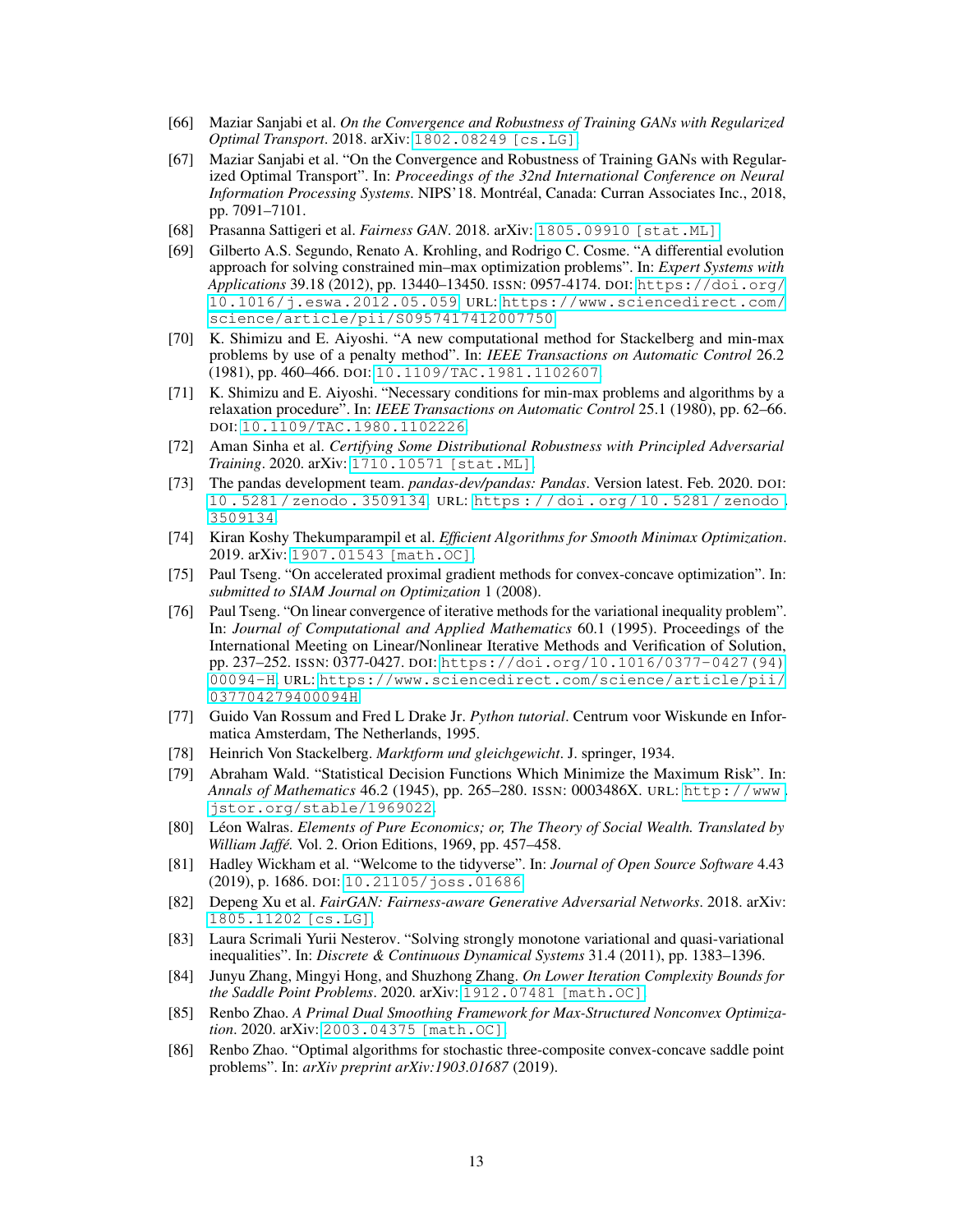## <span id="page-13-0"></span>A Pseudo-Games and Generalized Nash Equilibria

Pseudo-games, or abstract economies [\[4\]](#page-9-8), are optimization problems that are closely related to min-max Stackelberg games, but which are technically not games, as noted by Facchinei and Kanzow [\[26,](#page-10-6) [27\]](#page-10-7), because each player's strategy set is not fixed at the outset (i.e., before they have to make a decision), but instead depends on the other players' choices. [\[39\]](#page-10-15). In this appendix, we formally define two-player, zero-sum pseudo-games,<sup>[9](#page-13-1)</sup> and discuss how they differ from min-max Stackelberg games. We also define the equilibrium concept *par excellence* of pseudo-games, namely generalized Nash equilibrium, and juxtapose its definition with vanilla Nash equilibrium.

A two-player, zero-sum pseudo-game comprises two players, with respective payoff functions  $-f(x, y)$  and  $f(x, y)$ , and respective strategy spaces given by the correspondences  $\mathcal{X} : Y \rightrightarrows X$  and  $\mathcal{Y}: X \to Y$ , i.e., set valued mappings that depend on the choice the other player takes. More specifically,  $\mathcal{X}(\mathbf{y}) = \{\mathbf{x} \in X \mid \forall k \in [K], g_k(\mathbf{x}, \mathbf{y}) \ge 0\}$  and  $\mathcal{Y}(\mathbf{x}) = \{\mathbf{y} \in Y \mid \forall k \in [K], g_k(\mathbf{x}, \mathbf{y}) \ge 0\}.$ We denote a pseudo-game by  $(X, Y, f, g)$ .

Pseudo-games are closely related to min-max Stackelberg games, as they both comprise agents with the same objectives and the same space of feasible strategy profiles, namely  $\{(x, y) \in X \times Y \mid \forall k \in [K], g_k(x, y) \geq 0\}$ . However, whereas play proceeds sequentially in Stackelberg games, so that inner player chooses a strategy  $y \in Y$  s.t.  $g(\hat{x}, y) \ge 0$  *after* the outer player chooses  $\hat{x} \in X$ , in pseudo-games players choose their strategies simultaneously. In other words, the space of feasible strategy profiles is an emergent feature of a pseudo-game; it depends on the players' choices, which are made simultaneously, yet must somehow still be feasible, even though one player's choice could render another player's choice infeasible.

A generalized Nash equilibrium (GNE) of pseudo-game  $(X, Y, f, g)$  is a strategy profile  $(\boldsymbol{x}^*, \boldsymbol{y}^*) \in X \times Y$  s.t.  $\boldsymbol{g}(\boldsymbol{x}^*, \boldsymbol{y}^*) \geq 0$  such that

$$
\max_{\boldsymbol{y}\in\boldsymbol{Y}: \boldsymbol{g}(\boldsymbol{x}^*,\boldsymbol{y})\geq 0} f(\boldsymbol{x}^*,\boldsymbol{y}) \leq f(\boldsymbol{x}^*,\boldsymbol{y}^*) \leq \min_{\boldsymbol{x}\in\boldsymbol{X}: \boldsymbol{g}(\boldsymbol{x},\boldsymbol{y}^*)\geq 0} f(\boldsymbol{x},\boldsymbol{y}^*)
$$
\n(4)

That is, at a GNE the players choose best responses to the other players' strategies from within the space of strategies defined by the other players' choices. Under Assumption [3.1,](#page-4-0) a GNE is guaranteed to exist for any pseudo-game  $(X, Y, f, g)$ . A Nash equilibrium, however, is not guaranteed to exist.

A Nash equilibrium (NE) of a min-max Stackelberg game  $(X, Y, f, g)$  is a tuple  $(x^*, y^*) \in X \times Y$ such that

$$
\max_{\mathbf{y}\in Y} \min_{\mathbf{x}\in X : \mathbf{g}(\mathbf{x},\mathbf{y})\geq 0} f(\mathbf{x},\mathbf{y}) \leq f(\mathbf{x}^*,\mathbf{y}^*) \leq \min_{\mathbf{x}\in X} \max_{\mathbf{y}\in Y : \mathbf{g}(\mathbf{x},\mathbf{y})\geq 0} f(\mathbf{x},\mathbf{y})
$$
 (5)

That is, at a NE the players best respond to one another's choices, under the assumption that the other player is doing the same: i.e., best responding to their choice.

We summarize what is known about min-max Stackelberg games vs. pseudo-games, and Stackelberg vs. generalized Nash (and vanilla Nash) equilibria, as follows. Min-max Stackelberg games are proper games, while pseudo-games are not well-defined games. Stackelberg min-max games are played sequentially, while pseudo-games are played simultaneously. When Nash equilibria exist in min-max Stackelberg games, they coincide with Stackelberg equilibria. Additionally, Nash equilibria coincide with generalized Nash equilibria in min-max games with independent strategy sets. There exist no polynomial-time computation guaantees for generalized Nash equilibria in pseudo-games, even in the two-player, zero-sum setting, while we provide polynomial-time computation guarantees for Stackelberg equilibria in min-max Stackelberg games.

## B Omitted Proofs Section [2](#page-3-0)

<span id="page-13-2"></span>Proposition B.1. *Consider a min-max Stackelberg game* (X, Y, f, g)*. Then if Assumption [3.1](#page-4-0) holds, the outer player's value function,*  $V(x) = \max_{y \in Y : g(x,y) > 0} f(x,y)$ *, is continuous and convex.* 

*Proof.* By Berge's maximum theorem [\[7\]](#page-9-14), the outer player's value function is continuous.

<span id="page-13-1"></span> $9$ We refer the reader to Facchinei and Kanzow's [\[26,](#page-10-6) [27\]](#page-10-7) survey on pseudo-games for a more detailed exposition, beyond two-player, zero-sum pseudo-games.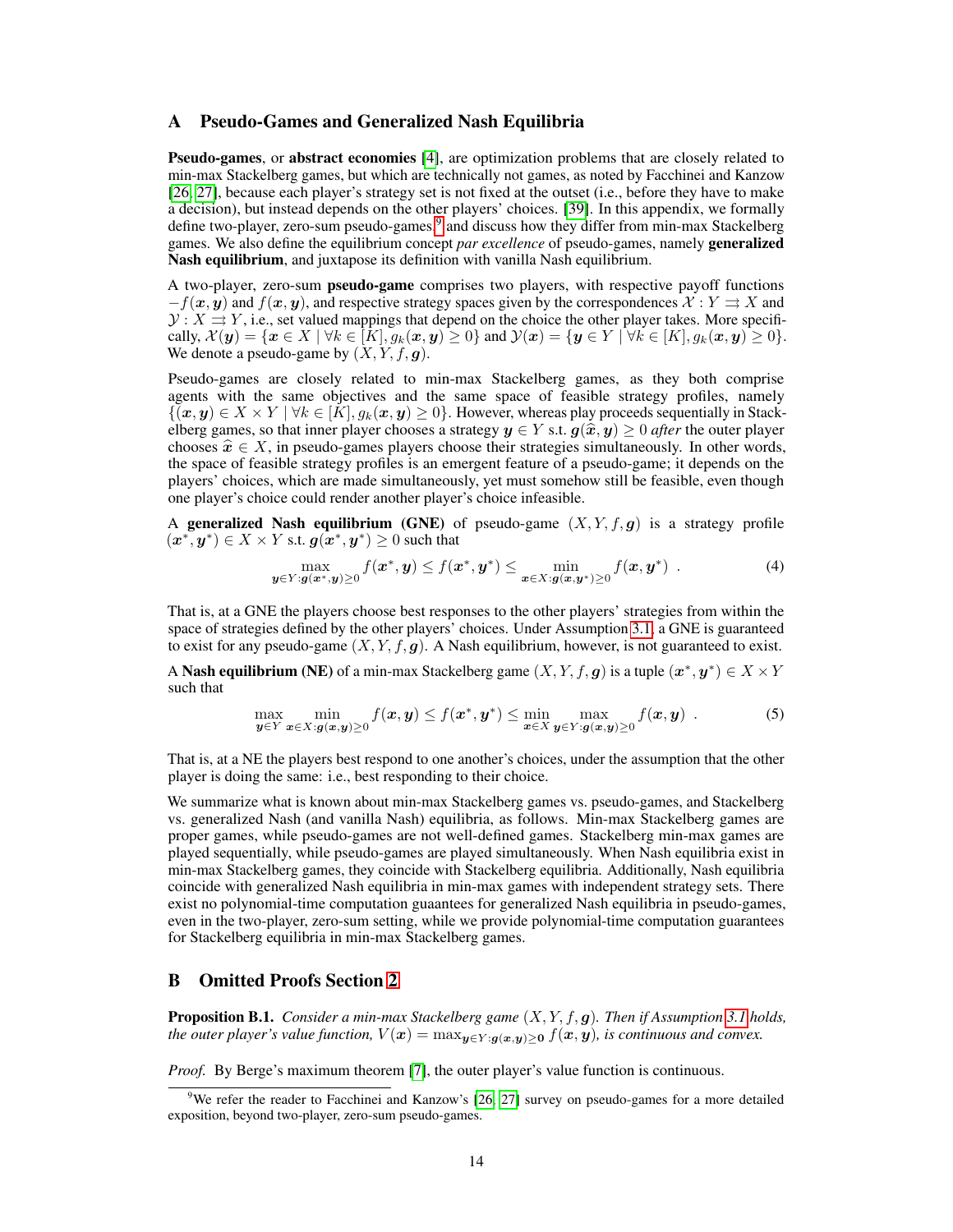Define  $\mathcal{L}:Y\times\mathbb{R}_+^K\times X\to\mathbb{R}$  s.t.  $\mathcal{L}(\bm{y},\bm{\lambda};\bm{x})=f(\bm{x},\bm{y})+\sum_{k=1}^K\lambda_kg_k(\bm{x},\bm{y})$  and  $h:Y\times X\to\mathbb{R}$ s.t.  $h(\bm{y};\bm{x}) = \min_{\bm{\lambda} \in \mathbb{R}_+^K} \mathcal{L}(\bm{y},\bm{\lambda};\bm{x})$ . Since Slater's condition is satisfied under Assumption [3.1,](#page-4-0) the KKT theorem [\[44\]](#page-11-10) applies, which means that for all  $x \in X$  and  $y \in Y$ , the optimal KKT multipliers  $\lambda^*$  exist and are well-defined: i.e, there exists  $c \in \mathbb{R}_+$  such that  $\forall k \in [K], 0 \leq \lambda_k^* \leq c < \infty$ . We can thus re-express the outer player's value function  $V(x)$  as the following Lagrangian saddle-point problems:

$$
V(\boldsymbol{x}) = \max_{\boldsymbol{y} \in Y : \boldsymbol{g}(\boldsymbol{x}, \boldsymbol{y}) \ge 0} f(\boldsymbol{x}, \boldsymbol{y}) = \max_{\boldsymbol{y} \in Y} \min_{\boldsymbol{\lambda} \in \mathbb{R}_+^K} \mathcal{L}(\boldsymbol{y}, \boldsymbol{\lambda}; \boldsymbol{x}) = \max_{\boldsymbol{y} \in Y} \min_{\boldsymbol{\lambda} \in [0, c]^K} \mathcal{L}(\boldsymbol{y}, \boldsymbol{\lambda}; \boldsymbol{x}) = \max_{\boldsymbol{y} \in Y} h(\boldsymbol{y}; \boldsymbol{x})
$$
(6)

Notice that L is concave in y, convex in  $\lambda$ , and convex in x. Since h is the min-projection of L w.r.t.  $\lambda$  onto the compact set  $[0, c]^K$ , h must be convex in x ([\[65\]](#page-11-11), Proposition 2.22). Further, since V is the maximum of convex functions over a compact set, i.e.,  $\max_{y \in Y} h(y; x)$ , V must be convex ([\[65\]](#page-11-11), Theorem 5.5).  $\Box$ 

<span id="page-14-0"></span>Proposition B.2. *Given any min-max Stackelberg game* (X, Y, f, g)*, a Stackelberg equilibrium always exists and its value is unique.*

*Proof of Proposition [B.2.](#page-14-0)* By Berge's maximum theorem [\[7\]](#page-9-14), the outer player's value function  $V(x) = \max_{y \in Y : g(x,y) > 0} f(x, y)$  is continuous, and the inner player's solution correspondence  $Y^*(x) = \arg \max_{y \in Y : g(x, y) \ge 0} f(x, y)$  is non-empty, for all  $x \in X$ . Since V is continuous and X is compact and non-empty, by the extreme value theorem [\[62\]](#page-11-12), there exists a minimizer  $x^* \in X$  of V. Hence  $(x^*, y^*(x^*))$ , with  $y^*(x^*) \in Y^*(x^*)$ , is a Stackelberg equilibrium of  $(X, Y, f, g)$ .

Let  $(x_1, y_1)$  and  $(x_2, y_2)$  be two different Stackelberg equilibria. WLOG, suppose  $f(x_1, y_1)$  $f(x_2, y_2)$ , so that  $V(x_1) = f(x_1, y_1) > f(x_2, y_2) = V(x_2)$ , where the first and last equality follow from the definition of Stackelberg equilibrium. But then  $(x_1, y_1)$  cannot be a Stackelberg equilibrium, since  $x_1$  is not a minimizer of the outer player's value function. П

## C Envelope Theorem

Danskin's theorem [\[17\]](#page-9-4) offers insights into optimization problems of the form:  $\max_{y \in Y} f(x, y)$ , where  $Y \subset \mathbb{R}^m$  is compact and non-empty. Among other things, Danskin's theorem allows us to compute the gradient of the objective function of this optimization problem with respect to  $x$ .

Theorem C.1 (Danskin's Theorem). *Consider an optimization problem of the form:* maxy∈<sup>Y</sup> f(x, y)*, where* Y ⊂ R <sup>m</sup> *is compact and non-empty. Suppose that* Y *is convex and that*  $\tilde{f}$  *is concave in y. Let*  $V(x) = \max_{y \in Y} f(x, y)$  *and*  $Y^*(x) = \argmax_{y \in Y} f(x, y)$ *. Then* V *is differentiable at*  $\hat{x}$ *, if the solution correspondence*  $Y^*(\hat{x})$  *is a singleton: i.e.*,  $Y^*(\hat{x}) = {\mathbf{y}^*(\hat{x})}$ *.*<br>Additionally the gradient at  $\hat{x}$  is given by  $V'(\hat{x}) - \nabla f(\hat{x}|\hat{x})$ *Additionally, the gradient at*  $\hat{x}$  *is given by*  $\hat{V}'(\hat{x}) = \nabla_{\bm{x}} f(\hat{x}, \bm{y}^*(\hat{x})).$ 

Unfortunately, Danskin's theorem does not hold when the set  $Y$  is replaced by a correspondence, which occurs in min-max Stackelberg games: i.e., when the inner problem is  $\max_{\boldsymbol{y} \in Y : \boldsymbol{g}(\boldsymbol{x}, \boldsymbol{y}) > 0} f(\boldsymbol{x}, \boldsymbol{y}).$ 

<span id="page-14-1"></span>Example C.2 (Danskin's theorem does not apply to min-max Stackelberg games). *Consider the optimization problem:*

$$
\max_{y \in \mathbb{R}: y + x \ge 0} -y^2 + y + 2x + 2 \tag{7}
$$

*The solution to this problem is unique, given any*  $x \in X$ *, meaning the solution correspondence*  $Y^*(x)$ *is singleton-valued. We denote this unique solution by* y ∗ (x)*. After solving, we find that*

$$
y^*(x) = \begin{cases} 1/2 & \text{if } x \ge -1/2 \\ -x & \text{if } x < -1/2 \end{cases}
$$
 (8)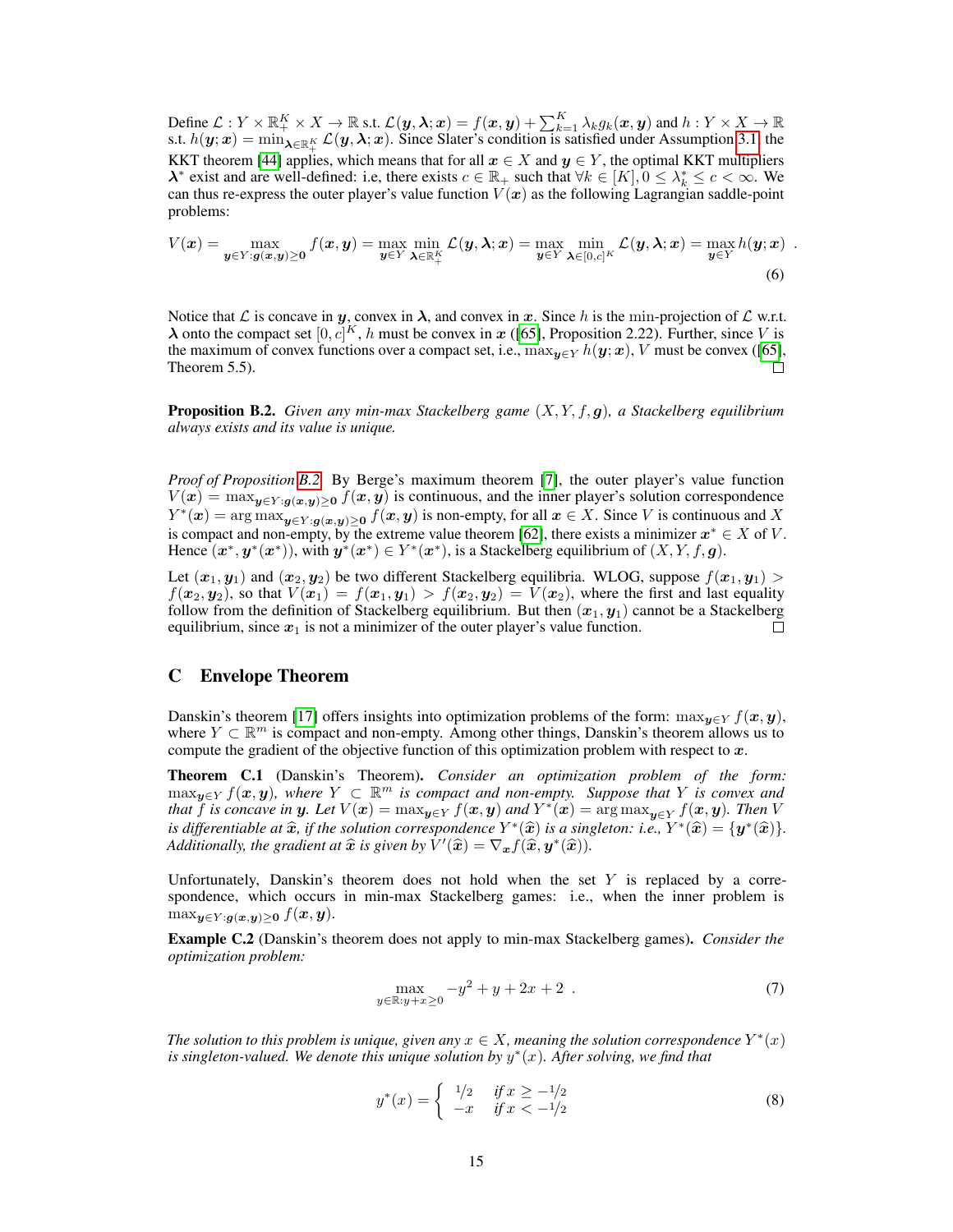*The value function*  $V(x) = \max_{y \in \mathbb{R}: y + x \geq 0} -y^2 + y + 2x + 2$  *is then given by:* 

$$
V(x) = f(x, y^*(x))
$$
\n<sup>(9)</sup>

$$
= -y^*(x)^2 + y^*(x) + 2x + 2 \tag{10}
$$

$$
= \begin{cases} -\frac{1}{4} + \frac{1}{2} + 2x + 2 & \text{if } x \ge -\frac{1}{2} \\ -x^2 - x + 2x + 2 & \text{if } x < -\frac{1}{2} \end{cases} \tag{11}
$$

$$
= \begin{cases} 9/4 + 2x & \text{if } x \ge -1/2 \\ -x^2 + x + 2 & \text{if } x < -1/2 \end{cases}
$$
 (12)

*The derivative of this value function is:*

$$
\frac{\partial V}{\partial x} = \begin{cases} 2 & \text{if } x \ge -1/2 \\ 1 - 2x & \text{if } x < -1/2 \end{cases}
$$
(13)

*However, the derivative predicted by Danskin's theorem is 2. Hence, Danskin's theorem does not hold when the constraints are parameterized, i.e., when the problem is of the form*  $min_{y \in Y : g(x,y)} f(x,y)$ *rather than*  $\min_{y \in Y} f(x, y)$ *, where*  $X \subset \mathbb{R}^n$ *,*  $Y \subset \mathbb{R}^m$ *, and for all*  $k \in [K]$ *,*  $g_k : X \times Y \to \mathbb{R}$  are *continuous.*

*N.B. For simplicity, we do not assume the constraint set is compact in this example. Compactness of the constraint set can be used to guarantee existence of a solution, but as a solution to this particular problem always exists, we can do away with this assumption.*

The following theorem, due to Milgrom and Segal [\[50\]](#page-11-3), generalizes Danskin's theorem to handle parameterized constraints:

Theorem C.3 (Envelope Theorem [\[50\]](#page-11-3)). *Consider the maximization problem*

$$
V(\boldsymbol{x}) = \max_{\boldsymbol{y} \in Y} f(\boldsymbol{x}, \boldsymbol{y}), \text{ subject to } g_k(\boldsymbol{x}, \boldsymbol{y}) \geq 0, \text{ for all } k = 1, \ldots, K \quad , \tag{14}
$$

*where*  $Y \subseteq \mathbb{R}^m$ .

*Define the solution correspondence*  $Y^*(x) = \arg \max_{y \in X : g(x,y) \geq 0} f(x,y)$ *. If Assumption* [3.1](#page-4-0) *holds, then the value function V is absolutely continuous, and at any point*  $\hat{\boldsymbol{x}} \in X$  *where V is differentiable:*

$$
\nabla_{\boldsymbol{x}} V(\hat{\boldsymbol{x}}) = \nabla_{\boldsymbol{x}} L(\boldsymbol{y}^*(\hat{\boldsymbol{x}}), \boldsymbol{\lambda}^*(\hat{\boldsymbol{x}}, \boldsymbol{y}^*(\hat{\boldsymbol{x}}))), \hat{\boldsymbol{x}}) = \nabla_{\boldsymbol{x}} f(\hat{\boldsymbol{x}}, \boldsymbol{y}^*(\hat{\boldsymbol{x}})) + \sum_{k=1}^K \lambda_k^*(\hat{\boldsymbol{x}}, \boldsymbol{y}^*(\hat{\boldsymbol{x}})) \nabla_{\boldsymbol{x}} g_k(\hat{\boldsymbol{x}}, \boldsymbol{y}^*(\hat{\boldsymbol{x}})) ,
$$
\n(15)

*where*  $\boldsymbol{\lambda}^*(\widehat{\boldsymbol{x}}, \boldsymbol{y}^*(\widehat{\boldsymbol{x}})) = (\lambda_1(\widehat{\boldsymbol{x}}, \boldsymbol{y}^*(\widehat{\boldsymbol{x}})), \dots, \lambda_K^*(\widehat{\boldsymbol{x}}, \boldsymbol{y}^*(\widehat{\boldsymbol{x}})))^T \in \Lambda^*(\widehat{\boldsymbol{x}}, \boldsymbol{y}^*(\widehat{\boldsymbol{x}}))$  are the KKT multipliers associated associated with  $\boldsymbol{y}^*(\widehat{\boldsymbol{x}}) \in Y^*(\widehat{\boldsymbol{x$ 

# D Omitted Subdifferential Envelope Theorem Proof (Section [3\)](#page-4-2)

*Proof of Theorem* [3.2.](#page-4-1) As usual, let  $V(x) = \max_{y \in Y : g(x,y) \geq 0} f(x,y)$ . First, note that Proposition [B.1](#page-13-2) V is subdifferentiable as it is convex [\[9\]](#page-9-15). Reformulating the problem as a Lagrangian saddle point problem, for all  $\hat{x} \in X$ , it holds that:

$$
V(\hat{\boldsymbol{x}}) = \max_{\boldsymbol{y} \in Y : \boldsymbol{g}(\hat{\boldsymbol{x}}, \boldsymbol{y}) \ge 0} f(\hat{\boldsymbol{x}}, \boldsymbol{y})
$$
(16)

<span id="page-15-0"></span>
$$
= \max_{\boldsymbol{y} \in Y} \min_{\boldsymbol{\lambda} \in \mathbb{R}_{++}^K} \left\{ f(\widehat{\boldsymbol{x}}, \boldsymbol{y}) + \sum_{k=1}^K \lambda_k g_k(\widehat{\boldsymbol{x}}, \boldsymbol{y}) \right\}
$$
(17)

Since f is continuous, Y is compact, and  $g_1, \ldots, g_K$  are continuous, for all  $\hat{x} \in X$ , there exists  $y^*(\hat{x}) \in \arg \max_{y \in Y : g(\hat{x}, y) \ge 0} f(\hat{x}, y)$ . Furthermore, as Assumption [3.1](#page-4-0) ensures that an interior solution oviets the Keruch Kuhn Tucker Theorem [44] englises so for all  $\hat{x} \in X$  and any associated solution exists, the Karush-Kuhn-Tucker Theorem [\[44\]](#page-11-10) applies, so for all  $\hat{x} \in X$  and any associated  $u^*(\hat{x})$  there exists  $\lambda(\hat{x}, u^*(\hat{x})) \in \mathbb{R}^K$  that solves Equation (17)  $y^*(\hat{x})$ , there exists  $\lambda(\hat{x}, y^*(\hat{x})) \in \mathbb{R}^K$  that solves Equation [\(17\)](#page-15-0).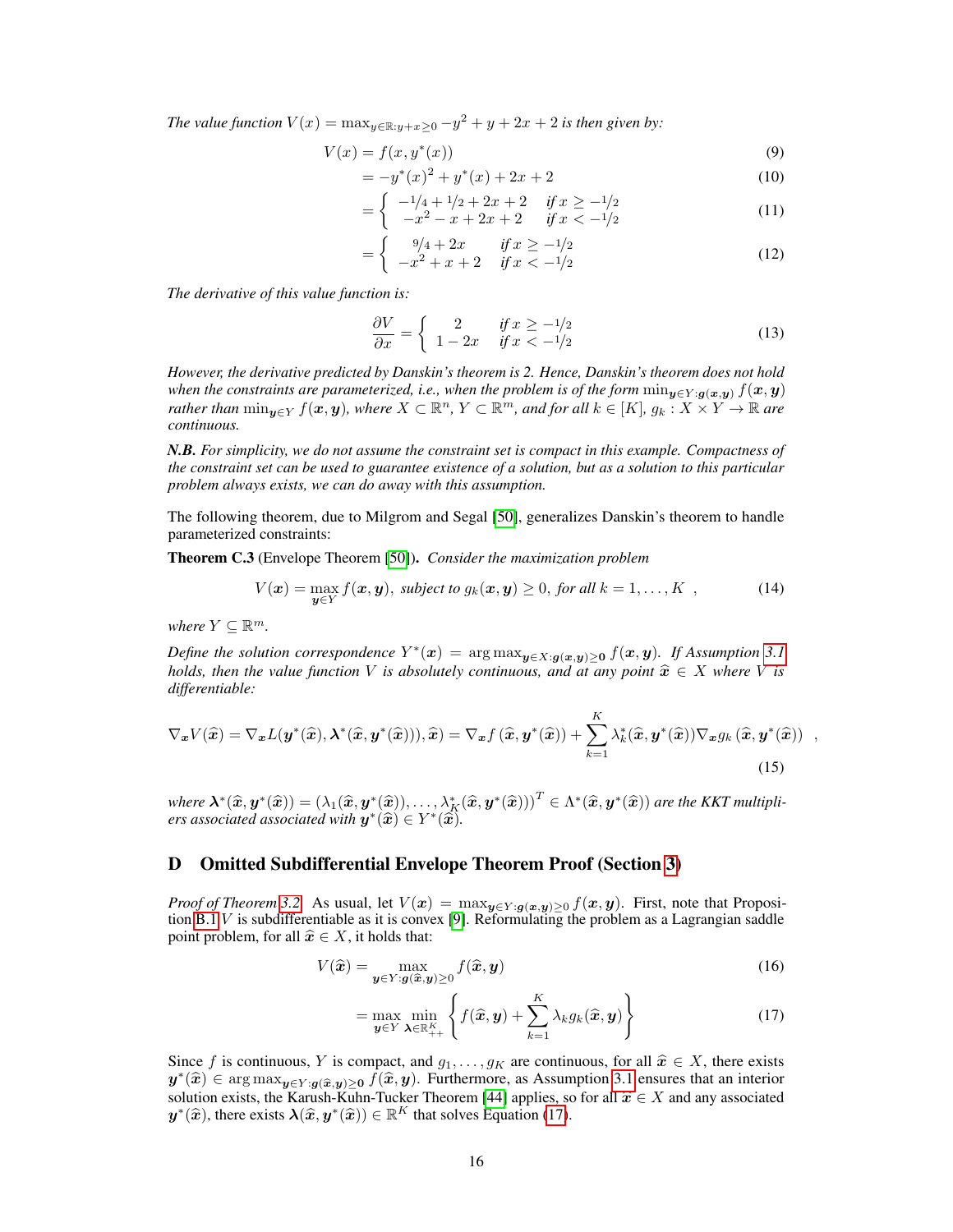Define the solution correspondence  $Y^*(x) = \arg \max_{y \in Y : g(x,y) \geq 0} f(x, y)$ , and let  $\Lambda^*(x, y) =$  $\argmin_{\boldsymbol{\lambda} \in \mathbb{R}_+^K} \left\{ f(\boldsymbol{x}, \boldsymbol{y}) + \sum_{k=1}^K \lambda_k g_k(\boldsymbol{x}, \boldsymbol{y}) \right\}$ . We can then re-express the value function at  $\widehat{\boldsymbol{x}}$  as:

$$
V(\widehat{\boldsymbol{x}}) = f(\widehat{\boldsymbol{x}}, \boldsymbol{y}^*(\widehat{\boldsymbol{x}})) + \sum_{k=1}^K \lambda_k^*(\widehat{\boldsymbol{x}}, \boldsymbol{y}^*(\widehat{\boldsymbol{x}}))g_k(\widehat{\boldsymbol{x}}, \boldsymbol{y}^*(\widehat{\boldsymbol{x}})), \quad \forall \boldsymbol{y}^*(\widehat{\boldsymbol{x}}) \in Y^*(\widehat{\boldsymbol{x}}), \lambda_k^*(\widehat{\boldsymbol{x}}, \boldsymbol{y}^*(\widehat{\boldsymbol{x}})) \in \Lambda^*(\widehat{\boldsymbol{x}}, \boldsymbol{y}^*(\widehat{\boldsymbol{x}}))
$$

Equivalently, we can take the maximum over  $y^*$ 's and  $\lambda^*$ 's to obtain:

$$
V(\widehat{\boldsymbol{x}}) = \max_{\boldsymbol{y}^*(\widehat{\boldsymbol{x}}) \in Y^*(\widehat{\boldsymbol{x}})} \max_{\lambda_k^*(\widehat{\boldsymbol{x}}, \boldsymbol{y}^*(\widehat{\boldsymbol{x}})) \in \Lambda^*(\widehat{\boldsymbol{x}}, \boldsymbol{y}^*(\widehat{\boldsymbol{x}}))} \left\{ f(\widehat{\boldsymbol{x}}, \boldsymbol{y}) + \sum_{k=1}^K \lambda_k^*(\widehat{\boldsymbol{x}}, \boldsymbol{y}^*(\widehat{\boldsymbol{x}})) g_k(\widehat{\boldsymbol{x}}, \boldsymbol{y}) \right\} .
$$

Note that for fixed  $y^*(\hat{x}) \in Y^*(\hat{x})$  and corresponding fixed  $\lambda^*_k(\hat{x}, y^*(\hat{x})) \in \Lambda^*(\hat{x}, y^*(\hat{x}))$ ,  $f(\widehat{\bm{x}}, \bm{y}) + \sum_{k=1}^{K} \lambda_k^*(\widehat{\bm{x}}, \bm{y}^*(\widehat{\bm{x}})) g_k(\widehat{\bm{x}}, \bm{y}^*(\widehat{\bm{x}}))$  is differentiable, since  $f, g_1, \ldots, g_K$  are differentiable. Additionally, recall the pointwise maximum subdifferential property,<sup>[10](#page-16-3)</sup> i.e., if  $f(\bm{x}) = \max_{\alpha \in \mathcal{A}} f_\alpha(\bm{x})$ for a family of functions  $\{f_{\alpha}\}_{\alpha \in \mathcal{A}}$ , then  $\partial_{\boldsymbol{x}}f(\boldsymbol{a}) = \text{conv}\left(\bigcup_{\alpha \in \mathcal{A}}\left\{\partial_{\boldsymbol{x}}f_{\alpha \in \mathcal{A}}(\boldsymbol{a}) \mid f_{\alpha}(\boldsymbol{a}) = f(\boldsymbol{x})\right\}\right)$ ,

which then gives:

$$
\partial_{\boldsymbol{x}}V(\hat{\boldsymbol{x}}) = \partial_{\boldsymbol{x}}\left(\max_{\boldsymbol{y}^{\ast}(\hat{\boldsymbol{x}})\in Y^{\ast}(\hat{\boldsymbol{x}})}\max_{\lambda_{k}^{\ast}(\hat{\boldsymbol{x}},\boldsymbol{y}^{\ast}(\hat{\boldsymbol{x}}))\in\Lambda^{\ast}(\hat{\boldsymbol{x}},\boldsymbol{y}^{\ast}(\hat{\boldsymbol{x}}))}\left\{f(\hat{\boldsymbol{x}},\boldsymbol{y}^{\ast}(\hat{\boldsymbol{x}})) + \sum_{k=1}^{K}\lambda_{k}^{\ast}(\hat{\boldsymbol{x}},\boldsymbol{y}^{\ast}(\hat{\boldsymbol{x}}))g_{k}(\hat{\boldsymbol{x}},\boldsymbol{y}^{\ast}(\hat{\boldsymbol{x}}))\right\}\right) (18)
$$
\n
$$
= \text{conv}\left(\bigcup_{\boldsymbol{y}^{\ast}(\hat{\boldsymbol{x}})\in Y^{\ast}(\hat{\boldsymbol{x}})}\bigcup_{\lambda_{k}^{\ast}(\hat{\boldsymbol{x}},\boldsymbol{y}^{\ast}(\hat{\boldsymbol{x}}))\in\Lambda^{\ast}(\hat{\boldsymbol{x}},\boldsymbol{y}^{\ast}(\hat{\boldsymbol{x}}))}\partial_{\boldsymbol{x}}\left\{f(\hat{\boldsymbol{x}},\boldsymbol{y}^{\ast}(\hat{\boldsymbol{x}})) + \sum_{k=1}^{K}\lambda_{k}^{\ast}(\hat{\boldsymbol{x}},\boldsymbol{y}^{\ast}(\hat{\boldsymbol{x}}))g_{k}(\hat{\boldsymbol{x}},\boldsymbol{y}^{\ast}(\hat{\boldsymbol{x}}))\right\}\right)
$$
\n
$$
= \text{conv}\left(\bigcup_{\boldsymbol{y}^{\ast}(\hat{\boldsymbol{x}})\in Y^{\ast}(\hat{\boldsymbol{x}})}\bigcup_{\lambda_{k}^{\ast}(\hat{\boldsymbol{x}},\boldsymbol{y}^{\ast}(\hat{\boldsymbol{x}}))\in\Lambda^{\ast}(\hat{\boldsymbol{x}},\boldsymbol{y}^{\ast}(\hat{\boldsymbol{x}}))}\left\{\nabla_{\boldsymbol{x}}f(\hat{\boldsymbol{x}},\boldsymbol{y}^{\ast}(\hat{\boldsymbol{x}})) + \sum_{k=1}^{K}\lambda_{k}^{\ast}(\hat{\boldsymbol{x}},\boldsymbol{y}^{\ast}(\hat{\boldsymbol{x}}))\nabla_{\boldsymbol{x}}g_{k}(\hat{\boldsymbol{x}},\boldsymbol{y}^{\ast}(\hat{\boldsymbol{x}}))\right\}\right)
$$
\n
$$
(19)
$$
\n
$$
= \
$$

# <span id="page-16-1"></span>E Pseudo-Codes and Convergence Results for Section [3](#page-4-2)

<span id="page-16-0"></span>Algorithm 2 Nested Gradient Descent  
\nInputStream="\n
$$
Inputs: X, Y, f, g, \eta^x, \eta^y, T_x, T_y, x^{(0)}, y^{(0)}
$$
\nOutput:  $x^*, y^*$   
\n1: for  $t = 1, ..., T_x$  do  
\n2:  $y^{(t-1)} = y^{(0)}$   
\n3: for  $s = 1, ..., T_y$  do  
\n4:  $y^{(t-1)} = \Pi_{\{y \in Y : g(x^{(t-1)}, y) \ge 0\}} (y^{(t-1)} + \eta_s^y [\nabla_y f(x^{(t-1)}, y^{(t-1)})])$   
\n5: end for  
\n6: Set  $\lambda^{(t-1)} = \lambda^*(x^{(t-1)}, y^{(t-1)})$   
\n7: Set  $x^{(t)} = \Pi_X (x^{(t-1)} - \eta_t^x [\nabla_x f(x^{(t-1)}, y^{(t-1)}) + \sum_{k=1}^K \lambda_k^{(t-1)} \nabla_x g_k(x^{(t-1)}, y^{(t-1)})])$   
\n8: end for  
\n9:  $y^{(T)} = y^{(0)}$   
\n10: for  $s = 1, ..., T_y$  do  
\n11:  $y^{(T)} = \Pi_{\{y \in Y : g(x^{(T)}, y) \ge 0\}} (y^{(T)} + \eta_s^y \nabla_y f(x^{(T)}, y^{(T)})])$   
\n12: end for  
\n13: return  $(x^{(T)}, y^{(T)})$ 

<span id="page-16-3"></span><span id="page-16-2"></span><sup>&</sup>lt;sup>10</sup>See, for example, [\[9\]](#page-9-15).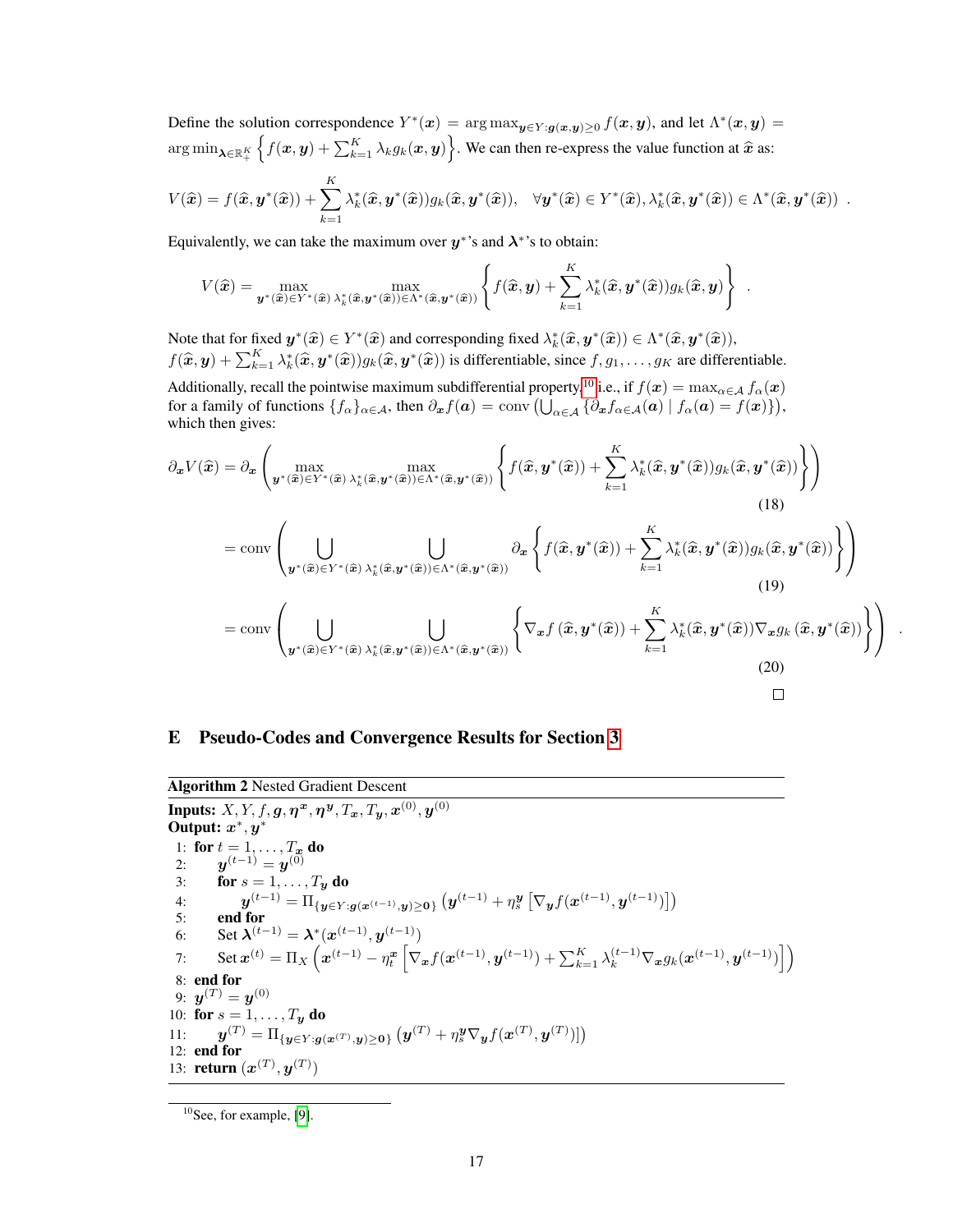**Lemma E.1** (Lipschitz Objective Function implies Lipschitz Value Function). Let  $f : X \times Y$ *be a continuous function, where*  $X \subset \mathbb{R}^n$  *and*  $Y \subset \mathbb{R}^m$ *. If*  $\nabla_x f$  *is continuous in*  $(x, y)$ *,*  $X, Y$  are compact and non-empty, and for all  $k \in [K]$ ,  $g_k$  is continuous, then  $V(\boldsymbol{x}) =$  $\max_{\mathbf{y}\in Y: \mathbf{g}(\mathbf{x},\mathbf{y})>0} f(\mathbf{x},\mathbf{y})$  *is*  $\ell_f$ -Lipschitz continuous: i.e.,  $\|\overline{V}(\mathbf{x}_1) - V(\mathbf{x}_2)\| \leq \ell_f \|\mathbf{x}_1 - \mathbf{x}_2\|$ , with  $\ell_f = \max_{(\widehat{\mathbf{x}}, \widehat{\mathbf{y}}) \in X \times Y} \|\nabla_{\mathbf{x}}f(\widehat{\mathbf{x}}, \widehat{\mathbf{y}})\|.$ 

*Proof of Lemma [E.1.](#page-16-2)* Let  $\ell_f = \max_{(\widehat{x}, \widehat{y}) \in X \times Y} ||\nabla_x f(\widehat{x}, \widehat{y})||$ . Because  $\nabla_x f$  is continuous, f is  $\ell_f$ -Lipschitz continuous in x: i.e.,  $\forall x_1, x_2 \in X, y \in Y, ||f(x_1, y) - f(x_2, y)|| \leq \ell_f ||x_1 - x_2||.$ 

Fix  $x_1, x_2 \in X$ . Then, for all  $y \in Y$ , we have:

$$
f(x_1, y) \le f(x_1, y) - f(x_2, y) + f(x_2, y)
$$
 (21)

$$
\leq \ell_f \|x_1 - x_2\| + f(x_2, y) \tag{22}
$$

Taking the max over the  $y$ 's on both sides (which is guaranteed to exist by the continuity of  $f$ , and of the  $g_k$ 's, and the fact that Y is non-empty and compact) yields:

$$
\max_{\boldsymbol{y}\in\boldsymbol{Y}: \boldsymbol{g}(\boldsymbol{x}_1,\boldsymbol{y})\geq 0} f(\boldsymbol{x}_1,\boldsymbol{y}) \leq \ell_f \|\boldsymbol{x}_1-\boldsymbol{x}_2\| + \max_{\boldsymbol{y}\in\boldsymbol{Y}: \boldsymbol{g}(\boldsymbol{x}_2,\boldsymbol{y})\geq 0} f(\boldsymbol{x}_2,\boldsymbol{y})
$$
(23)

$$
V(x_1) \leq \ell_f \|x_1 - x_2\| + V(x_2)
$$
\n(24)

$$
V(x_1) - V(x_2) \le \ell_f \|x_1 - x_2\| \quad . \tag{25}
$$

Since this inequality holds for arbitrary  $x_1, x_2 \in X$ , we also have:

$$
V(\boldsymbol{x}_2) - V(\boldsymbol{x}_1) \le \ell_f \|\boldsymbol{x}_1 - \boldsymbol{x}_2\| \quad . \tag{26}
$$

Combining these two inequalities, it holds that:  $||V(x_1) - V(x_2)|| \leq \ell_f ||x_1 - x_2||$ .  $\Box$ 

*Proof of Theorem [3.3.](#page-5-3)* By our subdifferential envelope theorem (Theorem [3.2\)](#page-4-1), we have:

$$
\nabla_{\boldsymbol{x}} f(\boldsymbol{x}^{(t-1)}, \boldsymbol{y}^{(t-1)}) + \sum_{k=1}^{K} \lambda_k^{(t-1)} \nabla_{\boldsymbol{x}} g_k(\boldsymbol{x}^{(t-1)}, \boldsymbol{y}^{(t-1)}) \in \partial_{\boldsymbol{x}} V(\boldsymbol{x}^{(t-1)})
$$
\n
$$
= \partial_{\boldsymbol{x}} \max_{\boldsymbol{y} \in Y : \boldsymbol{g}(\boldsymbol{x}^{(t-1)}, \boldsymbol{y}) \ge 0} f(\boldsymbol{x}^{(t-1)}, \boldsymbol{y}) .
$$
\n(27)

$$
(28)
$$

.

For notational clarity, let  $h(t-1) = \nabla_{\bm{x}} f(\bm{x}^{(t-1)}, \bm{y}^{(t-1)}) + \sum_{k=1}^{K} \lambda_k^{(t-1)} \nabla_{\bm{x}} g_k(\bm{x}^{(t-1)}, \bm{y}^{(t-1)}).$ Suppose that  $x^* \in \argmin_{x \in X} \max_{y \in Y : g(x, y) \geq 0} f(x, y)$ . Then:

$$
\left\| \boldsymbol{x}^{(T)} - \boldsymbol{x}^* \right\|^2 \tag{29}
$$

$$
= \left\| \Pi_X \left( \boldsymbol{x}^{(T-1)} - \eta_T \boldsymbol{h} (T-1) \right) - \Pi_X \left( \boldsymbol{x}^* \right) \right\|^2 \tag{30}
$$

$$
\leq \left\| x^{(T-1)} - \eta_T h(T-1) - x^* \right\|^2 \tag{31}
$$

$$
= \left\| \boldsymbol{x}^{(T-1)} - \boldsymbol{x}^* \right\|^2 - 2\eta_T \left\langle \boldsymbol{h}(T-1), \left( \boldsymbol{x}^{(T-1)} - \boldsymbol{x}^* \right) \right\rangle + \eta_T^2 \left\| \boldsymbol{h}(T-1) \right\|^2 \tag{32}
$$

$$
\leq \left\| \boldsymbol{x}^{(T-1)} - \boldsymbol{x}^* \right\|^2 - 2\eta_T \left( f(\boldsymbol{x}^{(T-1)}, \boldsymbol{y}^{(T-1)}) - f(\boldsymbol{x}^*, \boldsymbol{y}^{(T-1)}) \right) + \eta_T^2 \left\| \boldsymbol{h}(T-1) \right\|^2 , \quad (33)
$$

where the first line follows from the subgradient descent rule and the fact that  $x^* \in X$ ; the second, because the project operator is a non-expansion; the third, by the definition of the norm; and the fourth, by the definition of the subgradient, i.e.,  $\langle h(t-1), (\mathbf{x}^{(t-1)} - \mathbf{x}^*) \rangle \ge f(\mathbf{x}^{(t-1)}, \mathbf{y}^{(t-1)})$  $f(\mathbf{x}^*, \mathbf{y}^{(t-1)})$ . Applying this inequality recursively, we obtain:

$$
\left\| \boldsymbol{x}^{(T)} - \boldsymbol{x}^* \right\|^2 \leq \left\| \boldsymbol{x}^{(0)} - \boldsymbol{x}^* \right\|^2 - \sum_{t=1}^T 2\eta_t \left( f(\boldsymbol{x}^{(t-1)}, \boldsymbol{y}^{(t-1)}) - f(\boldsymbol{x}^*, \boldsymbol{y}^{(t-1)}) \right) + \sum_{t=1}^T \eta_t^2 \left\| \boldsymbol{h}(k-1) \right\|^2
$$
\n(34)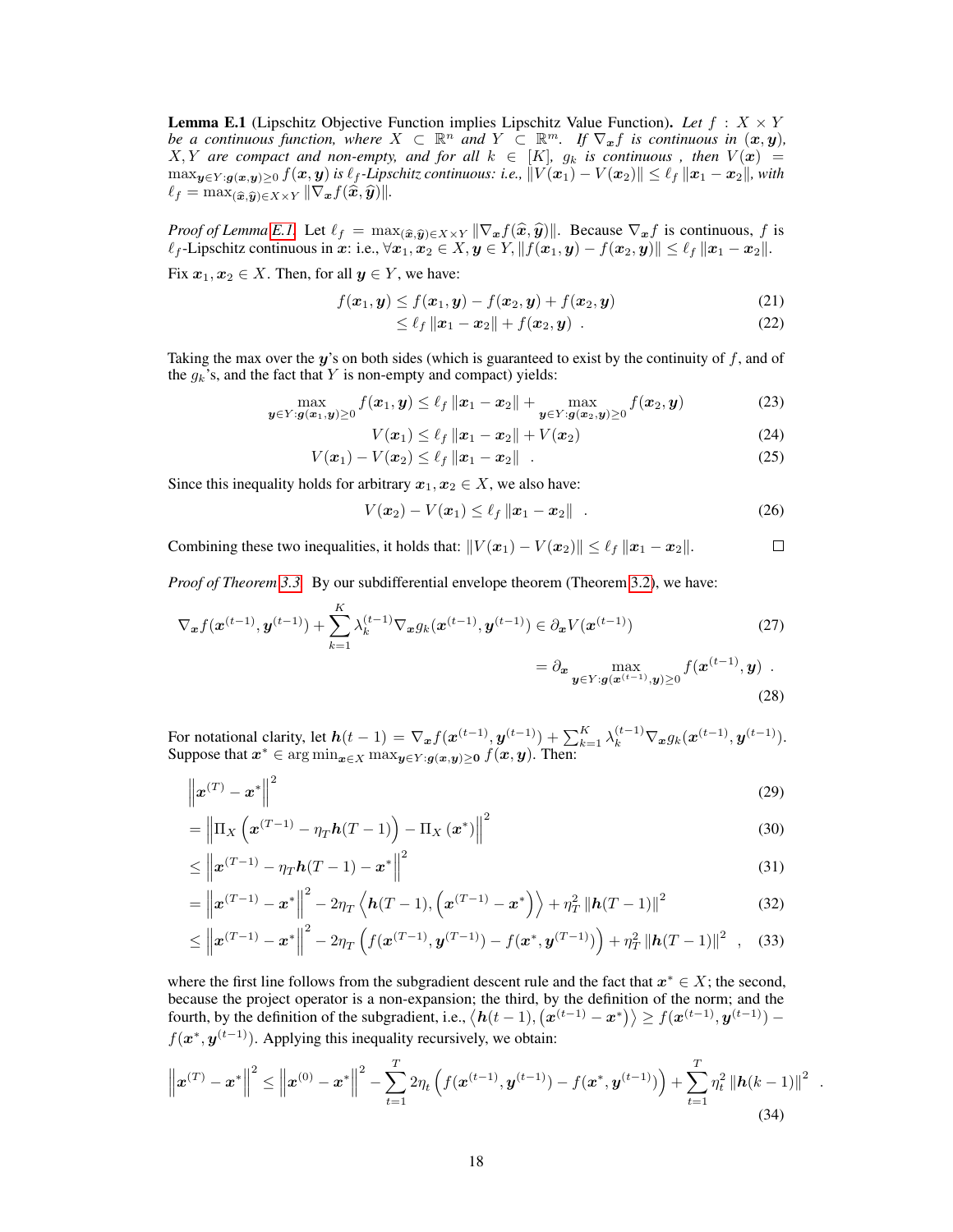Since  $||x^{(t)} - x^*|| \ge 0$ , we have:

$$
2\sum_{t=1}^{T} \eta_t \left( f(\mathbf{x}^{(t-1)}, \mathbf{y}^{(t-1)}) - f(\mathbf{x}^*, \mathbf{y}^{(t-1)}) \right) \leq \left\| \mathbf{x}^{(0)} - \mathbf{x}^* \right\|^2 + \sum_{t=1}^{T} \eta_t^2 \left\| \mathbf{h}(t-1) \right\|^2 \quad . \tag{35}
$$

Let  $(\boldsymbol{x}_{\text{best}}^{(t)}, \boldsymbol{y}_{\text{best}}^{(t)}) \in \argmin_{(\boldsymbol{x}^{(k)}, \boldsymbol{y}^{(k)}): k \in [t]} f(\boldsymbol{x}^{(k)}, \boldsymbol{y}^{(k)}).$  Then:

$$
\sum_{t=1}^{T} \eta_t \left( f(\boldsymbol{x}^{(t-1)}, \boldsymbol{y}^{(t-1)}) - f(\boldsymbol{x}^*, \boldsymbol{y}^{(t-1)}) \right)
$$
(36)

$$
\geq \sum_{t=1}^{T} \eta_t \left( f(\boldsymbol{x}^{(t-1)}, \boldsymbol{y}^{(t-1)}) - \max_{\boldsymbol{y} \in Y : \boldsymbol{g}(\boldsymbol{x}^*, \boldsymbol{y}) \geq \boldsymbol{0}} f(\boldsymbol{x}^*, \boldsymbol{y}) \right) \tag{37}
$$

$$
\geq \left(\sum_{t=1}^T \eta_t\right) \min_{t \in [T]} \left(f(\boldsymbol{x}^{(t-1)}, \boldsymbol{y}^{(t-1)}) - \max_{\boldsymbol{y} \in Y : \boldsymbol{g}(\boldsymbol{x}^*, \boldsymbol{y}) \geq 0} f(\boldsymbol{x}^*, \boldsymbol{y})\right) \tag{38}
$$

$$
= \left(\sum_{t=1}^{T} \eta_t\right) \left(f(\boldsymbol{x}_{\text{best}}^{(T)}, \boldsymbol{x}_{\text{best}}^{(T)}) - \max_{\boldsymbol{y} \in Y : \boldsymbol{g}(\boldsymbol{x}^*, \boldsymbol{y}) \ge 0} f(\boldsymbol{x}^*, \boldsymbol{y})\right)
$$
(39)

Hence, we get the following bound:

$$
f(\mathbf{x}_{\text{best}}^{(T)}, \mathbf{y}_{\text{best}}^{(T)}) - \max_{\mathbf{y} \in Y : \mathbf{g}(\mathbf{x}^*, \mathbf{y}) \ge 0} f(\mathbf{x}^*, \mathbf{y}) \le \frac{\|\mathbf{x}^{(0)} - \mathbf{x}^*\|^2 + \sum_{t=1}^T \eta_t^2 \|\mathbf{h}(t-1)\|^2}{2\left(\sum_{t=1}^T \eta_t\right)}
$$
(40)

Now since f is  $\ell_f$ -Lipschitz with  $\ell_f = \max_{(\widehat{x}, \widehat{y}) \in X \times Y} ||\nabla_x f(\widehat{x}, \widehat{y})||$ , all the subgradients are bounded: i.e., for all  $k \in \mathbb{N}$ ,  $||h(k - 1)|| \leq \ell_f$ . So:

$$
f(\mathbf{x}_{\text{best}}^{(T)}, \mathbf{x}_{\text{best}}^{(T)}) - \max_{\mathbf{y} \in Y : \mathbf{g}(\mathbf{x}^*, \mathbf{y}) \ge 0} f(\mathbf{x}^*, \mathbf{y}) \le \frac{\left\| \mathbf{x}^{(0)} - \mathbf{x}^* \right\|^2 + \ell_f^2 \sum_{t=1}^T \eta_t^2}{2\left(\sum_{t=1}^T \eta_t\right)}
$$
(41)

Equivalently,

$$
f(\boldsymbol{x}_{\text{best}}^{(T)}, \boldsymbol{x}_{\text{best}}^{(T)}) - \min_{\boldsymbol{x} \in X} \max_{\boldsymbol{y} \in Y : \boldsymbol{g}(\boldsymbol{x}, \boldsymbol{y}) \ge 0} f(\boldsymbol{x}, \boldsymbol{y}) \le \frac{\left\| \boldsymbol{x}^{(0)} - \boldsymbol{x}^* \right\|^2 + \ell_f^2 \sum_{t=1}^T \eta_t^2}{2 \left( \sum_{t=1}^T \eta_t \right)}
$$
(42)

Recall the assumptions that the step sizes are square-summable but not summable, namely  $\sum_{k=1}^{T} \eta_k^2 \leq$  $\infty$  and  $\sum_{k=1}^{T} \eta_k = \infty$ . Now as  $T \to \infty$ , Equation [\(42\)](#page-18-1) becomes:

<span id="page-18-1"></span>
$$
\lim_{k \to \infty} f(\boldsymbol{x}_{\text{best}}^{(k)}, \boldsymbol{y}^{(k)}) \le \min_{\boldsymbol{x} \in X} \max_{\boldsymbol{y} \in Y : \boldsymbol{g}(\boldsymbol{x}, \boldsymbol{y}) \ge 0} f(\boldsymbol{x}, \boldsymbol{y}) \tag{43}
$$

We have thus proven the first inequality of the two that define an  $(0, \delta)$ -Stackelberg equilibrium.

The second inequality follows by construction, as for all  $k \in \mathbb{N}$ , the max oracle returns  $y_{\text{best}}^{(k)}$  that satisfies  $f(\boldsymbol{x}_{\text{best}}^{(k)}, \boldsymbol{y}_{\text{best}}^{(k)}) \ge \max_{\boldsymbol{y} \in Y : \boldsymbol{g}(\boldsymbol{x}, \boldsymbol{y}) \ge 0} f(\boldsymbol{x}_{\text{best}}^{(k)}, \boldsymbol{y}) - \delta$ . Thus, as  $k \to \infty$ , the best iterate converges to a  $(0, \delta)$ -Stackelberg equilibrium.

Additionally, setting  $\eta_t = \frac{\Vert \boldsymbol{x}^{(0)} - \boldsymbol{x}^* \Vert}{\int_{\mathcal{S}} \sqrt{T}}$  $\frac{f(x)-x}{f(x)\sqrt{T}}$ , we find that for all  $t \in [T]$ ,

$$
f(\boldsymbol{x}_{\text{best}}^{(T)}, \boldsymbol{x}_{\text{best}}^{(T)}) - \min_{\boldsymbol{x} \in X} \max_{\boldsymbol{y} \in Y : \boldsymbol{g}(\boldsymbol{x}, \boldsymbol{y}) \ge 0} f(\boldsymbol{x}, \boldsymbol{y}) \le \frac{\ell_f \left\| \boldsymbol{x}^{(0)} - \boldsymbol{x}^* \right\|^2}{\sqrt{T}} \tag{44}
$$

Likewise, setting  $\varepsilon \leq \frac{\ell_f ||x^{(0)} - x^*||^2}{\sqrt{T}}$ , we obtain  $T \leq \frac{\ell_f^2 ||x^{(0)} - x^*||}{\varepsilon^2}$  $\frac{\partial^2 - \mathbf{x}}{\partial \varepsilon^2}$ , and thus  $N_T(\varepsilon) \in O(\varepsilon^{-2})$ .

<span id="page-18-0"></span>Finally, applying the same logic as above to infer the second inequality in the Stackelberg equilibrium definition, the best iterate converges to a  $(\varepsilon, \delta)$ -Stackelberg equilibrium in  $O(\varepsilon^{-2})$  iterations.  $\Box$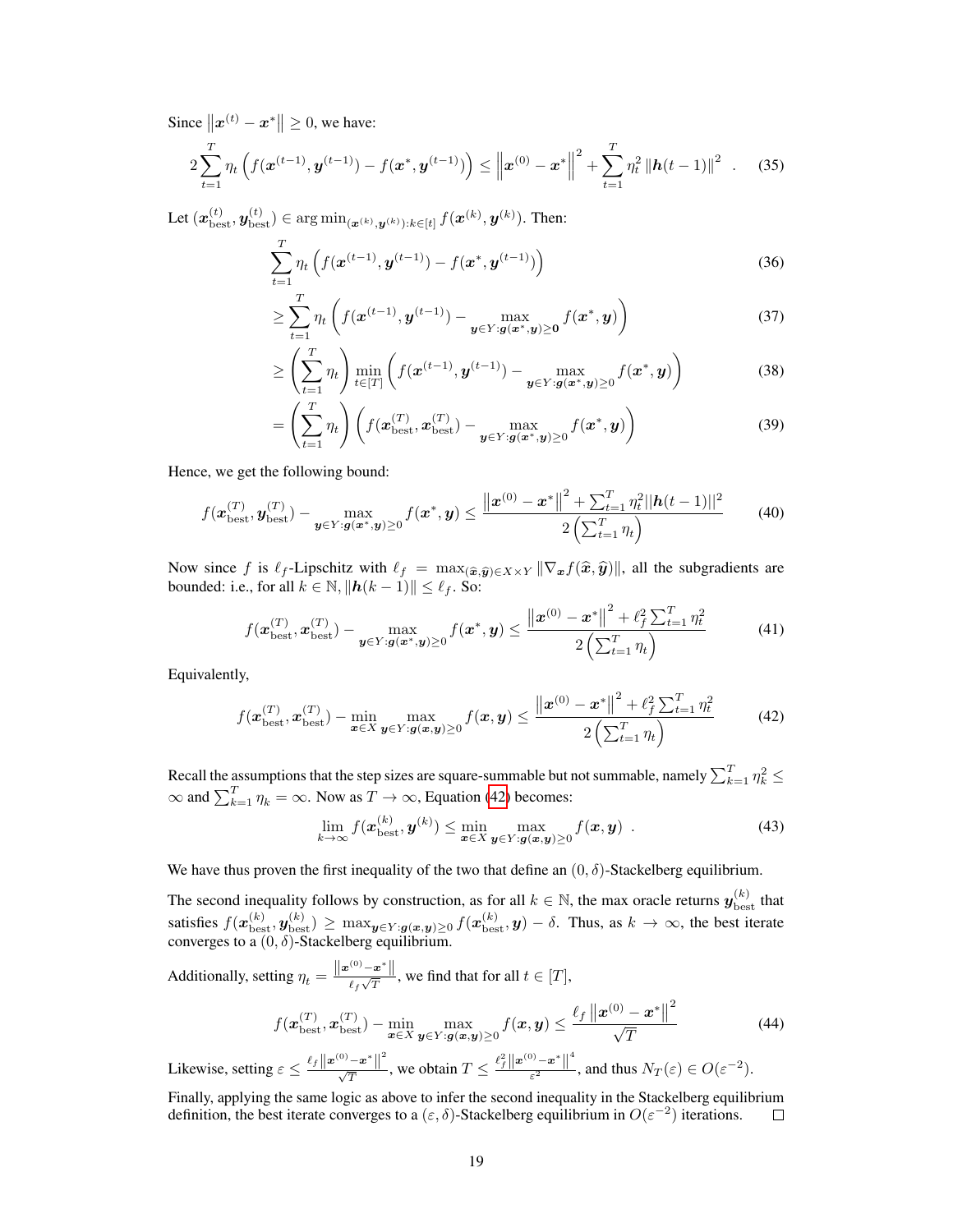Theorem E.2. *Suppose Algorithm [1](#page-5-0) is run on a convex-concave min-max Stackelberg game given by*  $(X, Y, f, g)$  where X is convex. Suppose further that Assumption [3.1](#page-4-0) holds, and that f is  $\mu$ -strongly *convex in*  $x$ *, i.e.*,  $\forall x_1, x_2 \in X, y \in Y$ *,* 

$$
f(\mathbf{x}_1, \mathbf{y}) \ge f(\mathbf{x}_2, \mathbf{y}) + \langle \mathbf{h}, (\mathbf{x}_1 - \mathbf{x}_2) \rangle + \frac{\mu}{2} ||\mathbf{x}_1 - \mathbf{x}_2||^2 , \qquad (45)
$$

 $where h \in \partial_{\boldsymbol{x}} f(\boldsymbol{x}_2, \boldsymbol{y}).$  Then, if  $(\boldsymbol{x}_{\text{best}}^{(t)}, \boldsymbol{y}_{\text{best}}^{(t)}) \in \argmin_{(\boldsymbol{x}^{(k)}, \boldsymbol{y}^{(k)}) : k \in [t]} f(\boldsymbol{x}^{(k)}, \boldsymbol{y}^{(k)}),$  for  $\varepsilon \in$  $(0,1)$ , and  $\eta_t = \frac{2}{\mu(t+1)}$ , if we choose  $T \geq N_T(\varepsilon) \in O(\varepsilon^{-1})$ , then there exists an iteration  $T^* \leq T$ *s.t.*  $(x_{\text{best}}^{(T^*)}, y_{\text{best}}^{(T^*)})$  *is an*  $(\varepsilon, \delta)$ -*Stackelberg equilibrium.* 

*Proof of Theorem [E.2.](#page-18-0)* By our subdifferential envelope theorem (Theorem [3.2\)](#page-4-1), we have:

$$
\nabla_{\boldsymbol{x}} f(\boldsymbol{x}^{(t-1)}, \boldsymbol{y}^{(t-1)}) + \sum_{k=1}^{K} \lambda_k^{(t-1)} \nabla_{\boldsymbol{x}} g_k(\boldsymbol{x}^{(t-1)}, \boldsymbol{y}^{(t-1)}) \in \partial_{\boldsymbol{x}} V(\boldsymbol{x}^{(t-1)})
$$
\n
$$
= \partial_{\boldsymbol{x}} \max_{\boldsymbol{y} \in Y : g(\boldsymbol{x}^{(t-1)}, \boldsymbol{y}) \ge 0} f(\boldsymbol{x}^{(t-1)}, \boldsymbol{y}) .
$$
\n(47)

For notational clarity, let  $h(t-1) = \nabla_{\bm{x}} f(\bm{x}^{(t-1)}, \bm{y}^{(t-1)}) + \sum_{k=1}^{K} \lambda_k^{(t-1)} \nabla_{\bm{x}} g_k(\bm{x}^{(t-1)}, \bm{y}^{(t-1)}).$ Suppose that  $x^* \in \arg\min_{x \in X} \max_{y \in Y : g(x, y)} f(x, y)$ . Then, for all  $t \in \mathbb{N}$  s.t.  $t \geq 1$ , we have:

$$
\left\| \boldsymbol{x}^{(t)} - \boldsymbol{x}^* \right\|^2 \tag{48}
$$

$$
= \left\| \Pi_X \left( \boldsymbol{x}^{(t-1)} - \eta_t \boldsymbol{h}(t-1) \right) - \Pi_X \left( \boldsymbol{x}^* \right) \right\|^2 \tag{49}
$$

$$
\leq \left\| x^{(t-1)} - \eta_t h(t-1) - x^* \right\|^2 \tag{50}
$$

$$
= \left\| \boldsymbol{x}^{(t-1)} - \boldsymbol{x}^* \right\|^2 - 2\eta_t \left\langle \boldsymbol{h}(t-1), \left( \boldsymbol{x}^{(t-1)} - \boldsymbol{x}^* \right) \right\rangle + \eta_t^2 \left\| \boldsymbol{h}(t-1) \right\|^2 \tag{51}
$$

$$
\leq \left\| \boldsymbol{x}^{(t-1)} - \boldsymbol{x}^* \right\|^2 - 2\eta_t \left[ \frac{\mu}{2} \left\| \boldsymbol{x}^{(t-1)} - \boldsymbol{x}^* \right\|^2 + f(\boldsymbol{x}^{(t-1)}, \boldsymbol{y}^{(t)}) - f(\boldsymbol{x}^*, \boldsymbol{y}^{(t)}) \right] + \eta_t^2 \left\| \boldsymbol{h}(t-1) \right\|^2 \tag{52}
$$

$$
= \left\| \boldsymbol{x}^{(t-1)} - \boldsymbol{x}^* \right\|^2 - \eta_t \mu \left\| \boldsymbol{x}^{(t-1)} - \boldsymbol{x}^* \right\|^2 - 2\eta_t \left( f(\boldsymbol{x}^{(t-1)}, \boldsymbol{y}^{(t-1)}) - f(\boldsymbol{x}^*, \boldsymbol{y}^{(t-1)}) \right) + \eta_t^2 \left\| \boldsymbol{h}(t-1) \right\|^2
$$
\n(53)

$$
= (1 - \eta_t \mu) \| \mathbf{x}^{(t-1)} - \mathbf{x}^* \|^2 - 2\eta_t \left( f(\mathbf{x}^{(t-1)}, \mathbf{y}^{(t-1)}) - f(\mathbf{x}^*, \mathbf{y}^{(t-1)}) \right) + \eta_t^2 \| \mathbf{h}(t-1) \|^2
$$
\n(54)

where the first line follows from the subgradient descent rule and the fact that  $x^* \in X$ ; the second, because the project operator is a non-expansion; the third, by the definition of the norm; the fourth, by the definition of strong convexity; and the last two via straightforward algebra.

Re-organizing Equation [\(54\)](#page-19-0), yields:

<span id="page-19-0"></span>
$$
f(\mathbf{x}^{(t-1)}, \mathbf{y}^{(t-1)}) - f(\mathbf{x}^*, \mathbf{y}^{(t-1)})
$$
\n(55)

$$
\leq \frac{1-\eta_t\mu}{2\eta_t} \left\| \boldsymbol{x}^{(t-1)} - \boldsymbol{x}^* \right\|^2 - \frac{1}{2\eta_t} \left\| \boldsymbol{x}^{(t)} - \boldsymbol{x}^* \right\|^2 + \frac{\eta_t}{2} \left\| \boldsymbol{h}(t-1) \right\|^2 \tag{56}
$$

Next, setting  $\eta_t = \frac{2}{\mu(t+1)}$ , we get:

$$
f(\mathbf{x}^{(t-1)}, \mathbf{y}^{(t-1)}) - f(\mathbf{x}^*, \mathbf{y}^{(t-1)})
$$
\n(57)

$$
\leq \frac{\mu(t-1)}{4} \left\| \boldsymbol{x}^{(t-1)} - \boldsymbol{x}^* \right\|^2 - \frac{\mu(t+1)}{4} \left\| \boldsymbol{x}^{(t)} - \boldsymbol{x}^* \right\|^2 + \frac{1}{\mu(t+1)} \left\| \boldsymbol{h}(t-1) \right\|^2 \tag{58}
$$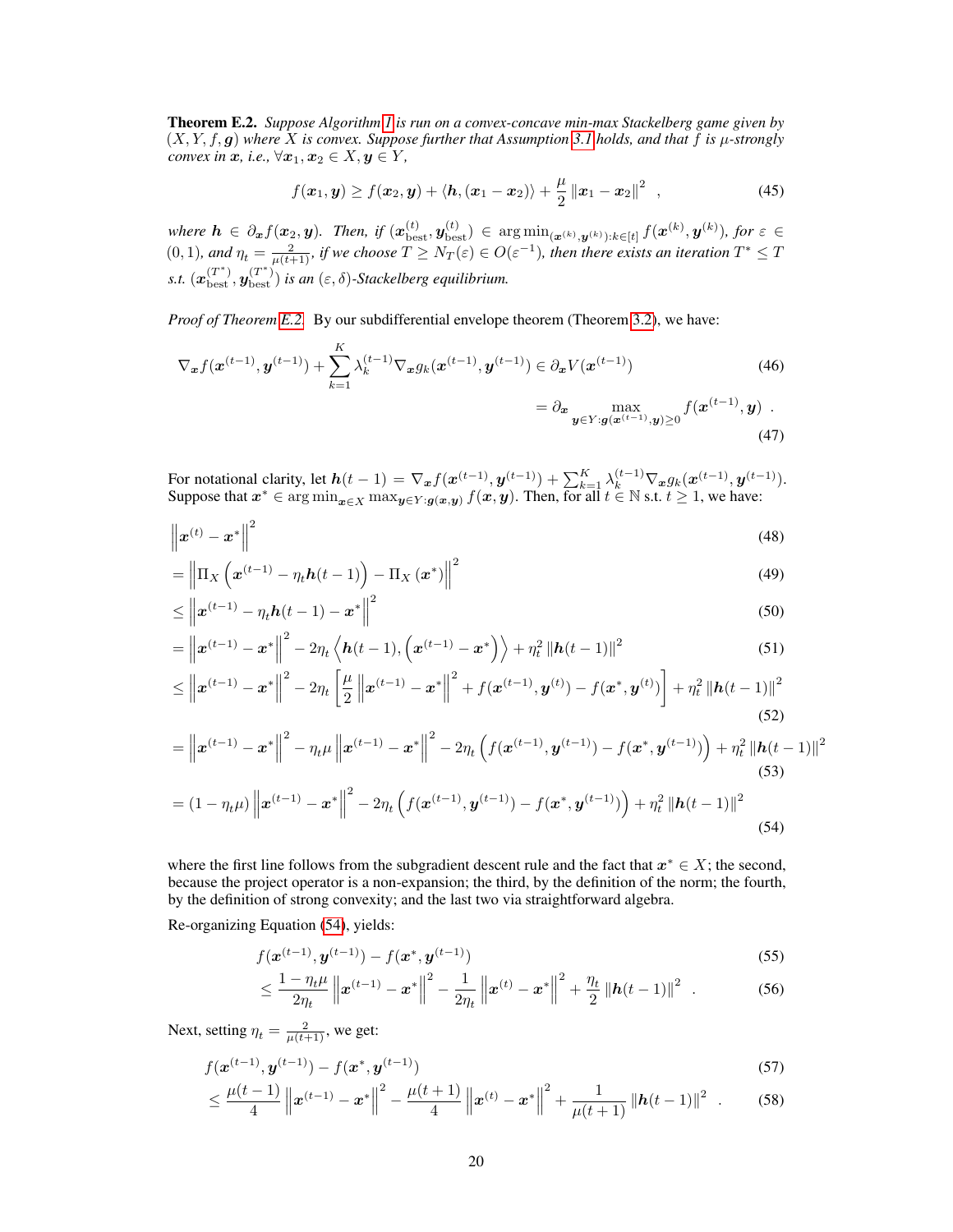Multiplying both sides by  $t$ , we now have:

$$
t\left(f(\mathbf{x}^{(t-1)}, \mathbf{y}^{(t-1)}) - f(\mathbf{x}^*, \mathbf{y}^{(t-1)})\right) \tag{59}
$$

$$
\leq \frac{\mu t(t-1)}{4}\left\|\boldsymbol{x}^{(t-1)}-\boldsymbol{x}^*\right\|^2 - \frac{\mu t(t+1)}{4}\left\|\boldsymbol{x}^{(t)}-\boldsymbol{x}^*\right\|^2 + \frac{1}{\mu}\left\|\boldsymbol{h}(t-1)\right\|^2\tag{60}
$$

Summing up across all iterations on both sides:

$$
\sum_{t=0}^{T} t\left(f(\boldsymbol{x}^{(t)}, \boldsymbol{y}^{(t)}) - f(\boldsymbol{x}^*, \boldsymbol{y}^{(t)})\right)
$$
\n(61)

$$
\leq \sum_{t=0}^{T} \frac{\mu t(t-1)}{4} \left\| \boldsymbol{x}^{(t-1)} - \boldsymbol{x}^* \right\|^2 - \sum_{t=0}^{T} \frac{\mu t(t+1)}{4} \left\| \boldsymbol{x}^{(t)} - \boldsymbol{x}^* \right\|^2 + \sum_{t=0}^{T} \frac{1}{\mu} \left\| \boldsymbol{h}(t-1) \right\|^2 \tag{62}
$$

$$
= \sum_{t=0}^{T} \frac{\mu t(t-1)}{4} \left\| \boldsymbol{x}^{(t-1)} - \boldsymbol{x}^* \right\|^2 - \sum_{t=1}^{T+1} \frac{\mu(t-1)t}{4} \left\| \boldsymbol{x}^{(t-1)} - \boldsymbol{x}^* \right\|^2 + \sum_{t=0}^{T} \frac{1}{\mu} \left\| \boldsymbol{h}(t-1) \right\|^2 \tag{63}
$$

$$
= -\frac{\mu T(T+1)}{4} \left\| \boldsymbol{x}^{(t)} - \boldsymbol{x}^* \right\|^2 + \sum_{t=0}^T \frac{1}{\mu} \left\| \boldsymbol{h}(t-1) \right\|^2 \tag{64}
$$

$$
\leq \sum_{t=0}^{T} \frac{1}{\mu} \left\| \mathbf{h}(t-1) \right\|^2 \tag{65}
$$

$$
\leq \frac{T}{\mu}\ell_f \quad , \tag{66}
$$

where the last line holds because f is  $\ell_f$ -Lipschitz with  $\ell_f = \max_{(\widehat{x}, \widehat{y}) \in X \times Y} ||\nabla_x f(\widehat{x}, \widehat{y})||$ , which implies that all the subgradients are bounded: i.e., for all  $k \in \mathbb{N}$ ,  $||\mathbf{h}(k-1)|| \leq \ell_f$ .

Let  $(\boldsymbol{x}_{\text{best}}^{(t)}, \boldsymbol{y}_{\text{best}}^{(t)}) \in \argmin_{(\boldsymbol{x}^{(k)}, \boldsymbol{y}^{(k)}): k \in [t]} f(\boldsymbol{x}^{(k)}, \boldsymbol{y}^{(k)}).$  Then:  $\sum_{i=1}^{T}$  $t\left(f(\boldsymbol{x}^{(t)}, \boldsymbol{y}^{(t)}) - f(\boldsymbol{x}^*, \boldsymbol{y}^{(t)})\right) \leq \frac{T}{\tau}$  $\mu$ 

$$
\sum_{t=0}^{T} t \left( f(\boldsymbol{x}^{(t)}, \boldsymbol{y}^{(t)}) - \max_{\boldsymbol{y} \in Y : \boldsymbol{g}(\boldsymbol{x}^*, \boldsymbol{y}) \ge 0} f(\boldsymbol{x}^*, \boldsymbol{y}) \right) \le \frac{T}{\mu} \ell_f \tag{68}
$$

$$
\left(\sum_{t=0}^{T} t\right) \min_{t \in [T]} \left( f(\boldsymbol{x}^{(t)}, \boldsymbol{y}^{(t)}) - \max_{\boldsymbol{y} \in Y : \boldsymbol{g}(\boldsymbol{x}^*, \boldsymbol{y}) \ge 0} f(\boldsymbol{x}^*, \boldsymbol{y}) \right) \le \frac{T}{\mu} \ell_f
$$
\n(69)

$$
\left(\sum_{t=0}^{T} t\right) \left(f(\boldsymbol{x}_{\text{best}}^{(T)}, \boldsymbol{y}_{\text{best}}^{(T)}) - \max_{\boldsymbol{y} \in Y : \boldsymbol{g}(\boldsymbol{x}^*, \boldsymbol{y}) \ge 0} f(\boldsymbol{x}^*, \boldsymbol{y})\right) \le \frac{T}{\mu} \ell_f
$$
\n(70)

(71)

 $(67)$ 

$$
\left(\frac{(T+1)T}{2}\right)\left(f(\boldsymbol{x}_{\text{best}}^{(T)}, \boldsymbol{y}_{\text{best}}^{(T)}) - \max_{\boldsymbol{y}\in\boldsymbol{Y}:\boldsymbol{g}(\boldsymbol{x}^*, \boldsymbol{y})\geq \boldsymbol{0}} f(\boldsymbol{x}^*, \boldsymbol{y})\right) \leq \frac{T}{\mu}\ell_f
$$
\n(72)

$$
f(\boldsymbol{x}_{\text{best}}^{(T)}, \boldsymbol{y}_{\text{best}}^{(T)}) - \max_{\boldsymbol{y} \in Y : \boldsymbol{g}(\boldsymbol{x}^*, \boldsymbol{y}) \ge 0} f(\boldsymbol{x}^*, \boldsymbol{y}) \le \frac{2\ell_f}{\mu(T+1)} \quad . \tag{73}
$$

That is, as the number of iterations increases, the best iterate converges to a  $(0, \delta)$ -Stackelberg equilibrium. Likewise, by the same logic we applied at the end of the proof as Theorem [3.3,](#page-5-3) the best iterate converges to a  $(\varepsilon, \delta)$ -Stackelberg equilibrium in  $O(\varepsilon^{-1})$  iterations.  $\Box$ 

<span id="page-20-0"></span>We now present a theorem which covers one of the cases given in Theorem [3.4.](#page-5-4) The proofs of the theorems that cover the other cases are similar to the proof below. We note that gradient ascent converges in  $O(\varepsilon^{-1})$  iterations to a  $\varepsilon$ -maximum for a Lipschitz-smooth objective, and in  $O(\log(\varepsilon))$ iterations to a ε-maximum for a Lipschitz-smooth and strongly-concave objective function [\[8\]](#page-9-9).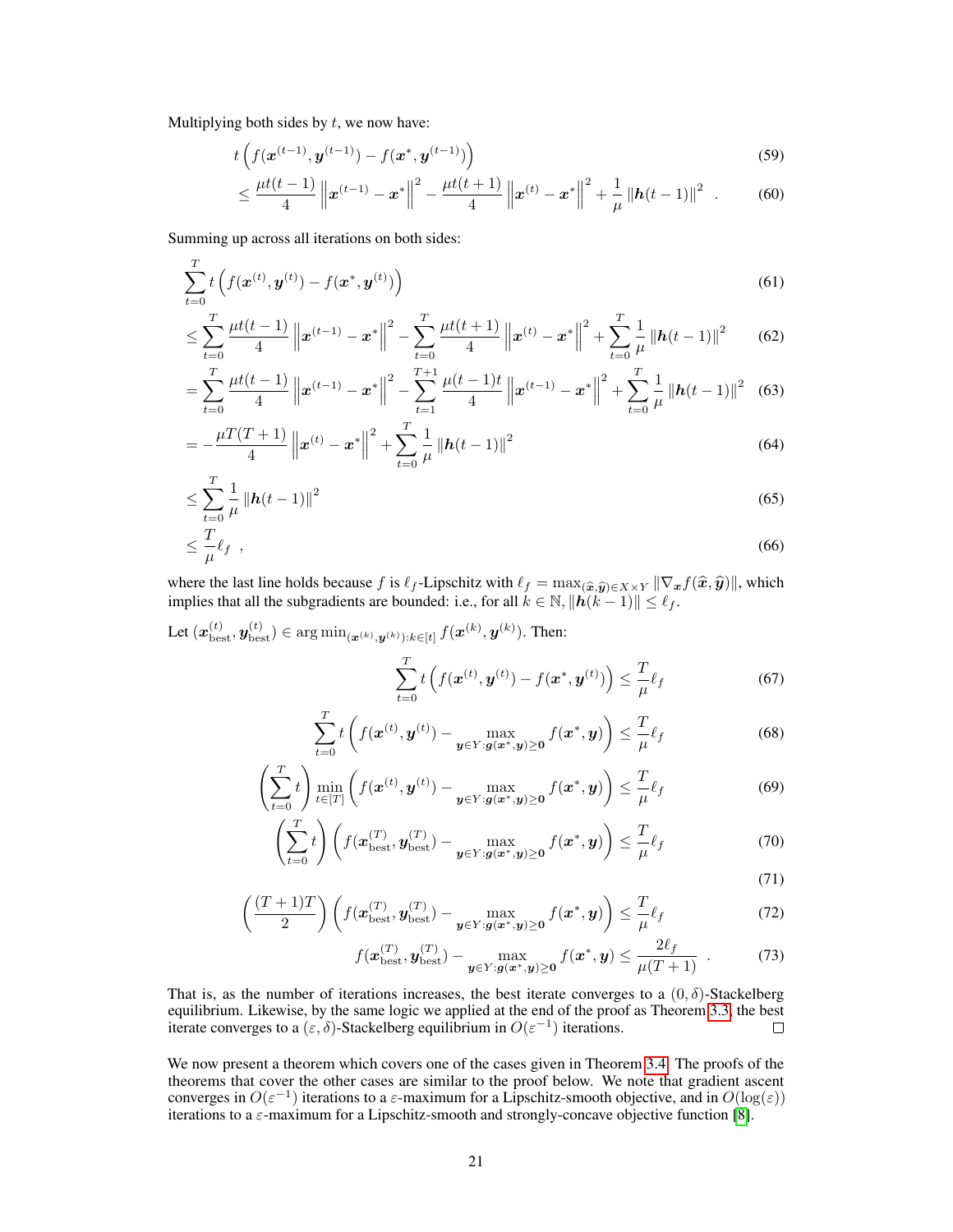Theorem E.3. *Suppose Algorithm [2](#page-16-0) is run on a convex-concave min-max Stackelberg game given by* (X, Y, f, g)*, where* X *and* Y *are convex. Suppose further that Assumption [3.1](#page-4-0) holds and that* f *is*  $\ell_{\nabla f}$ -smooth, i.e.,  $\forall$  $(\boldsymbol{x}_1, \boldsymbol{y}_1), (\boldsymbol{x}_2, \boldsymbol{y}_2) \in X \times Y$ ,

 $\|\nabla f(x_1, y_1) - \nabla f(x_2, y_2)\| \leq \ell_{\nabla f} ||(x_1, y_1) - (x_2, y_2)||$  . (74)

 $Let\;(\boldsymbol{x}_{\text{best}}^{(t)},\boldsymbol{y}_{\text{best}}^{(t)})\;\in\; \argmin_{(\boldsymbol{x}^{(k)},\boldsymbol{y}^{(k)}) : k \in [t]} f(\boldsymbol{x}^{(k)},\boldsymbol{y}^{(k)}). \;\; For\; \varepsilon \;\in\; (0,1), \;\textit{if we choose} \; T_{\boldsymbol{x}} \;\textit{and}$  $T_{y}$  *s.t.*  $T_{x} \geq N_{T_{x}}(\varepsilon) \in O(\varepsilon^{-2})$  and  $T_{x} \geq N_{T_{y}}(\varepsilon) \in O(\varepsilon^{-1})$ , then there exists an iteration  $T^* \leq T_x T_y = O(\varepsilon^{-3})$  s.t.  $(x_{\text{best}}^{(T^*)}, y_{\text{best}}^{(T^*)})$  is an  $(\varepsilon, \varepsilon)$ -Stackelberg equilibrium.

*Proof of Theorem [3.3.](#page-5-3)* Since f is  $\ell_f$ -smooth, it is well known that, for each outer iterate  $x^{(t)}$ , the inner gradient descent procedure returns an  $\varepsilon$ -maximum  $y_\epsilon^*$  of  $f(x^{(t)}, y)$  s.t.  $y_\epsilon^* \in Y$  and  $g(x^{(t)}, y_\epsilon^*) \ge 0$ , in  $O(\varepsilon^{-2})$  iterations [\[8\]](#page-9-9). Combining the iteration complexity of the outer and inner loops using this result and Theorem [3.3,](#page-5-3) we obtain an iteration complexity of  $O(\varepsilon^{-2})O(\varepsilon^{-1}) = O(\varepsilon^{-3})$ .  $\Box$ 

## <span id="page-21-0"></span>F An Economic Application: Details

Our experimental goals were two-fold. First, we sought to understand the empirical convergence rate of our algorithms in different Fisher markets, in which the objective function in Equation [\(3\)](#page-6-1) satisfies different smoothness properties. Second, we wanted to understand how the behavior of our two algorithms, max-oracle and nested gradient descent, differ in terms of the accuracy of the Stackelberg equilibria they find.

To answer these questions, we ran multiple experiments, each time recording the prices and allocations computed by Algorithm [1,](#page-5-0) with an *exact* max-oracle, and by Algorithm [2,](#page-16-0) with nested gradient ascent, during each iteration  $t$  of the main (outer) loop. For each run of each algorithm on each market with each set of initial conditions, we then computed the objective function's value for the iterates, i.e.,  $f(\boldsymbol{x}^{(t)}, \boldsymbol{y}^{(t)})$ , which we plot in Figure [1.](#page-8-0)

Hyperparameters We randomly initialized 500 different linear, Cobb-Douglas, Leontief Fisher markets, each with 5 buyers and 8 goods. Buyer i's budget  $b_i$  was drawn randomly from a uniform distribution ranging from 100 to 1000 (i.e.,  $U[100, 1000]$ ), while each buyer i's valuation for good j,  $v_{ij}$ , was drawn randomly from  $U[5, 15]$ . We ran both algorithms for 500, 300, and 700 iterations<sup>[11](#page-21-1)</sup> for linear, Cobb-Douglas, and Leontief Fisher markets, respectively. We started both algorithms from two sets of initial conditions, one with high prices (drawn randomly  $U[50, 55]$ ), and a second, with low prices (drawn randomly from  $U[5, 15]$ ). We opted for a learning rate of 5 for both algorithms, after manual hyper-parameter tuning, and picked a decay rate of  $t^{-1/2}$ , based on our theory, so that  $\eta_1 = 5, \eta_2 = 3.54, \eta_3 = 2.89, \eta_4 = 2.5, \eta_5 = 2.24, \dots$ 

Programming Languages, Packages, and Licensing We ran our experiments in Python 3.7 [\[77\]](#page-12-10), using NumPy [\[34\]](#page-10-16), Pandas [\[73\]](#page-12-11), and CVXPY [\[21\]](#page-10-17). Figure [1](#page-8-0) was graphed using Matplotlib [\[37\]](#page-10-18). To run the first order James test, we imported the data generated by our Python code into R [\[63\]](#page-11-13). Our R script manipulated the data using the Tidyverse package  $[81]$ , and obtained the desired p-values using the STests package [\[36\]](#page-10-14).

R as a package is licensed under GPL-2 | GPL-3. Python software and documentation are licensed under the PSF License Agreement. Numpy is distributed under a liberal BSD license. Pandas is distributed under a new BSD license. Matplotlib only uses BSD compatible code, and its license is based on the PSF license. CVXPY is licensed under an APACHE license. Tidyverse is distributed under an MIT license.

Implementation Details In our execution of Algorithm [1](#page-5-0) for linear, Cobb-Douglas, and Leontief Fisher markets, we used an exact Max-Oracle, since there is a closed-form solution for the demand correspondence in these markets [\[49\]](#page-11-14).

In our execution of Algorithm [2,](#page-16-0) in order to project each computed allocation onto the consumers' budget set, i.e.,  $\{X\in\mathbb{R}_+^{n\times m}\mid Xp\leq b\}$ , we used the alternating projection algorithm [\[8\]](#page-9-9) for convex sets, and alternatively projected onto the sets  $\mathbb{R}^{n\times m}_+$  and  $\{X\in\mathbb{R}^{n\times m}\mid Xp\leq b\}.$ 

<span id="page-21-1"></span><sup>&</sup>lt;sup>11</sup>In Algorithm [3,](#page-22-1)  $T \in \{500, 300, 700\}$ , while in Algorithm [4,](#page-22-2)  $T_p \in \{500, 300, 700\}$ .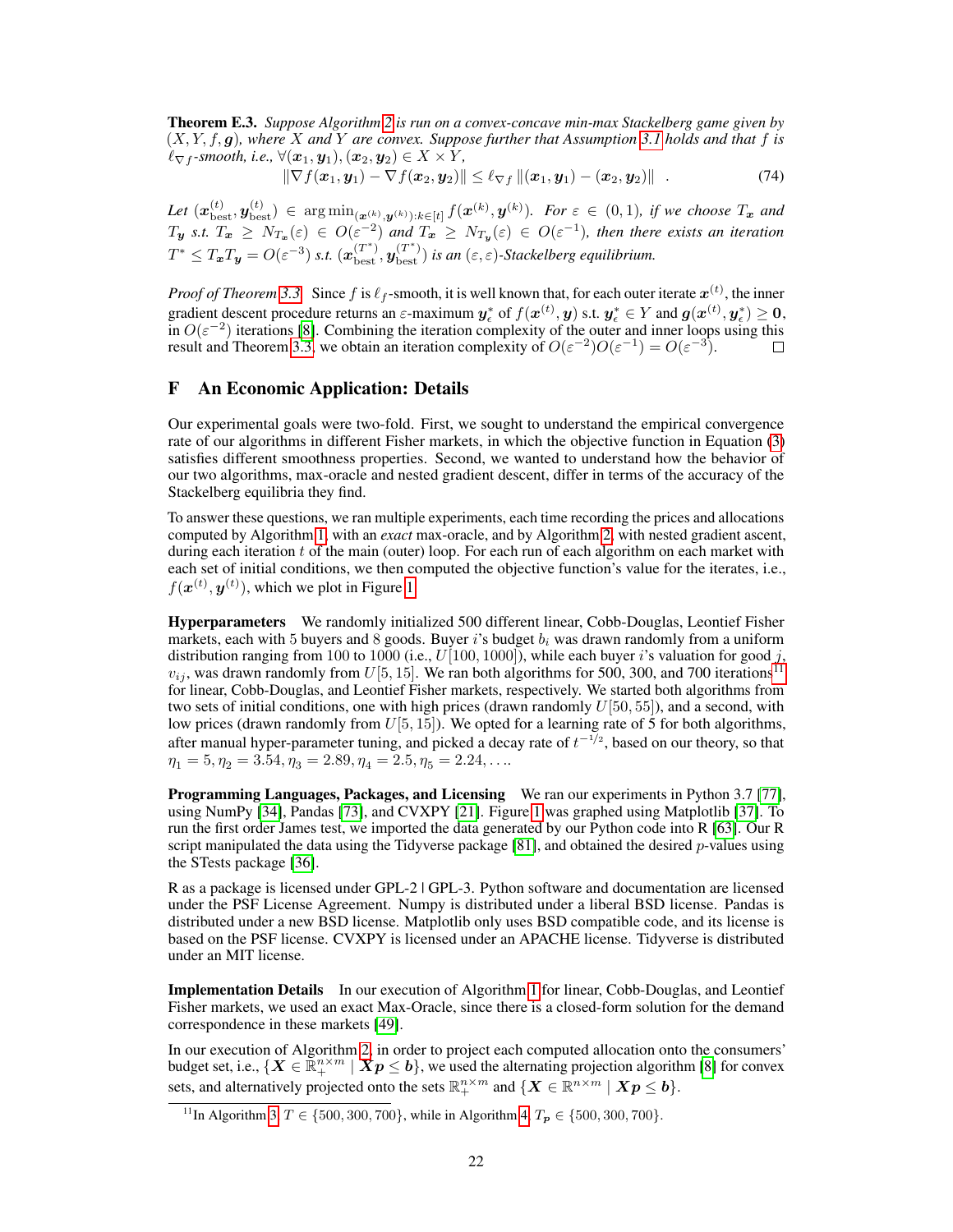Computational Resources Our experiments were run on MacOS machine with 8GB RAM and an Apple M1 chip, and took about 2 hours to run. Only CPU resources were used.

Code Repository The data our experiments generated, as well as the code used to produce our visualizations and run the statistical tests, can be found in our [code repository.](https://github.com/denizalp/min-max-fisher.git)

#### F.1 Fisher Market Algorithms

<span id="page-22-1"></span>Algorithm 3  $\delta$ -Approximate Tâtonnement for Fisher Markets Inputs:  $U, \boldsymbol{b}, \boldsymbol{\eta}, T, \boldsymbol{p}^{(0)}, \delta$ Output:  $(X^*, p^*)$ 1: for  $t = 1, \ldots, T$  do 2: For all  $i \in [n]$ , find  $\boldsymbol{x}_i^{(t)}$  s.t.  $u_i(\boldsymbol{x}_i^{(t)}) \geq \max_{\boldsymbol{x}_i:\boldsymbol{x}_i\cdot\boldsymbol{p}^{(t-1)}\leq b_i} u_i(\boldsymbol{x}_i)-\delta$  &  $\boldsymbol{x}_i^{(t)}\cdot\boldsymbol{p}^{(t-1)}\leq b_i$ 3: Set  $p^{(t)} = \max \left\{ p^{(t-1)} - \eta_t(1 - \sum_{i \in [n]} x_i^{(t)}), 0 \right\}$ 4: end for 5: **return**  $(X^{(T)}, p^{(T)})$ 

#### <span id="page-22-2"></span>Algorithm 4 δ-Approximate Nested Tâtonnement for Fisher Markets

Inputs:  $U, \boldsymbol{b}, \boldsymbol{\eta^p}, \boldsymbol{\eta^X T_p}, T_{\boldsymbol{X}}, p^{(0)}$ Output:  $(X^*, p^*)$ 1: for  $t = 1, \ldots, T_p$  do 2: for  $s = 1, \ldots, T_X$  do 3: For all  $i \in [n], x_i^{(t)} = \prod_{\{x : x \cdot p^{(t-1)} \le b_i\}} \left( x_i^{(t)} + \eta_s^{\mathbf{X}} \frac{b_i}{u_i(x)} \right)$  $\frac{b_i}{u_i(\boldsymbol{x}^{(t)}_i)} \nabla_{\boldsymbol{x}_i} u_i(\boldsymbol{x}^{(t)}_i) \bigg)$ 4: end for 5: Set  $p^{(t)} = \max \left\{ p^{(t-1)} - \eta_t^{\bm{p}} (1 - \sum_{i \in [n]} \bm{x}_i^{(t)}), 0 \right\}$ 6: end for 7: **return**  $(X^{(T)}, p^{(T)})$ 

#### <span id="page-22-0"></span>G Additional Related Work

Much progress has been made recently in solving min-max games (with independent strategy sets), both in the convex-concave case and in non-convex-concave case. For the former case, when f is  $\mu_{x}$ strongly-convex in x and  $\mu_{\mathbf{v}}$ -strongly-concave in y, Tseng [\[76\]](#page-12-13), Yurii Nesterov [\[83\]](#page-12-14), and Gidel et al. [\[30\]](#page-10-19) proposed variational inequality methods, and Mokhtari, Ozdaglar, and Pattathil [\[51\]](#page-11-15), gradientdescent-ascent (GDA)-based methods, all of which compute a solution in  $O(\mu_y + \mu_x)$  iterations. These upper bounds were recently complemented by the lower bound of  $\tilde{\Omega}(\sqrt{\mu_y \mu_x})$ , shown by Ibrahim et al. [\[38\]](#page-10-20) and Zhang, Hong, and Zhang [\[84\]](#page-12-15). Subsequently, Lin, Jin, and Jordan [\[46\]](#page-11-16) and Alkousa et al. [\[3\]](#page-9-16) analyzed algorithms that converge in  $\tilde{O}(\sqrt{\mu_y \mu_x})$  and  $\tilde{O}(\min{\{\mu_x \sqrt{\mu_y}, \mu_y \sqrt{\mu_x}\}})$ iterations, respectively.

For the special case where f is  $\mu_x$ -strongly convex in x and linear in y, Juditsky, Nemirovski, et al. [\[42\]](#page-11-17), Hamedani and Aybat [\[33\]](#page-10-21), and Zhao [\[86\]](#page-12-16) all present methods that converge to an  $\varepsilon$ -approximate solution in  $O(\sqrt{\mu_x/\varepsilon})$  iterations. When the strong concavity or linearity assumptions of f on y are dropped, and f is assumed to be  $\mu_x$ -strongly-convex in x but only concave in y, Thekumparampil et al. [\[74\]](#page-12-17) provide an algorithm that converges to an  $\varepsilon$ -approximate solution in  $O(\mu_{\alpha}/\varepsilon)$  iterations, and Ouyang and Xu [\[60\]](#page-11-18) provide a lower bound of  $\tilde{\Omega}(\sqrt{\mu_x/\varepsilon})$  iterations on this same computation. Lin,

Jin, and Jordan then went on to develop a faster algorithm, with iteration complexity of  $\tilde{O}\left(\sqrt{\mu_x/\varepsilon}\right)$ , under the same conditions.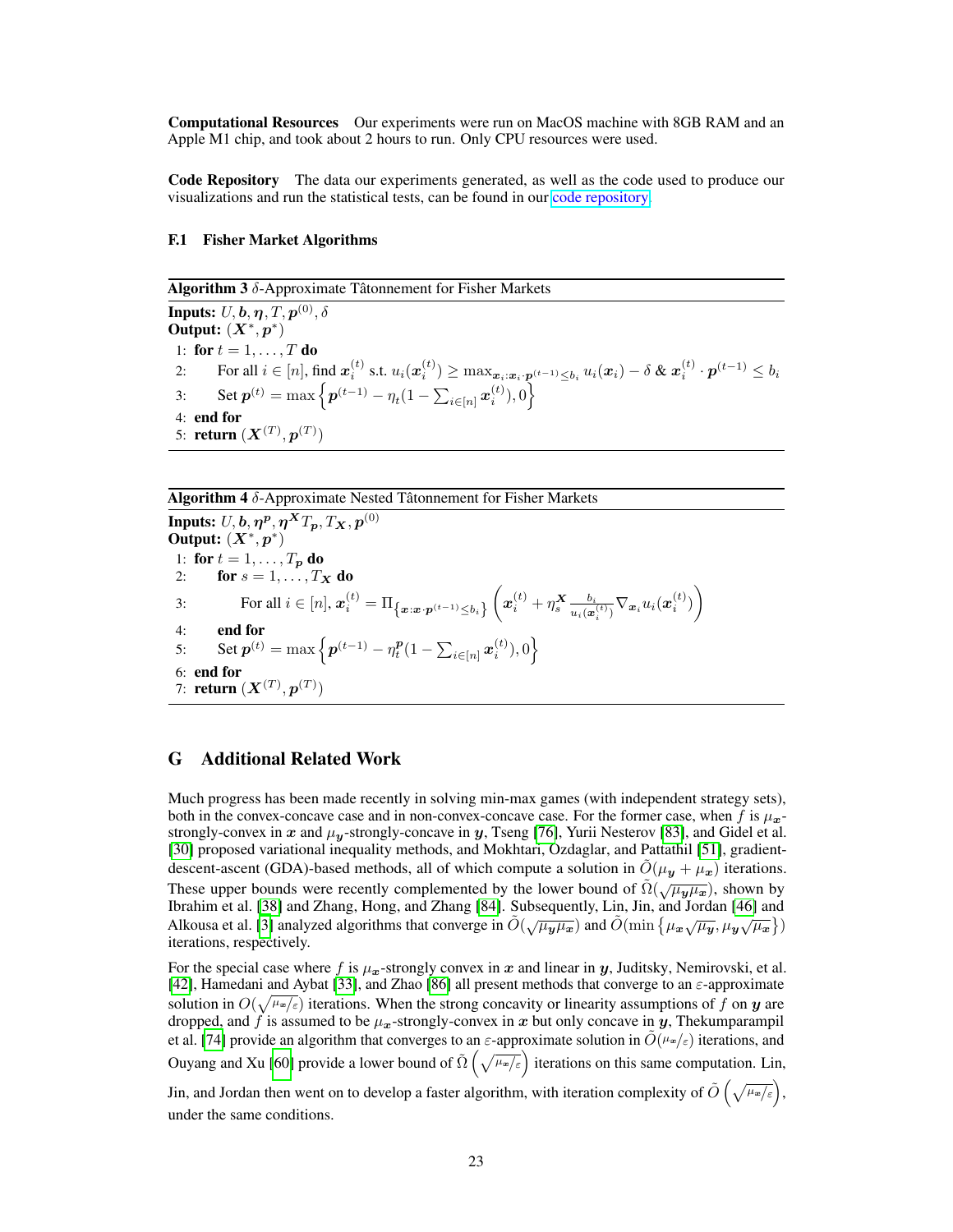When f is simply assumed to be convex-concave, Nemirovski [\[53\]](#page-11-19), Nesterov [\[54\]](#page-11-20), and Tseng [\[75\]](#page-12-18) describe algorithms that solve for an  $\varepsilon$ -approximate solution with  $\tilde{O}(\varepsilon^{-1})$  iteration complexity, and Ouyang and Xu [\[60\]](#page-11-18) prove a corresponding lower bound of  $\Omega(\varepsilon^{-1})$ .

When f is assumed to be non-convex- $\mu_{\nu}$ -strongly-concave, and the goal is to compute a first-order Nash, Sanjabi et al. [\[67\]](#page-12-19) provide an algorithm that converges to  $\varepsilon$ -an approximate solution in  $O(\varepsilon^{-2})$ iterations. Jin, Netrapalli, and Jordan [\[41\]](#page-10-2), Rafique et al. [\[64\]](#page-11-21), Lin, Jin, and Jordan [\[45\]](#page-11-8), and Lu, Tsaknakis, and Hong [\[47\]](#page-11-22) provide algorithms that converge in  $\tilde{O}(\mu_y^2 \varepsilon^{-2})$  iterations, while Lin, Jin, and Jordan [\[46\]](#page-11-16) provide an even faster algorithm, with an iteration complexity of  $\tilde{O}(\sqrt{\mu_y}\varepsilon^{-2})$ .

When  $f$  is non-convex-non-concave and the goal to compute is an approximate first-order Nash equilibrium, Lu, Tsaknakis, and Hong [\[47\]](#page-11-22) provide an algorithm with iteration complexity  $\tilde{O}(\varepsilon^{-4})$ , while Nouiehed et al. [\[58\]](#page-11-7) provide an algorithm with iteration complexity  $\tilde{O}(\varepsilon^{-3.5})$ . More recently, Ostrovskii, Lowy, and Razaviyayn [\[59\]](#page-11-23) and Lin, Jin, and Jordan [\[46\]](#page-11-16) proposed an algorithm with iteration complexity  $\tilde{O}(\varepsilon^{-2.5})$ .

When f is non-convex-non-concave and the desired solution concept is a "local" Stackelberg equilibrium, Jin, Netrapalli, and Jordan [\[41\]](#page-10-2), Rafique et al. [\[64\]](#page-11-21), and Lin, Jin, and Jordan [\[45\]](#page-11-8) provide algorithms with a  $\tilde{O}(\varepsilon^{-6})$  complexity. More recently, Thekumparampil et al. [\[74\]](#page-12-17), Zhao [\[85\]](#page-12-20), and Lin, Jin, and Jordan [\[46\]](#page-11-16) have proposed algorithms that converge to an  $\varepsilon$ -approximate solution in  $\tilde{O}(\varepsilon^{-3})$  iterations.

We summarize the literature pertaining to the convex-concave and the non-convex-concave settings in Tables [3](#page-23-0) and [4,](#page-24-0) respectively.

| Setting                                                 | Reference | <b>Iteration Complexity</b>                                                                                                                                                                                                                                                                                                |  |
|---------------------------------------------------------|-----------|----------------------------------------------------------------------------------------------------------------------------------------------------------------------------------------------------------------------------------------------------------------------------------------------------------------------------|--|
|                                                         | $[76]$    |                                                                                                                                                                                                                                                                                                                            |  |
|                                                         | $[83]$    | $\tilde{O}(\mu_x + \mu_y)$                                                                                                                                                                                                                                                                                                 |  |
|                                                         | $[30]$    |                                                                                                                                                                                                                                                                                                                            |  |
|                                                         | [51]      |                                                                                                                                                                                                                                                                                                                            |  |
| $\mu_{x}$ -Strongly-Convex- $\mu_{y}$ -Strongly-Concave | $[3]$     | $\frac{\overline{\tilde{O}}\left(\min\left\{\mu_{\boldsymbol{x}}\sqrt{\mu_{\boldsymbol{y}}},\mu_{\boldsymbol{y}}\sqrt{\mu_{\boldsymbol{x}}}\right\}\right)}{\tilde{O}\left(\sqrt{\mu_{\boldsymbol{x}}\mu_{\boldsymbol{y}}}\right)}\ \overline{\tilde{\Omega}\left(\sqrt{\mu_{\boldsymbol{x}}\mu_{\boldsymbol{y}}}\right)}$ |  |
|                                                         | $[46]$    |                                                                                                                                                                                                                                                                                                                            |  |
|                                                         | $[38]$    |                                                                                                                                                                                                                                                                                                                            |  |
|                                                         | $[84]$    |                                                                                                                                                                                                                                                                                                                            |  |
|                                                         | $[42]$    |                                                                                                                                                                                                                                                                                                                            |  |
| $\mu_{x}$ -Strongly-Convex-Linear                       | $[33]$    | $O\left(\sqrt{\mu_{\bm{x}}/\varepsilon}\right)$                                                                                                                                                                                                                                                                            |  |
|                                                         | $[86]$    |                                                                                                                                                                                                                                                                                                                            |  |
|                                                         | $[74]$    | $\tilde{O}\left(\mu_{\boldsymbol{x}}/\sqrt{\varepsilon}\right)$                                                                                                                                                                                                                                                            |  |
| $\mu_{x}$ -Strongly-Convex-Concave                      | $[46]$    | $\overline{\tilde{O}(\sqrt{\mu_{\bm{x}}/\varepsilon})}$                                                                                                                                                                                                                                                                    |  |
|                                                         | [60]      | $\tilde{\Omega}\left(\sqrt{\mu_{\mathbf{z}}/\varepsilon}\right)$                                                                                                                                                                                                                                                           |  |
|                                                         | $[53]$    | $O(\varepsilon^{-1})$                                                                                                                                                                                                                                                                                                      |  |
|                                                         | $[54]$    |                                                                                                                                                                                                                                                                                                                            |  |
| Convex-Concave                                          | $[75]$    |                                                                                                                                                                                                                                                                                                                            |  |
|                                                         | $[46]$    | $\tilde{O}\left(\varepsilon^{-1}\right)$                                                                                                                                                                                                                                                                                   |  |
|                                                         | [60]      | $\overline{\Omega(\varepsilon^{-1})}$                                                                                                                                                                                                                                                                                      |  |

<span id="page-23-0"></span>Table 3: Iteration complexities for min-max games (with independent strategy sets) in convex-concave settings. Note that these results assume that the objective function is Lipschitz-smooth.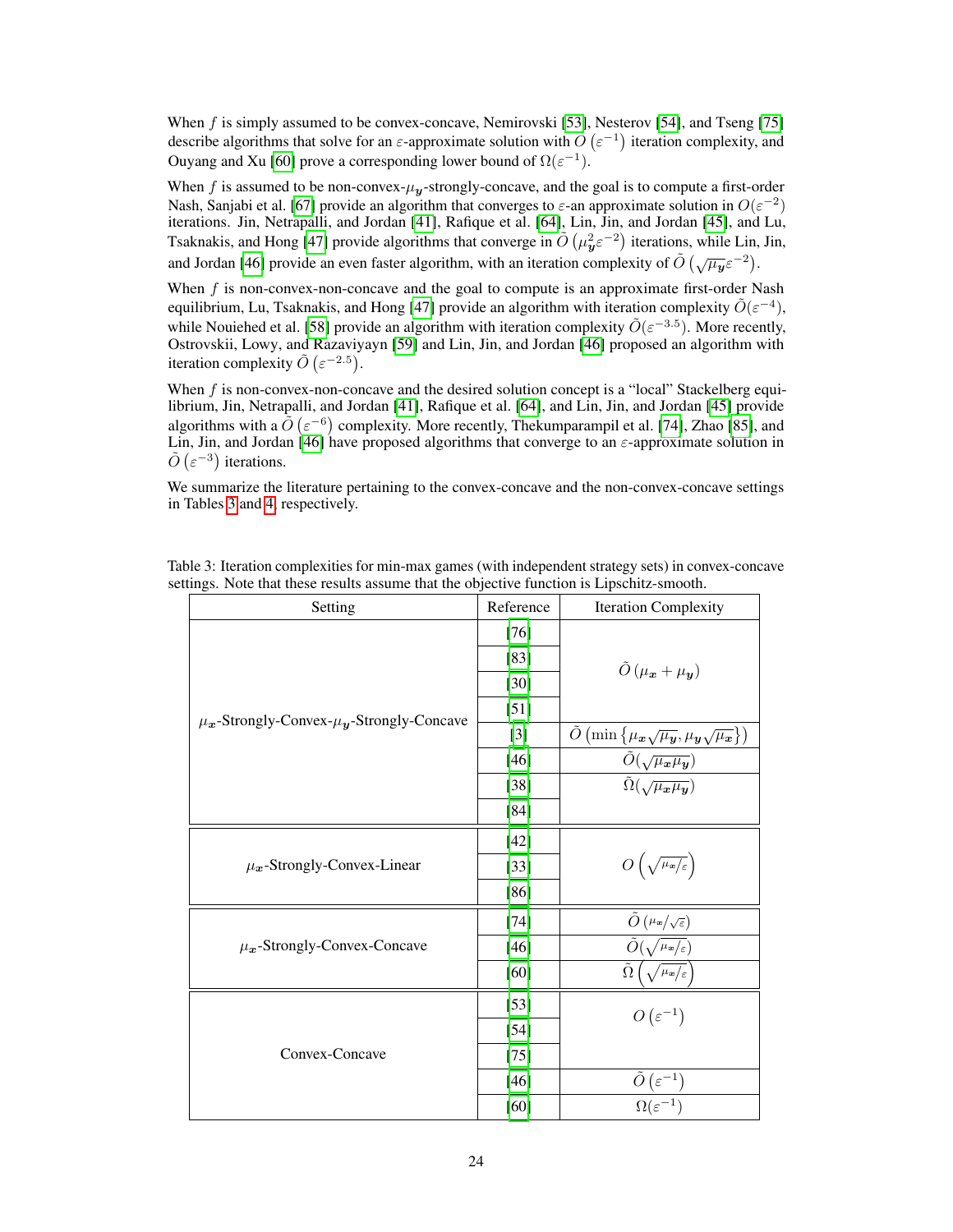<span id="page-24-0"></span>Table 4: Iteration complexities for min-max games (with independent strategy sets) in non-convexconcave settings. Note that although all these results assume that the objective function is Lipschitz-smooth, some authors make additional assumptions: e.g., [\[58\]](#page-11-7) obtain their result for objective functions that satisfy the Lojasiwicz condition.

| Setting                                                                                                     | Reference | <b>Iteration Complexity</b>                                         |
|-------------------------------------------------------------------------------------------------------------|-----------|---------------------------------------------------------------------|
| Nonconvex- $\mu_{y}$ -Strongly-Concave,<br>First Order Nash Equilibrium<br>or Local Stackelberg Equilibrium | $[41]$    |                                                                     |
|                                                                                                             | $[64]$    | $\tilde{O}(\mu_{\nu}^2 \varepsilon^{-2})$                           |
|                                                                                                             | [45]      |                                                                     |
|                                                                                                             | $[47]$    |                                                                     |
|                                                                                                             | $[46]$    | $\tilde{O}\left(\sqrt{\mu_{\boldsymbol{y}}}\varepsilon^{-2}\right)$ |
| Nonconvex-Concave,<br>First Order Nash Equilibrium                                                          | [47]      | $\tilde{O}\left(\varepsilon^{-4}\right)$                            |
|                                                                                                             | $[58]$    | $\tilde{O}(\varepsilon^{-3.5})$                                     |
|                                                                                                             | [59]      | $\tilde{O}(\varepsilon^{-2.5})$                                     |
|                                                                                                             | $[46]$    |                                                                     |
| Nonconvex-Concave,<br>Local Stackelberg Equilibrium                                                         | [41]      |                                                                     |
|                                                                                                             | $[58]$    | $\tilde{O}(\varepsilon^{-6})$                                       |
|                                                                                                             | [46]      |                                                                     |
|                                                                                                             | $[74]$    |                                                                     |
|                                                                                                             | [85]      | $\tilde{O}(\varepsilon^{-3})$                                       |
|                                                                                                             | [46]      |                                                                     |

# H Future Directions

Our experiments suggest that the smoothness properties of the value function determine the convergence speed to a Stackelberg equilibrium. Additionally, our experiments with Leontief Fisher markets suggest that our convergence results could perhaps be generalized to convex-concave objective functions which are *not* necessarily continuously differentiable; such a result would require a generalization of the subdifferential envelope theorem we have introduced.

Another worthwhile direction would be to try to derive stronger conditions under which the value function  $V$  is Lipschitz-smooth; under stronger assumptions we might be able to achieve faster convergence results. In order for V to be differentiable, the subdifferential given by Theorem [3.2](#page-4-1) would have to be a singleton, for all  $x \in X$ . This would require not only that the solution function  $Y^*(x)$  be a singleton for all  $x \in \mathcal{X}$ , but that the optimal KKT multipliers  $\Lambda(\hat{x}, y^*(\hat{x}))$  were also<br>unique. The former can be guaranteed when f is strictly concave in u, while the latter condition unique. The former can be guaranteed when  $f$  is strictly concave in  $y$ , while the latter condition is satisfied when the Linear Independence Constraint Qualification condition [\[35\]](#page-10-22) holds. However, even when both these conditions hold, and when both the objective function and the (parameterized) constraints (i.e.,  $q(x, y)$ ) are Lipschitz-smooth, the value function is not guaranteed to be Lipschitzsmooth.

Gao and Kroer [\[29\]](#page-10-11) have proposed first-order methods for the efficient computation of competitive equilibria in large Fisher markets. It would be worth exploring whether our view of competitive equilibria in Fisher markets as min-max Stackelberg games can facilitate the extension of their fast convergence results to a larger class of Fisher markets.

A question of interest both for Fisher market dynamics and convex-concave min-max Stackelberg games is whether gradient-descent-ascent (GDA) converges in the dependent strategy set setting as it does in the independent strategy setting [\[45\]](#page-11-8). GDA dynamics for Fisher markets correspond to myopic best-response dynamics, which are of general economic interest (see, for example, [\[52\]](#page-11-9)).